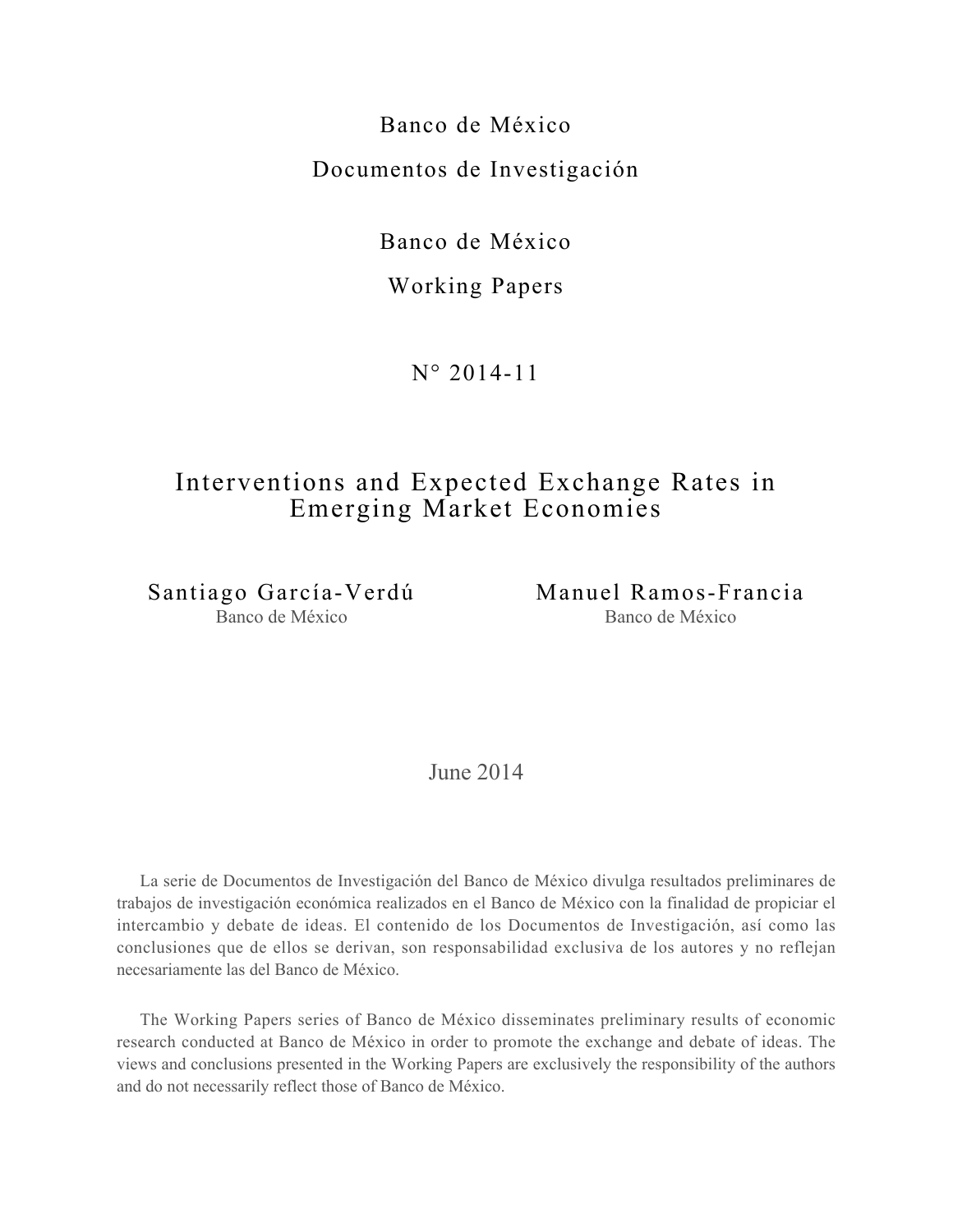Working Paper  $2014 - 11$ 

# Interventions and Expected Exchange Rates in Emerging Market Economies \*

Santiago García-Verdú<sup>†</sup> Banco de México

Manuel Ramos-Francia<sup> $\ddag$ </sup> Banco de México

Abstract: We study variations in the risk-neutral distributions of the exchange rates in Brazil, Chile, Colombia, Mexico, and Peru due to interventions implemented by these countries. For this purpose, we first estimate the risk-neutral densities of the exchange rates based on derivatives market data, for oneday and one-week horizons. Second, using a linear regression model, we assess possible effects on the distributions of the expected exchange rates due to these interventions. We find little evidence of an effect on the expected exchange rates' means, volatilities, skewness, kurtoses, risk premia, and tails' parameters. In the few cases for which we do find some statistical evidence of an effect, it tends to be short-lived or not economically significant. On the other hand, we find evidence that interventions which objective is to restore and/or assure the proper functioning of exchange rate markets have a higher probability of success. This probability increases as the amount of resources to intervene at the disposal of the central bank increases. Needless to say, there are limits to the methodology we use.

Keywords: Interventions, Exchange Rates, Risk-Neutral Distributions, Generalized Extreme Value Distributions.

JEL Classification: E5, F31, G12, C58.

Resumen: Estudiamos las variaciones en las distribuciones neutrales al riesgo de los tipos de cambio de Brasil, Chile, Colombia, México y Perú debido a las intervenciones implementadas por estos países. Para dicho fin, primero estimamos las densidades neutrales al riesgo de los tipos de cambio con base en datos del mercado de derivados, con horizontes de un día y una semana. Segundo, utilizando un modelo de regresión lineal, consideramos posibles efectos en la distribución del tipo de cambio esperado debido a dichas intervenciones. Encontramos poca evidencia de un efecto en las medias, las volatilidades, los sesgos, las curtosis, las primas por riesgo y los parámetros de las colas de los tipos de cambio esperados. En los pocos casos en los cuales encontramos evidencia estadística de un efecto, éste tiende a durar poco o a no ser económicamente significativo. Por otro lado, encontramos evidencia de que las intervenciones cuyo objetivo es restaurar y/o asegurar el funcionamiento apropiado de los mercados del tipo de cambio tienen una mayor probabilidad de éxito. Esta probabilidad se incrementa conforme el monto de los recursos disponibles para que el banco central intervenga aumenta. Sobra decirlo pero existen límites a la metodología que utilizamos.

Palabras Clave: Intervenciones, Tipos de Cambio, Distribuciones Neutrales al Riesgo, Distribuciones Generalizadas de Valor Extremo.

 <sup>\*</sup>The views in this paper are those of the authors and do not necessarily reflect those of the Banco de México.

y Banco de México. Email: sgarciav@banxico.org.mx.

z Banco de México. Email: mrfran@banxico.org.mx.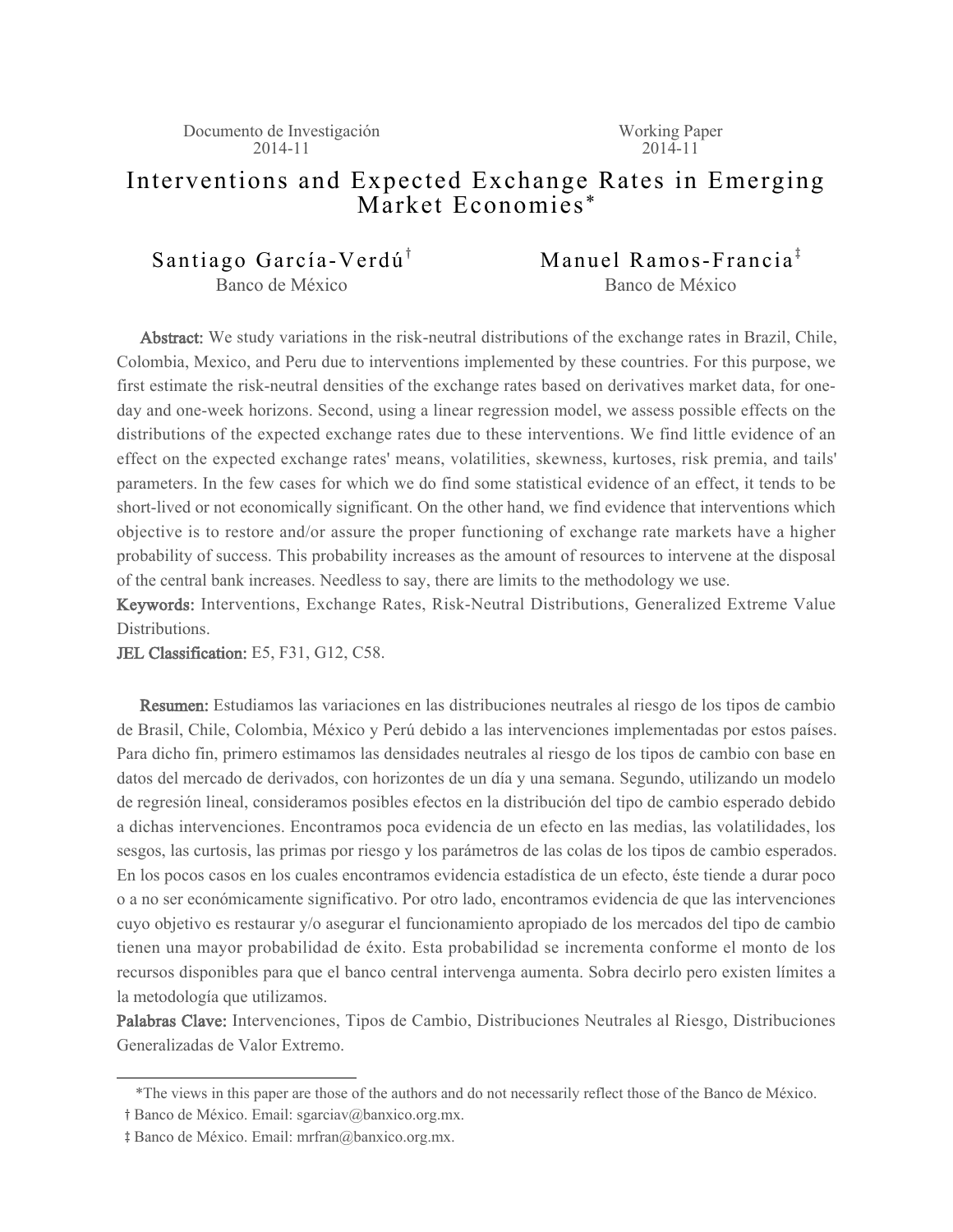# Introduction

As part of the Great Recession and its aftermath, the unprecedented monetary policy stances in advanced economies have provided leeway for upsurges in capital flows. Concurrently, variations in the risk appetite of investors and in global financial volatility have had a significant impact on the rate at which capital flows have entered and exited emerging market economies. Such flows have been a matter of concern for policy makers.

In effect, although capital flows provide ample benefits to the recipient countries, e.g., supplementary financing, improved Sharpe ratios, and a lower cost of capital, they also entail potential costs, e.g., sudden stops, abrupt currency depreciation, asset price bubbles, and potential risk mispricing. In this context, some policymakers have responded by intervening in their exchange rate markets, having different specific aims, along with implementing other policy measures.

The effects of interventions and their measurement are key policy issues. Yet, they have been a matter of debate. To assess their effects a plethora of methods has been proposed (see, e.g., Sarno and Taylor [2001]). Albeit data availability and innovative approaches in more recent years have generally allowed for a more thorough analysis, the debate has not been settled.

By and large, direct comparisons of interventions are difficult to make since interventions in different countries are seldom analyzed jointly. This is partially explained as interventions are implemented in different ways, both across time and countries. Thus, it seems worthy to assess interventions in various emerging countries under a common methodology. Naturally, doing so implies making some simplifying assumptions.

Against this backdrop, we assess the potential effects on the expected exchange rates in Brazil, Chile, Colombia, Mexico, and Peru due to interventions implemented by the authorities in these countries. With this end in view, we proceed as follows. First, we extract the riskneutral densities from options data on the individual exchange rates for two horizons, one-day and one-week. Second, we estimate key statistics based on these densities, including some associated with the distributions' tails. Third, using a linear regression model, we analyze how these statistics might have changed as a result of interventions in the corresponding spot exchange rate market.

We generally find little statistical evidence of an effect on the exchange rates risk-neutral densities given an intervention and, when we do, it tends to be short-lived or not economically significant. Nonetheless, it is essential to acknowledge the scope and limitations of our methodology and results. The implementation of an intervention and its effects depend on several factors, some of which we have not considered.

More generally, interventions aimed at affecting an exchange rate varying due to an adjustment in economic fundamentals will very likely be a futile effort with close to nil probability of success. The exchange rate will eventually move based on such adjustment. Nonetheless, there are cases in which interventions may have better chances of succeeding. One such case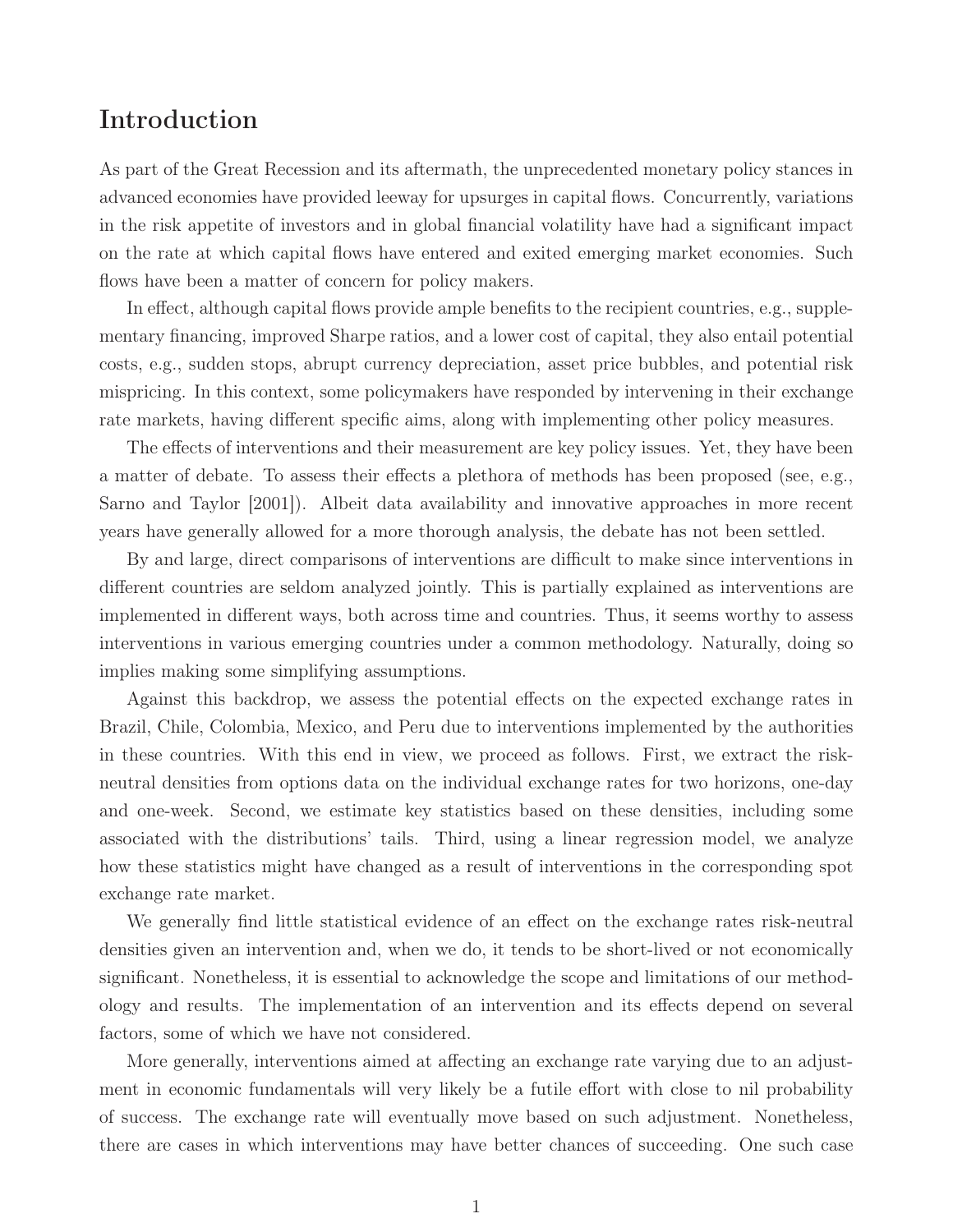is when non-fundamental phenomena, such as herd-like behavior, is responsible for large variations in the exchange rate. Perhaps the most important case would be when an economy with relatively shallow financial markets, including the foreign exchange one, suffers a large sized external shock. Under these conditions, the operability in the foreign exchange rate market can be compromised, which can lead to bad expectations equilibria with potentially large disruptions in economic activity. In such cases, we believe that interventions which objective is to maintain the functioning of financial markets through the proper provision of liquidity have better chances of succeeding.<sup>1</sup> Clearly, the more reserves a central bank has to do this, the higher the probability of the intervention's success. We further comment on the limitations and scope of our work in the final remarks of our paper.

The rest of the paper is divided into four sections. The second section provides a brief discussion on interventions, and includes a description of the main features of the interventions we consider. The third section describes our data and the methodology we use. The fourth presents and comments on our results. In addition, it includes a subsection where the dynamics of the risk-neutral exchange rate are examined after some selected episodes, such as the announcement of the Swap Line between the Federal Reserve Board and some Central Banks in the region. The last section offers some final remarks. An appendix provides supplementary material.

# Interventions

Whether an intervention is sterilized or not is fundamental to its potential effects. On the one hand, if there is no sterilization then the effects of an intervention are similar to those of an open market operation. This is so since the monetary base changes in both cases. The key difference though is that in an unsterilized intervention a central bank only uses foreign assets, while in an open market operation it only uses domestic assets.

On the other hand, for sterilized interventions, the literature has considered mainly two potential channels through which an intervention might have an effect on the exchange rate. These are the portfolio balance and the expectations or signaling channel, which we explain in turn in more detail. It is worth mentioning that all of the interventions we consider in this paper are in principle sterilized. Thus, given an intervention, we would not expect to see an effect on

<sup>1</sup>Actually, one could argue that evidence of their very success is the fact that in many instances the intervention mechanism, although in force, is not triggered. As an example, in Mexico since 1997, a rules-based intervention mechanism has been in place for long stretches, whereby the Central Bank auctions off dollars to banks if the exchange rate depreciates by more than 2% on any single day. The last time this mechanism was in force was from November 2011 through April 2013, and auctioned off dollars only on three occasions. In none of them was the full allotment reached. Evidently, although it is difficult to gauge in a precise way this type of mechanisms' effectiveness, they have been able to successfully avoid the referred bad equilibria, specially early on, that is, before the foreign exchange market deepened considerably in Mexico. In fact, the Mexican peso moved from the 14th to the 8th place in the most traded currencies ranking, in 2010 and 2013, respectively, as documented in the BIS Triennial Central Bank surveys (BIS[2010] and BIS[2013]).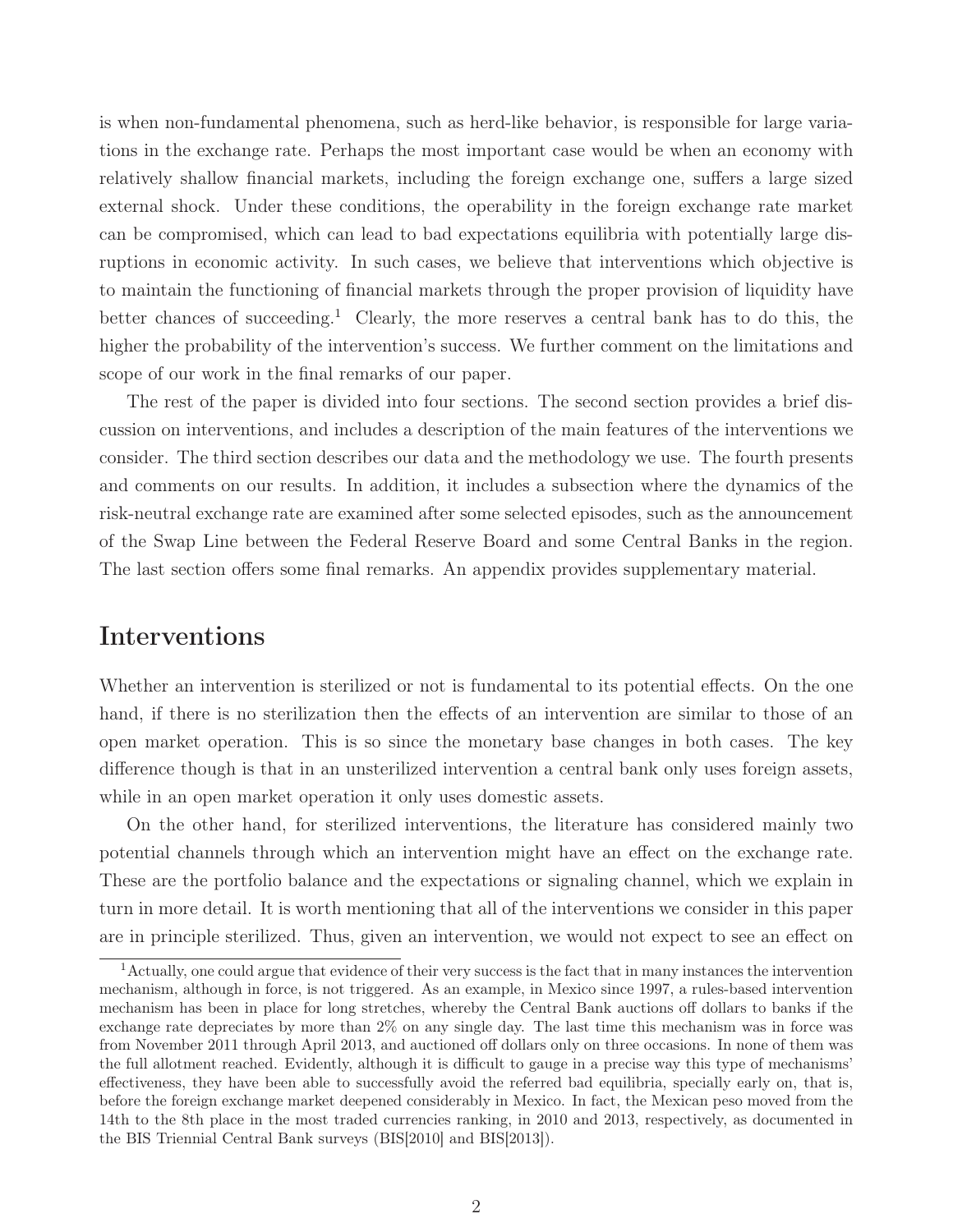the short-term interest rate, a piece of data that is embedded in the risk-neutral distribution of an exchange rate.

In the portfolio balance channel, if an intervention takes place, e.g., when financial institutions buy dollars from the central bank, then in the sterilization process the central bank buys domestic bonds from the public. Thus, the relative supply of domestic to foreign bonds decreases. If domestic and foreign bonds are imperfect substitutes, then their relative price changes. Thus, leading -in our example- to an appreciation of the exchange rate. The converse effect takes place when financial institutions sell dollars to the central bank, since in the sterilization process the central bank sells domestic bonds to the public.

The expectations or signaling channel has an effect if market participants perceive an intervention as signaling the central bank's intentions with regards to its future policy, e.g., its monetary stance (Mussa [1981]). In this channel, it is inconsequential if domestic and foreign bonds are substitutes or not. Thus, interventions are seen as a prelude to a policy change and, thus, albeit possibly indirectly, might affect the exchange rate.

A closely related issue is whether an intervention should be public, rules-based, and transparent, or private, discretionary, and opaque.<sup>2</sup> We do not distinguish between these issues and consider an intervention as the same one irrespective of whether it is rules-based or discretionary.

Different countries have had diverse aims when intervening in their exchange rate market. Some typical aims have been, among others, to (implicitly or explicitly) target the nominal or the real exchange rate, to reduce the volatility, to provide liquidity, to procure orderly conditions, all in the exchange rate market, etc. We leave the countries' stated aims aside and only make a distinction if the authority sells or buys dollars in the spot market. This same comment applies to those interventions which are used as controls in the regressions.

Our sample includes five emerging market economies, namely, Brazil, Chile, Colombia, Mexico, and Peru.<sup>3</sup> Central to our analysis are two common characteristics of these economies. First, they are small open economies. Thus, for each, its exchange rate is a fundamental price in its economy. Second, they all essentially have floating exchange rate regimes, which imply that, *at least in most cases nominally*, none of these countries targets its exchange rate.

The following country-specific descriptions refer to our database. Brazil is probably one of the most active countries in terms of intervening in the exchange rate market. We only consider those interventions directly implemented in the spot market (i.e., spot net interventions). In addition, Brazil intervenes in other related markets. Hence, in some of our model specifications

<sup>2</sup>On the one hand, paraphrasing Kenen [1988], the rules of the exchange rate market need to be as transparent as possible to maintain credibility. Thus, in this case the authorities have an incentive to openly and clearly convey their rationale and intentions for the expectations channel to render more effective. On the other hand, Dominguez and Frankel [1993] consider cases in which the authorities might have the incentive to minimize the effects of an intervention and, thus, make it private and discretionary.

<sup>&</sup>lt;sup>3</sup>A paper related to ours is Broto [2012] in which by fitting a GARCH-type model the author analyzes the effect of interventions in the exchange rate market in Chile, Colombia, Mexico, and Peru. While she studies the effect on the actual exchange rates, we look at the expectations. Thus, any comparison is not direct.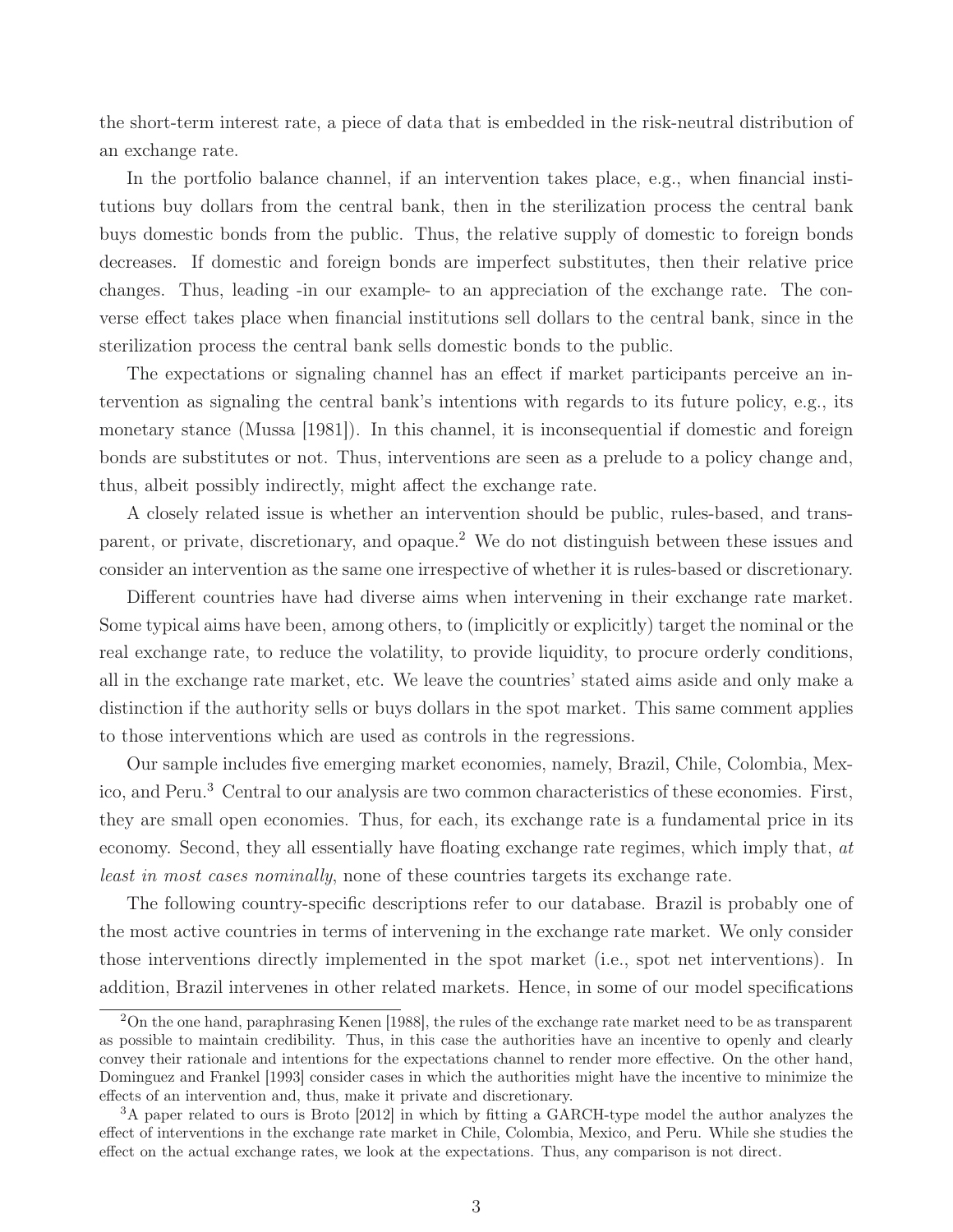we control for three interventions not implemented in the spot market (i.e., in the swaps, reverse swaps, and forwards markets).

Chile has had some activity intervening in the exchange rate market. We consider Chilean interventions involving the selling and buying of US dollars through auctions. The most recent Chilean intervention activity can be characterized by buying and selling periods. In addition, Chile implemented some interventions in the swap market, for which we control for, but has not done so recently.

Colombia has been relatively active when it comes to intervening in the exchange rate market in recent years. Their economic authorities have, for the most part, done so buying dollars in the spot market through auctions. Yet, Colombia has also implemented other types of interventions (specifically, those implemented with call and put options for volatility control, and call and put options for reserves management). One of our specifications has these latter interventions as controls.

For the Mexican case, we similarly consider interventions implemented in the spot market in recent years, except for the one case of a discrete intervention.<sup>4</sup> It is worth mentioning that Mexico has for the most part intervened by selling US dollars through auctions. The one exception is an intervention aimed at increasing the rate of reserves accumulation, which involves the sale to banks of US dollar put options.<sup>5</sup> Similarly, we have considered a specification in which we control for this type of interventions.

For their part, on October 29, 2008, the Federal Reserve and the Central Bank of Brazil agreed on a swap facility that expired on 30 April 2009. This facility was used to improve the Bank's ability to provide US dollar liquidity to bank funding markets (source: www.bcb.gov.br).

<sup>4</sup>For the discrete intervention detailed data are not publicly available. It took place for seven days, namely, on September 10, 1998, and in a second period on February 4, 5, 6, 20, 23, and 27, 2009.

<sup>5</sup>In the period considered there have been five types of intervention mechanisms implemented in the spot market: i) mechanism to reduce the international reserves' accumulation rate (active from May 2003 to July 2008, but for our purposes it is relevant it was active as of January 2007 onwards); ii) extraordinary dollar auctions (active in October 2008); iii) auctions with a minimum price (active from October 2008 to April 2010, and from November 2011 to April 2013); iv) auctions with no minimum price (active from March 2009 to September 2009); and, v) auctions in which the resources from the swap line between the Bank of Mexico and the Federal Reserve Board were made available (active from April 2009 to February 2010). The resources from the swap line could be used for dollar credit auctions among credit institutions in Mexico. The first dollar credit auction took place on April 21, 2009, with the final aim of providing finance to those private sector participants who faced pressure to obtain dollar-denominated resources in the short term. In addition, the mechanism to accumulate international reserves through the sale of US dollar put options was active from February 2010 to November 2011. As mentioned in the main text, there is an extension of our model that controls for this type of interventions.

Two other Central Banks from Emerging Market Economies that participated in similar facilities were the Central Banks' of Korea and Singapore. Specifically, the Bank of Korea entered into a US dollar swap arrangement with the Federal Reserve on October 30, 2008, to "strengthen the backstop blocking the risk of the global financial market turmoil spreading into the domestic economy." The arrangement with the Federal Reserve was later extended to October 30, 2009. On the other hand, on October 30, 2008, the Monetary Authority of Singapore (MAS) established a reciprocal swap line with the Federal Reserve. The swap facilities allowed the Federal Reserve to "provide US dollar liquidity to financial institutions through central banks [...] to help to improve liquidity conditions in global financial markets and to mitigate the spread of difficulties in obtaining US dollar funding." Later on, the Federal Reserve and the MAS extended their swap lines to October 30, 2009 (sources: www.bok.or.kr and www.mas.gov.sg).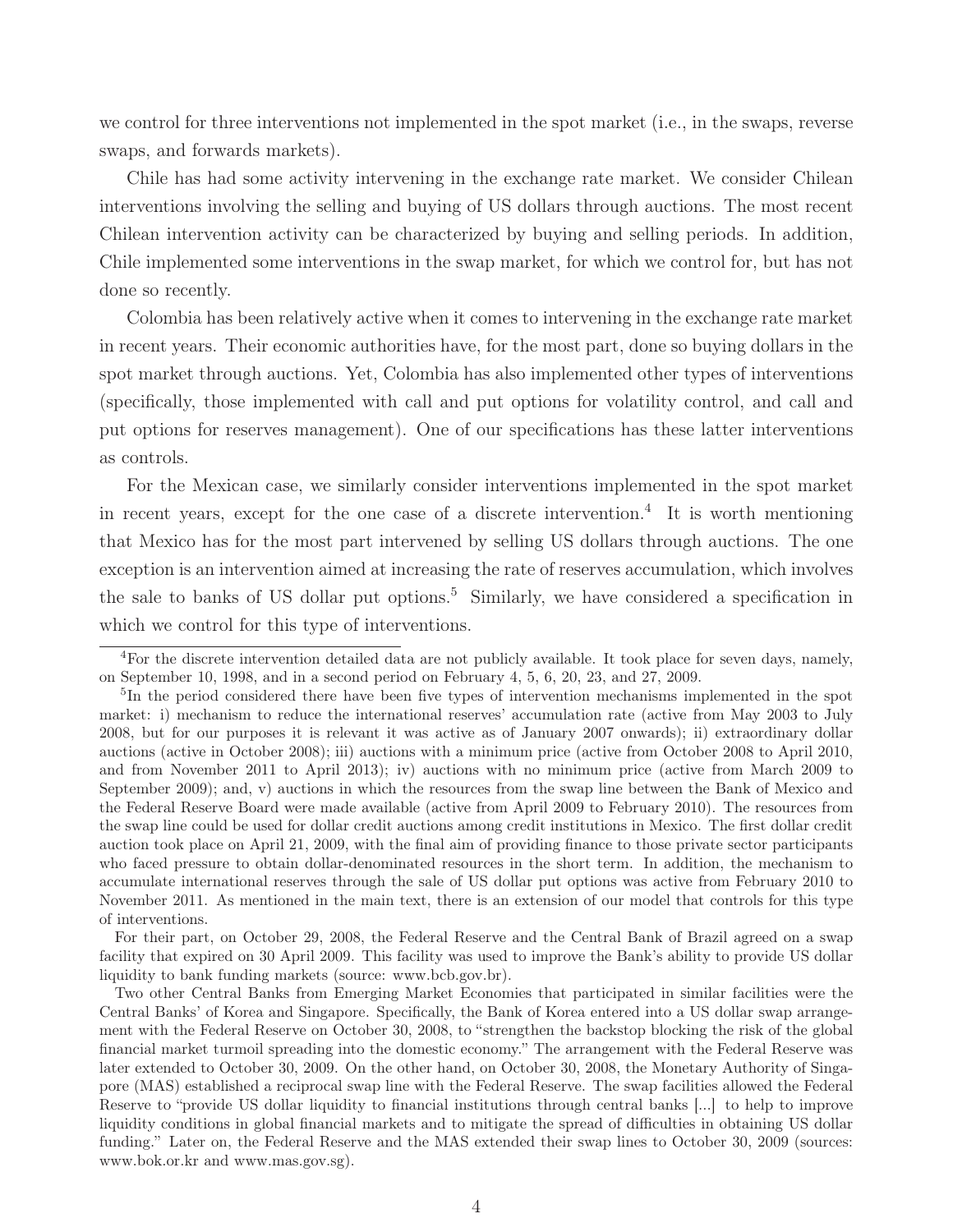Peru has intervened in the exchange rate market by typically selling and buying dollars in the spot market. Nonetheless, it has also intervened in other closely related markets. Again, we control for other types of interventions different from those implemented in the spot market (i.e., swaps and repo-type transactions).

All in all, we are considering broadly similar interventions. This is with the view of making comparisons as direct as possible. In addition, in emerging market economies the most common market in which interventions take place is the spot market, with Brazil being an exception.

# Data and Methodology

### Data

Our database can be divided into five: the interventions, the options, the interest rates, the exchange rates, and what we refer as the rest of the data. We describe them in turn. First, much of the details about the interventions have been already described above.

Second, for the countries in our database we obtain the daily options data on the respective exchange rates. We consider two horizons for the options data, one-day and one-week. This allows for examining the effects of the interventions for two horizons. Although the options data are available for longer ones, we thought it was unlikely that there would be an effect on longer horizons. This is in line with what we later found in our estimations. As will be seen, in the estimated models below the effects in general fade away swiftly. We describe the options data in more detail in Appendix A.

Third, we use daily data on the one-month risk-free rate of each country, and the one-month risk-free rate in the US. Since one of our aims is to compare the effects across countries, we choose comparable rates across them. We found that comparable risk-free rates associated to shorter horizons are not available for some countries in our sample. Yet, since interest rates with small differences in maturity (i.e., close to a month) have high and significant correlations, we believe that the rates we use are representative of shorter term rates.<sup>6</sup> The US risk-free rate is needed for pricing the options since they have the US dollar as their underlying asset.

Fourth, the exchange rates are in terms of the local currencies per US dollar.

We face some restrictions on the data, as we explain next. First, in some cases we were unable to gain access to all the data we needed, forcing us to drop some countries out of the sample. Second, although it is desirable to consider the complete periods for each country where interventions take place, the linear regressions we estimate have a common component that requires the time series *for the same periods and for all the countries in the sample*. Thus,

<sup>&</sup>lt;sup>6</sup>We could have also used target rates that are more generally available. Yet, these rates commonly do not measure the markets' daily frequency information, but rather are associated to lower frequency economic phenomena.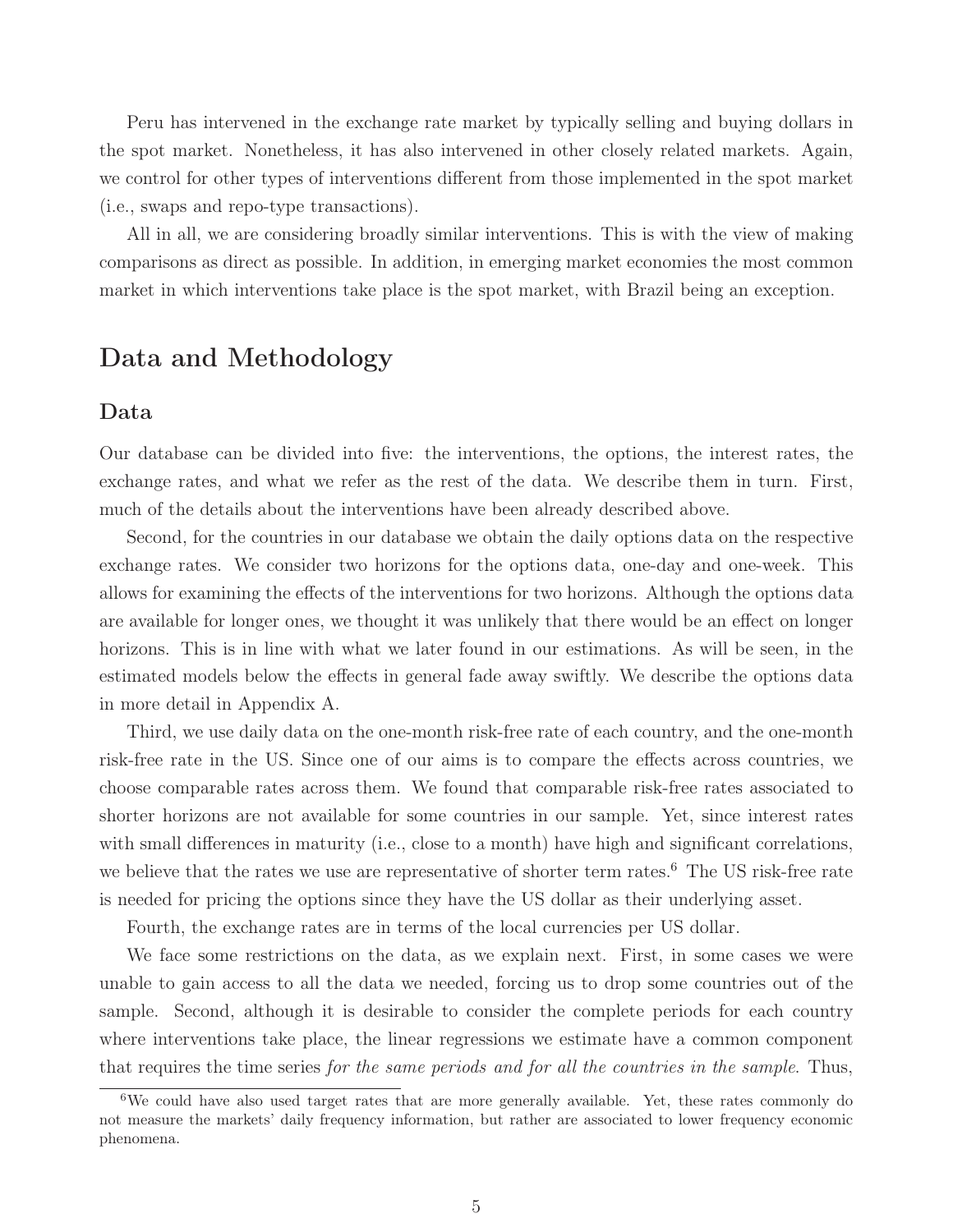for instance, Peru's data on options does not start until August, 2008. Thus, for a first period from January 1, 2007 to July 31, 2008 we only consider Brazil, Chile, Colombia, and Mexico. For a second period, starting August 1, 2008, we consider the full country sample.

Thus, bearing the above in mind, the specific period we use for our estimation goes from January 1, 2007 to November 11, 2013. In addition to those mentioned above, our sample has other advantages. For instance, it has episodes of capital inflows and, on the other hand, of capital outflows. Indeed, it has episodes of heightened uncertainty and others of relative lull (more generally, so-called risk-on, risk-off episodes). It includes the pre-crisis, crisis, and post-crisis periods, which provide a rich sample of interventions.

We have the following comments, regarding the rest of the data we use, namely, the volume of dollars traded in the spot market, the GDP's, and the international reserves. First, we use the volume of dollars traded in the spot market since, precisely, we have focused on interventions in the spot market. In addition, we want to have a common unit of standardization and using the spot market volume seems as a reasonable benchmark. Second, the measures used for the volume of dollars traded in the spot market changes due to data availability. While for Brazil, Colombia, and Peru we use the volume traded in the interbank spot market, for Chile and Mexico we use a broader measure, namely, the volume traded in the spot market among all financial institutions, not only the banks. Of course, these are all proxies to the volume of US dollars traded in their respective spot markets. The working assumption is that they are each reliable measures of the respective spot market's size. Third, we consider the nominal GDP in US dollars for each country. Third, the international reserves' reporting frequency varies across countries. More generally, different data frequency is an issue for some time series. For instance, some international reserves have a monthly frequency, while essentially all of our time series have daily frequencies. Thus, our convention is that, for example, the value of an international reserve that is only reported once a month is kept constant throughout the referred month.

## Methodology

First, we estimate the risk-neutral densities of the exchange rates of each country in our sample. The intuition is that by considering the prices of several options on the same underlying asset and the same horizon, one is able to extract the implied risk-neutral density. Next, we provide a general explanation, albeit we describe this procedure in more detail in Appendix A.

We collect the implied volatilities on several derivatives on an exchange rate all sharing the same expiration horizon. Next, we obtain the implied volatilities as a function of the strike prices. Then we use a spline interpolation to obtain a denser set of strike prices, each one being associated to a level of implied volatility. In turn, we find the prices of various calls and puts based on strike prices and their implied volatilities. Finally, we make use of the formulas due to Breeden and Litzenberger [1978] to extract the risk-neutral density as a function of the calls' and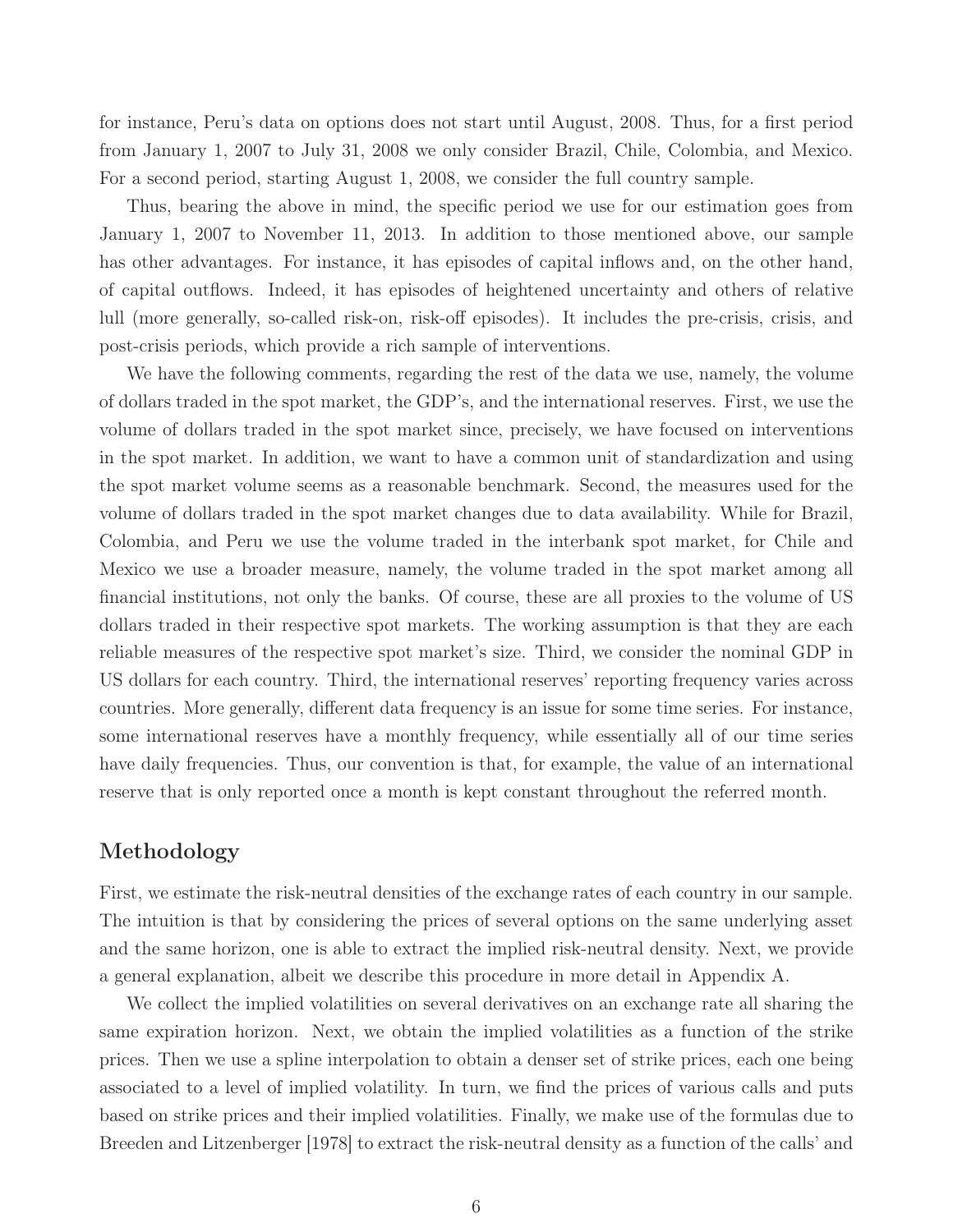puts' second partial derivative with respect to the underlying asset. Based on these densities, the mean, volatility, skewness, kurtosis, risk premium, and right and left tail parameters, are estimated for each period and horizon.

Second, we estimate the following three specifications, exploring the interventions' effects through slightly different approaches. For instance, while the first two specifications see an intervention as an event, and thus use a dummy, the third uses the intervention quantity standardized by the volume of dollars traded in the spot market. As another difference, note the last two specifications do control for interventions other than those implemented in the spot market and for the level of international reserves (standardized). Thus, we have for our benchmark specification:

$$
s_{t,c,i} = \beta_{0,c,i} + \beta_{1,c,i} D_{t-1,c} + \beta_{2,c,i} CF_{t,-c,i} + \sum_{k=1}^{n_{c,i}} \beta_{k+2,c,i} s_{t-k,c,i} + \varepsilon_{t,c,i}
$$
(1)

and for the other two specifications, we control for the interventions not implemented in the exchange rate spot market and the size of international reserves:

$$
s_{t,c,i} = \beta_{0,c,i} + \beta_{1,c,i} D_{t-1,c} + \beta_{2,c,i} CF_{t,-c,i} + \sum_{k=1}^{n_{c,i}} \beta_{k+2,c,i} s_{t-k,c,i} + \gamma'_{1,c,i} CD_{t-1} + \gamma_{2,c,i} CSR_{g,t,c} + \varepsilon_{t,c,i}
$$
 (2)

$$
s_{t,c,i} = \beta_{0,c,i} + \beta_{1,c,i} SQ_{t-1,c} + \beta_{2,c,i} CF_{t,-c,i} + \sum_{k=1}^{n_{c,i}} \beta_{k+2,c,i} s_{t-k,c,i} + \gamma'_{1,c,i} CSQ_{t-1} + \gamma_{2,c,i} CSR_{v,t,c} + \varepsilon_{t,c,i}
$$
\n(3)

where t is the time period (day), c is the country  $(c = Brazil, Chile, Colombia, Mexico, or Peru),$ and i is the type of statistic based on the risk-neutral density. The term  $s_{t,c,i}$  stands for statistic  $i$  (where  $i =$  mean, volatility, skewness, kurtosis, risk premium, right, or left tail parameters) of the risk-neutral distribution on day  $t$ , and for the exchange rate of country  $c$ . While obtaining any of the first four statistics is direct from a density function, we explain how we do so for the risk premium, and the right and left tails parameters further below.

 $D_{t-1,c}$  is the intervention dummy variable, which equals one if there is an intervention that involves buying dollars on day  $t-1$  in country c, minus one if the intervention involves the sale of dollars, and it is zero in any other case. We use this definition for specifications (1) and (2) and thus see an intervention as an event. In contrast, in specification (3), we instead consider the quantity of dollars involved in each intervention divided by the volume of dollars traded in the spot market, denoted by  $SQ_{t-1,c}$  (i.e., (S)tandardized (Q)uantity). Similarly, if such quantity is positive, it involves buying dollars, if it is negative, it involves selling dollars, and zero otherwise.<sup>7</sup> Thus, we think of the intervention's size in terms of the spot market's size.

<sup>7</sup>By buying we specifically mean that the central banking obtains the dollars and, conversely, by selling we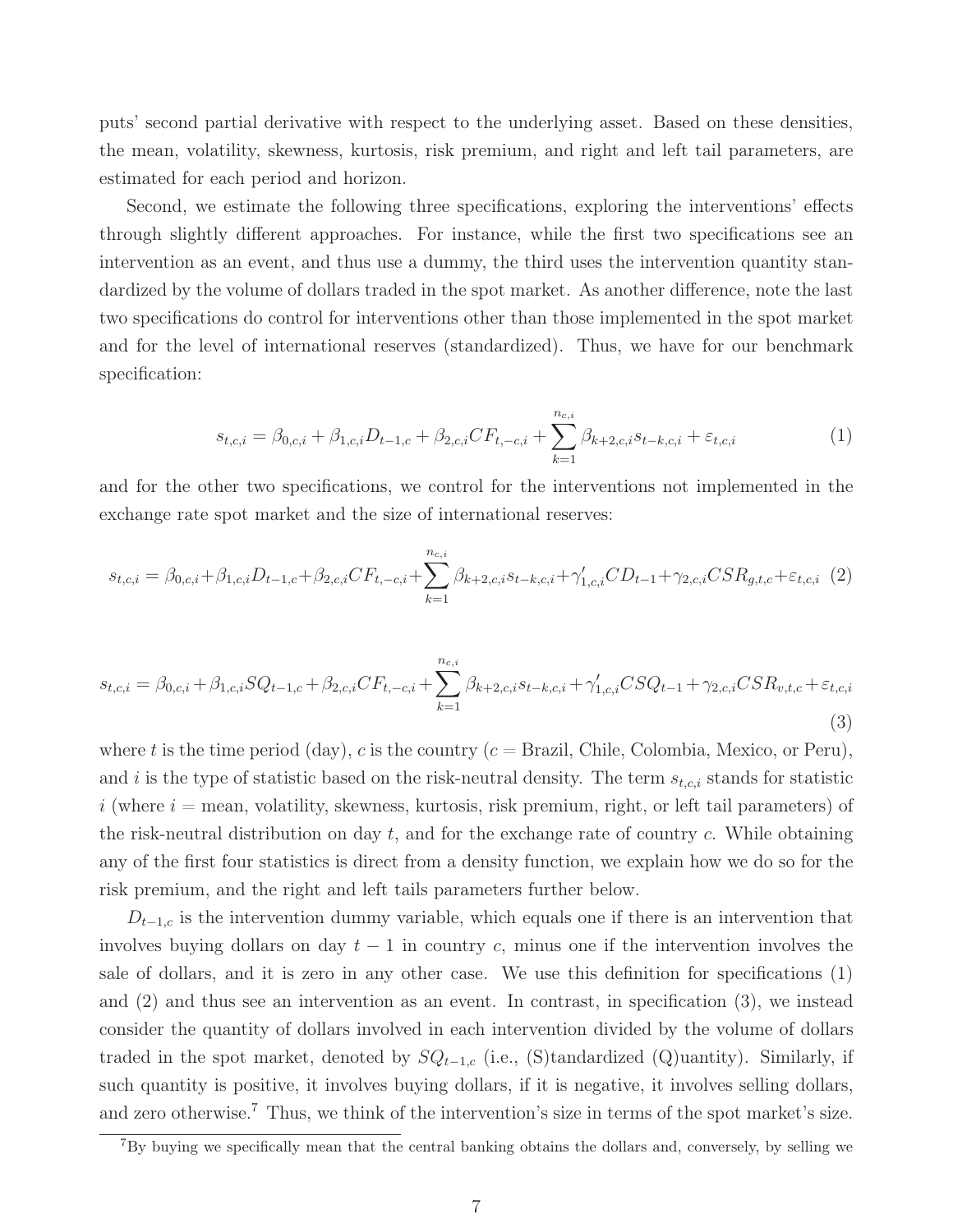We use intervention variables associated with period  $t-1$  to mitigate potential simultaneity in our regressions. In this context, simultaneity might be an issue as the variable  $D_{t,c}$  might depend on  $s_{t,c,i}$ . Thus, the information used to decide whether to intervene (in  $t-1$ ) takes place before the exchange rate option data is fixed  $(in t)$ , in the discretionary case. Similarly, the information the triggering rule depends on (in  $t - 1$ ) takes place before the exchange rate option data is decided  $(in t)$ , in the rules-based case.

 $CF_{t,-c,i}$  is a common factor or component. Following Abarca, Ramírez, and Rangel [2012], we construct this factor as the average of the percentage changes in  $s_{t,c,i}$  for all the countries in the sample except for c, hence the notation  $-c$ . Specifically, we have that:

$$
CF_{t,-c,i} = (\% \Delta s_{t,1,i} + ... + \% \Delta s_{t,c-1,i} + \% \Delta s_{t,c+1,i} + ... + \% \Delta s_{t,C,i})/(C-1)
$$

where  $\% \triangle x$  denotes the percentage change of x, and C is the number of countries in the sample. Thus, this factor aims to control for the common macroeconomic and financial effects that affect the exchange rates jointly.

The lagged terms account for the possible presence of autocorrelation in the error term. Since the data frequency is daily, the presence of autocorrelation in the error term is likely. We choose the lag based on the BIC criteria in specification (1). In particular, we estimate the models with sequential lags and choose the first lag that minimizes the BIC statistic.<sup>8</sup> Note that the number of lags depend on the country, denoted by c, and the statistic, denoted by i, at hand. Hence, we denote the number of lags as  $n_{c,i}$ , which reflects that fact that it depends on the country and the statistic. To be able to compare across specifications, we set the same number of lag terms in  $(2)$  and  $(3)$  as in  $(1)$ .

The terms  $CD_{c,t-1}$ ,  $CSQ_{c,t-1}$ , and  $CSR_{c,t-1}$  denote a set of variables used as controls. Thus, we have considered three type of controls. In the first and second cases, we control for a number of interventions that take place in markets different from the spot one. Thus, the terms  $CD_{c,t-1}$  and  $CSQ_{c,t-1}$  stand for vectors. Each entry refers to a different intervention in country c. Note, however, that the first entry in  $CD<sub>1</sub>$  is not generally the same type of intervention as the first entry of  $CD_2$ , and so forth. The interpretation of their signs is maintained, nonetheless. For these interventions we either use a dummy, denoted by  $CD_{c,t-1}$  (i.e., (C)ontrol (D)ummy) or the intervention quantity standardized by the volume of dollars traded in the spot market, denoted by  $CSQ_{c,t-1}$  (i.e., (C)ontrol (S)tandardized (Q)uantity). In the third case, the other control is the level of international reserves standardized. Thus, for specification (2) we posit the international reserves as a proportion of the GDP, denoted  $CSR_{q,c,t-1}$ , hence the subscript g for gdp. For specification (3) we set it as a proportion of the volume of dollars traded in the respective spot market, denoted  $CSR_{v.c.t-1}$ , hence the subscript v, for volume.

mean that the central bank provides the dollars.

<sup>8</sup>This means that such lag might be a local minimum with respecto to the BIC criteria.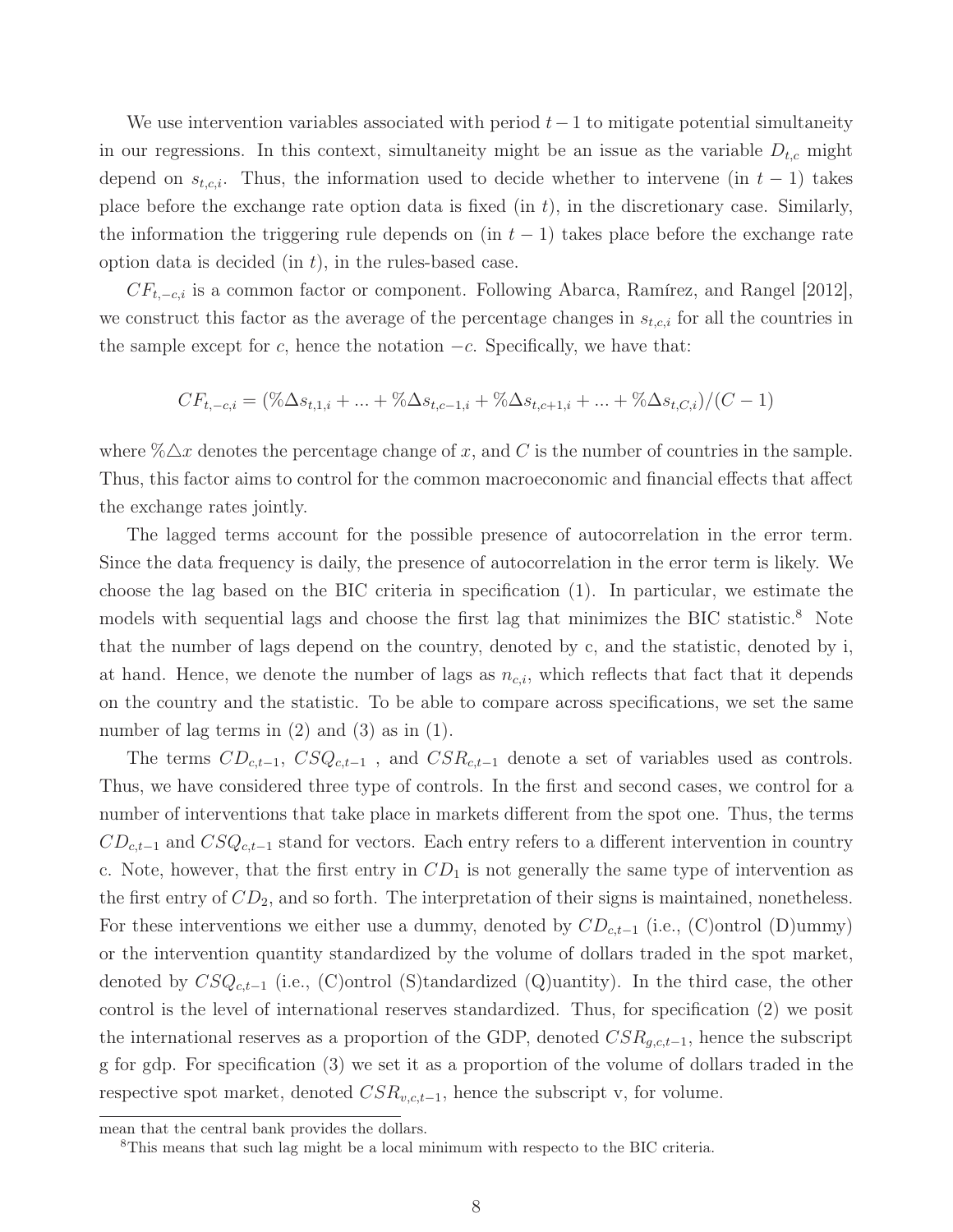Finally,  $\varepsilon_{t,c,i}$  is the error term associated to time period t, country c, and statistic i.

Next, we explain how we construct the risk premium, and the right and left tail parameters. We incorporate them in the linear model as we do with the other statistics.

A common way of defining  $a(n)$  (expected) risk premium is to consider the percentage change of the (objective or real) probability density's mean against the risk-neutral density's mean (over the latter). Yet, as known, it is problematic to accurately estimate the (objective or real) probability density of the exchange rate or its mean for that matter. Thus, we approximate the expected risk premium using the *realized* value of the exchange rate, as follows:

Risk Premium<sub>t,T</sub> = 
$$
\frac{E_t(S_T) - E_t^*(S_T)}{E_t^*(S_T)} \approx \frac{S_T - E_t^*(S_T)}{E_t^*(S_T)}
$$

where  $*$  denotes that the expectation is taken with respect to the risk-neutral probability,  $S_T$ is the value of the exchange rate at time T, and  $E_t(S_T)$  is the expected value of the exchange rate at time T taken with respect to the (objective or real) probability at time t, where it is assumed that  $t < T$ .<sup>9</sup>

The dynamics of the distributions' tails are also of keen interest to our analysis. To estimate them we follow Figlewski [2008]. He proposes incorporating the generalized extreme value distribution (GEVD) to the estimated risk-neutral distribution (RND) at both ends to account for events in the tails. The main rationale behind the use of the GEVD is the Fisher-Tipper Theorem, akin to the Central Limit Theorem but for the tails of the distribution. The Fisher-Tipper Theorem states that under some regularity conditions the maximum in a sample of independently drawn random variables from an unknown distribution will converge to the GEVD.

The idea is to adjoin the GEVD to the extremes of the RND keeping the combined functions as a *bona fide* probability distribution. The GEVD is determined by the following three parameters:  $\xi$ ,  $\sigma$ , and  $\mu$ .

$$
F_{GEVD}(z) = exp(-(1 + z\xi)^{-1/\xi})
$$

where  $z = (x - \mu)/\sigma$ . Thus, the parameter  $\mu$  determines the location and  $\sigma$  the scale. The parameter  $\xi$  defines whether the distribution is Fréchet  $(\xi > 0)$ , Gumbel  $(\xi = 0)$  or Weibull  $(\xi < 0)$ . If the referred parameter is negative, the distribution is bounded from above and as it becomes (negatively) larger, the tail is relatively slimmer. If it is zero, it behaves similarly to a normal distribution's tail. Finally, as it becomes (positively) larger, the tail becomes relatively fatter. In short, a larger  $\xi$  assigns a greater probability to extreme events. We thus focus on

<sup>&</sup>lt;sup>9</sup>This differs from the one used by Abarca, Ramírez, and Rangel  $[2012]$ . It is also worth mentioning that we do not assume that the exchange rate is a random walk, as they do. Using such assumption is problematic since a variation due to an intervention is in principle permanent.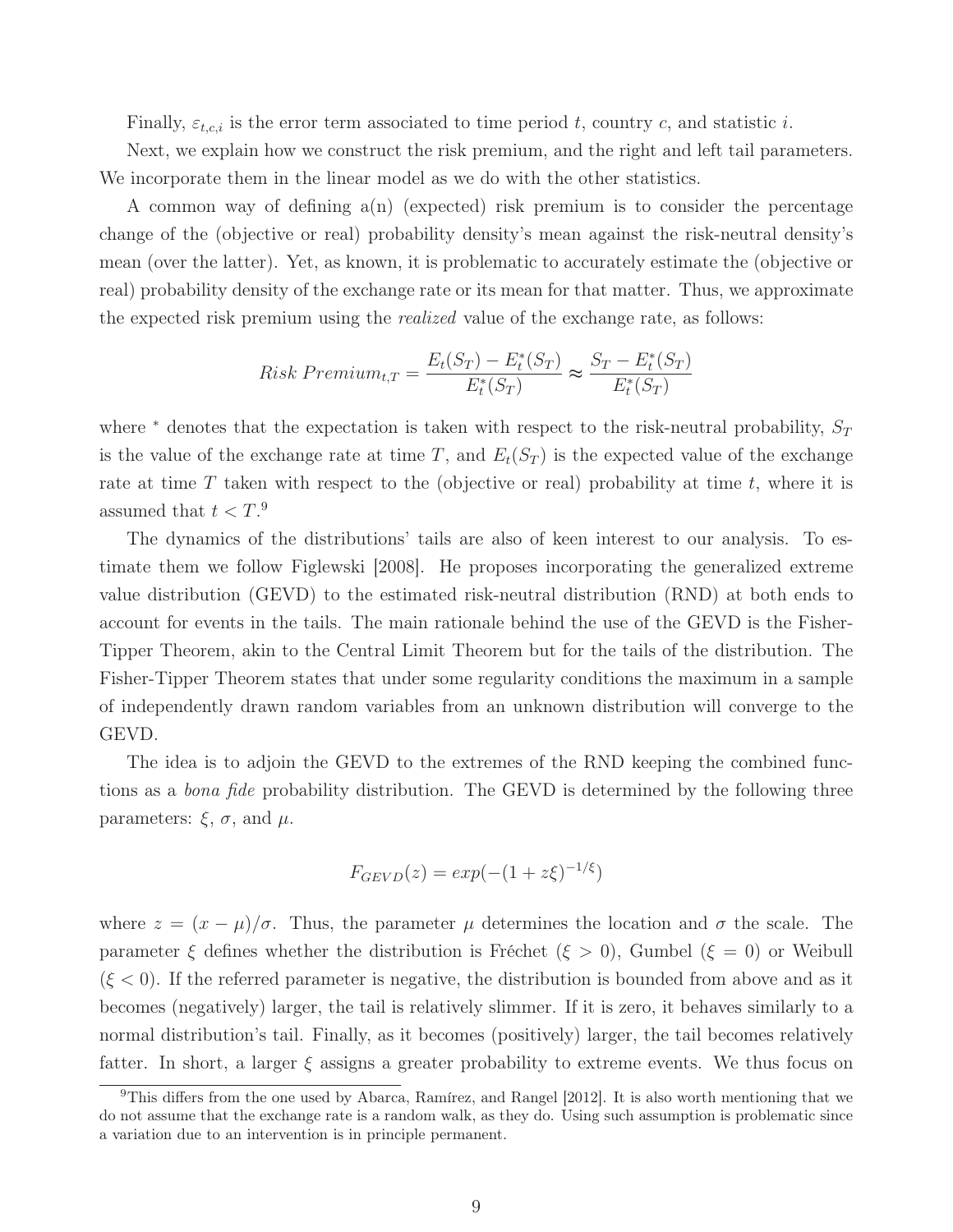the dynamics of  $\xi$ .

The values  $\alpha_{0R}$  and  $\alpha_{1R}$  are parameters that serve as anchors to the adjoining process. Although there is some flexibility in their selection, we set  $\alpha_{0R} = 0.92$  and  $\alpha_{1R} = 0.95$ , as in Figlewski [op. cit.]. As a next step,  $K(\alpha_{0R})$  and  $K(\alpha_{1R})$  are defined as  $F_{RND}(K(\alpha_{0R}))=\alpha_{0R}$ and  $F_{RND}(K(\alpha_{1R})) = \alpha_{1R}$ , where  $F_{RND}$  is the risk-neutral probability function. Then Figlewski [op. cit.] proposes the following three conditions to determine  $\xi$ ,  $\sigma$ , and  $\mu$ .

$$
F_{GEVD}(S(\alpha_{0R})) = \alpha_{0R}
$$
  
\n
$$
f_{GEVD}(S(\alpha_{0R})) = f_{RND}(S(\alpha_{0R}))
$$
  
\n
$$
f_{GEVD}(S(\alpha_{1R})) = f_{RND}(S(\alpha_{1R}))
$$

We numerically minimize the sum of the quadratic differences of these three equations to estimate  $\xi_{t,R}$ ,  $\sigma_{t,R}$ , and  $\mu_{t,R}$ , now annotated with a t, the time period, and an R, for right tail.

The parameters for the left tail are estimated in a similar way. The distribution of the GEVD follows from the distribution of the maximum value of independently drawn variables, as briefly explained above. On the left tail, one is concerned about the distribution of the minimum value of independently drawn variables. Thus, to obtain the GEVD for the left tail one then has to introduce a change of variable to the ordinary GEVD. <sup>10</sup>

The values  $\alpha_{0L}$  and  $\alpha_{1L}$  are set  $\alpha_{0L} = 0.05$  and  $\alpha_{1L} = 0.02$ , again as in Figlewski [op. cit.]. As a next step,  $K(\alpha_{0R})$  and  $K(\alpha_{1R})$  are similarly defined as  $F_{RND}(K(\alpha_{0L}))=\alpha_{0L}$  and  $F_{RND}(K(\alpha_{1L})) = \alpha_{1L}$ . Then he proposes the following three conditions to determine  $\xi_{t,L}$ ,  $\sigma_{t,L}$ , and  $\mu_{t,L}$ . <sup>11</sup>

$$
F_{GEVD-L}(S(\alpha_{0L})) = \alpha_{0L}
$$
  
\n
$$
f_{GEVD-L}(S(\alpha_{0L})) = f_{RND}(S(\alpha_{0L}))
$$
  
\n
$$
f_{GEVD-L}(S(\alpha_{1L})) = f_{RND}(S(\alpha_{1L}))
$$

Similarly, we numerically minimize the sum of the quadratic differences of these three equations to estimate  $\xi_{t,L}$ ,  $\sigma_{t,L}$ , and  $\mu_{t,L}$ .

Next, we estimate our linear model with the time series of  $\xi_{t,L}$ , measuring the possible effects an intervention might have on the exchange rate distribution's left tail, and with the time series  $\xi_{t,R}$ , similarly, measuring the possible effects an intervention might have on the exchange rate distribution's right tail. Note that our notation makes a distinction on whether the parameter is from the right or the left tail. We also use the acronyms LTP and RTP to refer, respectively, to  $\xi_{t,L}$  and  $\xi_{t,R}$ .

Before moving on to our main results we consider some interpretations on the statistics and, on the other hand, the statistics' averages and standard deviations for the countries in our sample (Exhibit 1). On the interpretation of the statistics, we consider the following comments relevant.

<sup>&</sup>lt;sup>10</sup>Note that the maximum of a set of variables equals minus the minimum of the referred variables multiplied by minus one.

<sup>&</sup>lt;sup>11</sup>The interested reader can refer to Figlewski [op. cit.] for further details.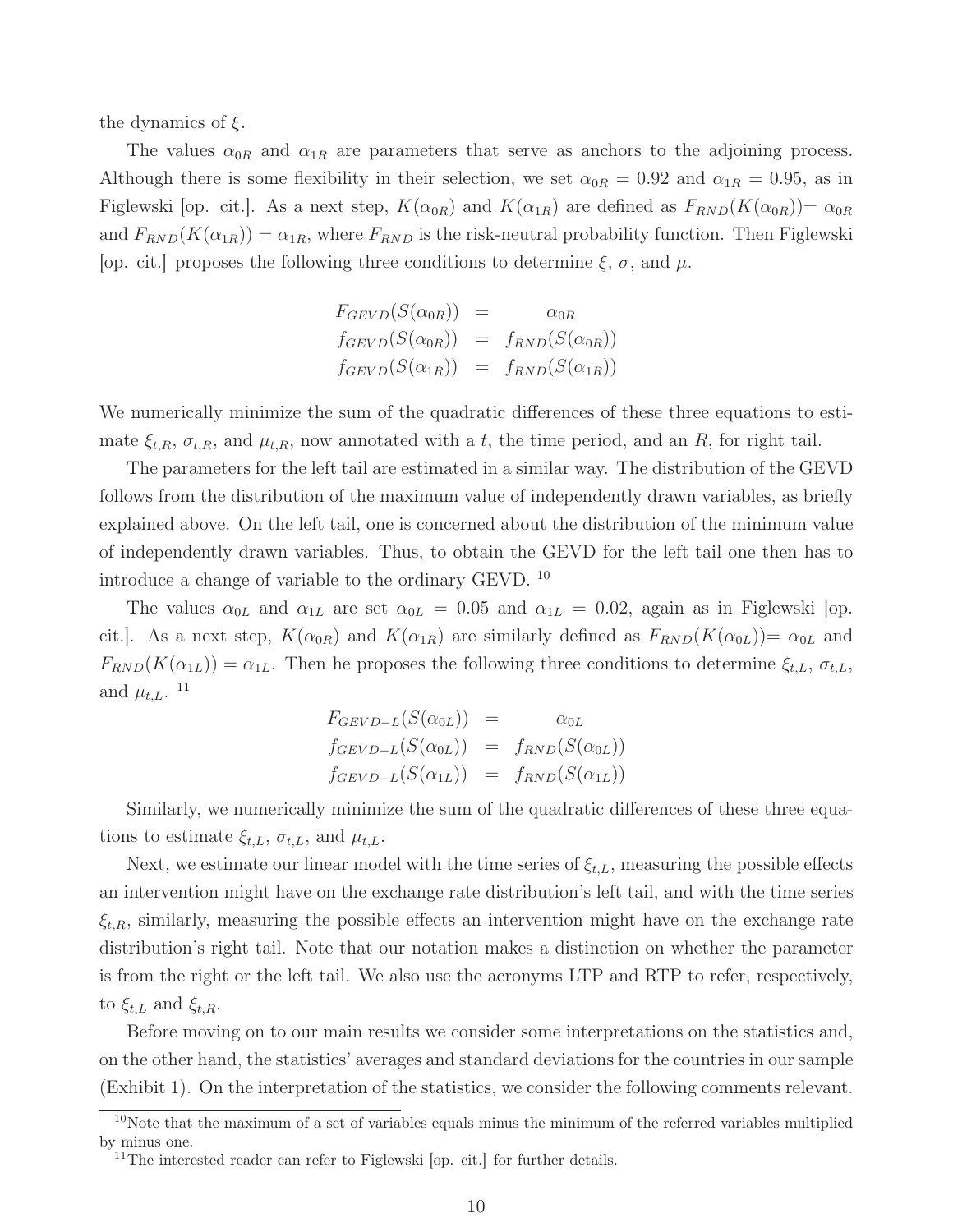We generally consider, ceteris paribus, an increase in the statistic at hand. First, one should interpret a change in the mean with some care. Under the risk-neutral density, the expected growth of the exchange rate is the interest rate minus the US interest rate.<sup>12</sup> Thus, in general, a change in the mean does not imply a change in the expected depreciation or appreciation. This is so since the expected exchange rate under the risk-neutral density is  $S(t)(1+r-r^*)$ . Of course, this would be the correct interpretation if one believes there has been a change in the objective mean, since in such case the expected exchange rate is  $S(t)(1+\mu)$ . Second, an increase in volatility implies an increment in the probability of a movement in either direction, i.e., a depreciation or an appreciation. As it is commonly interpreted, the volatility measures the risk in the exchange rate variations. Third, an increase in skewness augments the probability of an abrupt depreciation. On the other hand, a decrease in the skewness increases the probability of an abrupt appreciation. Yet one should also consider the following. An increase in skewness also implies that, in tandem, the probability mass of the distribution tends to move towards the left of the mean, thus assigning greater probability to small appreciations. A similar result holds when the skewness decreases, it increases the probability of a small depreciation. A skewness of zero implies symmetrical probabilities of a depreciation or an appreciation. Fourth, an increase in kurtosis implies an increase in the probability of an abrupt movement in either direction. In effect, the kurtosis measures the tails' fatness. In tandem, an increase in kurtosis involves an increase in the density's peakedness, increasing the probability of a mild movement in either direction. Fifth, an increase in the LTP  $(\xi_{t,L})$  implies an increase in the probability of an extreme appreciation, and not much can be said about the rest of the density based on changes in the LTP. On the other hand, an increase in the RTP  $(\xi_{t,R})$  implies an increase in the probability of an extreme depreciation, but similarly not much can be said about the rest of the density based on changes in the RTP.

On the averages and standard deviations of the statistics for the countries in our sample there are a few comments in order. First, as the horizon increases, the volatility increases, as one would expect to observe. Second, for all five countries skewness are positive and increase with the horizon. This implies that the exchange rates' distributions have a right tail that is somewhat fatter, indicating proportionally a greater probability of a depreciation. Third, with respect to the kurtosis, all values are around three and have a similar level as the horizon increases. Fourth, as for the average risk premium, all of the estimates are close to zero. Given the horizons considered, this is as expected. The largest absolute values are associated with Brazil, regardless of the horizon.<sup>13</sup> Fifth, regarding the right and left tails' parameters, their magnitudes are similar between countries and horizons. Their standard deviations point to important variability in all cases.<sup>14</sup>

<sup>&</sup>lt;sup>12</sup>This result is similar to the uncovered interest parity.

<sup>&</sup>lt;sup>13</sup>Note that a negative risk premium entails an appreciation of the local currency or a higher local short-term rate compared to the one in the US.

 $14$ These statistics are useful to get a grasp of the data's magnitudes. More specifically, the standard deviations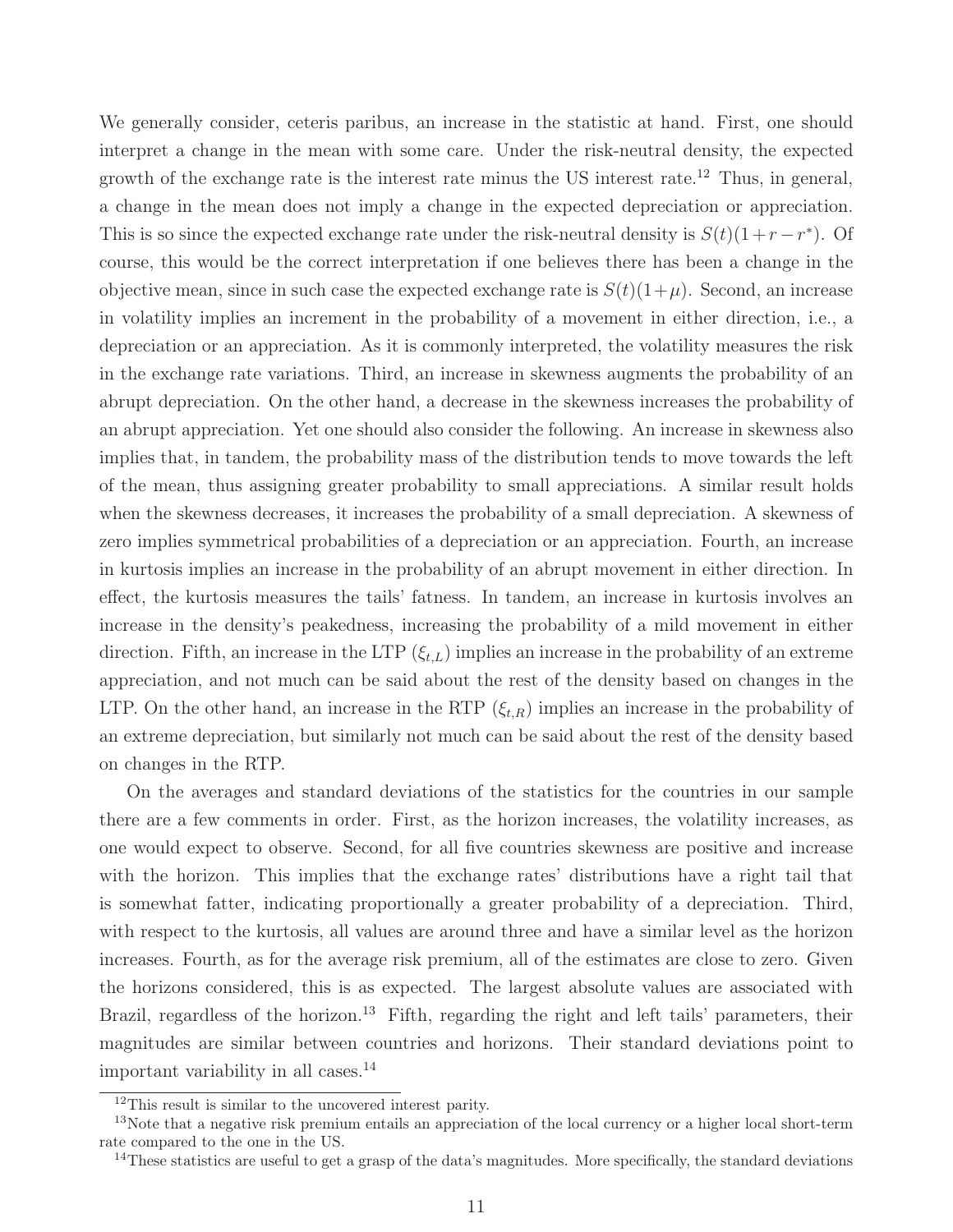Finally, it is worth mentioning that the economic fundamentals of a country are conceivably relevant to the effects an intervention might have. Yet, we are not considering them in our exercises and leave this important issue for future research.

# Results

As explained, we posit and estimate three specifications of our linear model (i.e., equations 1, 2 and 3). The selected estimates are respectively in Exhibits 2, 3 and 4. Each one takes a somewhat different approach. In what follows we provide several comments regarding the significance, both statistically and economically, of the coefficients associated to the interventions in the spot markets.<sup>15</sup> For space reasons we do not include all the estimates and statistics for all the regressions. Rather, we focus on the coefficients associated to the interventions in the spot market, and refer to each as a case. Thus, note we have 210 cases (i.e., five countries, seven statistics, two horizons, and three specifications).

First, with respect to the mean, almost all cases have coefficients that are not statistically significant. There are, however, four cases that are statistically significant but which are not economically significant. Thus, interventions, on average do not seem to be affecting the first moment of the risk-neutral distribution. Based on what was previously discussed, these results are expected. The mean of these distributions are determined by the interest rates differentials (local minus US). In addition, considering that these interventiones are sterillized, no change in the interest rate would be expected.

Second, none of the coefficients associated to the volatility are statistically significant.

Third, as for the skewness, in general, specifications do not have statistically significant coefficients. There are, nonetheless, four exceptions. Three are not economically significant and only the case of Mexico, for the one-day horizon, (specification (3)) is somewhat economically significant. If dollars are sold in the intervention, its skewness increases, raising the probability of an large depreciation and the probability of a slight appreciation. Note, however, it is for the one-day horizon and, thus, a short-lived effect.

The case of kurtosis differs somewhat from the dynamics of the three first moments. We have eight cases with a statistically significant coefficient, from which only three have somewhat

provide a yardstick to assess the economic significance of the expected exchange rates' variations due to the interventions. These will be quite useful when we comment on the estimates of the linear models.

<sup>&</sup>lt;sup>15</sup>To assess the economic significance of the coefficients we use the following conventions. First, when we consider a coefficient associated with a dummy, we take a look at the ratio  $\beta_{1,c,i}/std(s_{c,i})$ . Second, when we consider a coefficient related to an intervention quantity (standardized), we analyze the following ratio:  $\beta_{1,c,i}max\{E(SQ_c|SQ_c > 0), E(SQ_c|SQ_c < 0)\}/std(s_{c,i})$ . In general, taking the normal distribution as a benchmark, if the ratio is below 0.10 then we interpret it as not being economically significant. In effect, 92% of the changes in the referred statistic are greater (in absolute value) than  $\beta_{1,c,i}$ . If the ratio is greater than 0.10 but lower than 0.25 we interpret it as somewhat economically significant. In effect, 80% of the variations in the statistic at hand are greater (in absolute value) than  $\beta_{1,c,i}$ . If it is above 0.25, then we take it to be economically significant.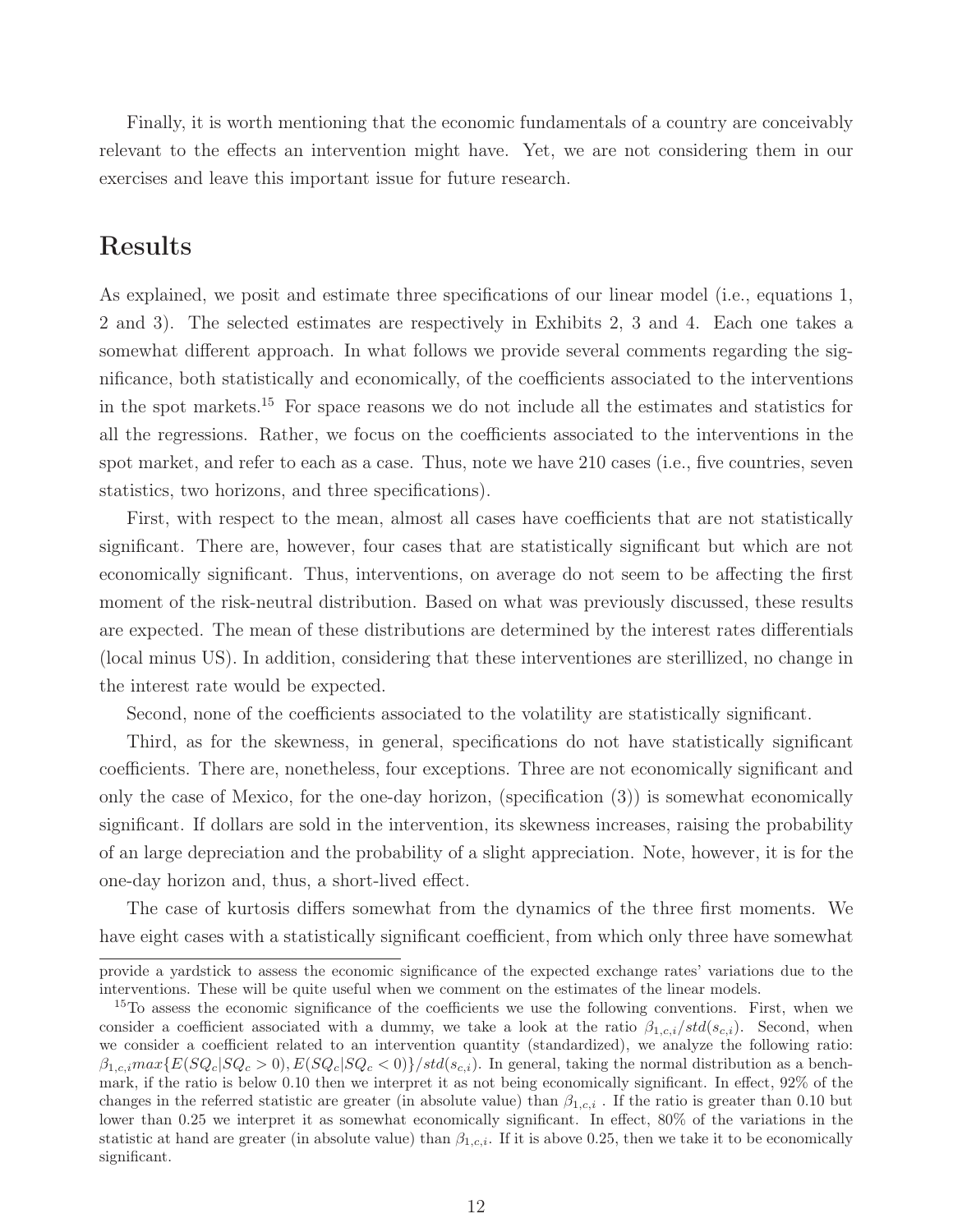economically significant coefficients. Peru stands for having the greatest impact, in terms of the standard deviation of its kurtosis. In this case, a sale of dollars implies an increae in the kurtosis, and thus a higher probability of an large depreciation or appreciation.

The risk premium has a different behavior. We have fifteen cases with a statistically significant coefficient. Out of this set, eight are somewhat economically significant and only one economically significant. This last case is Peru (specification (3)) with a one-week horizon. In effect, the variation of the risk premium after an intervention stands for more than a quarter of its standard deviation. If the authorities sell dollars they reduce the risk premium. Conversely, if they purchase dollars they augment the risk premium.

On the other hand, the cases of the left tail and right tail parameters are different from the results above. Regarding the LTP, we have eleven cases with statistically significant coefficients. Three are not economically significant, one is only somewhat, and the rest are all economically significant. There is no uniform effect regarding the direction that an intervention has in the LTP. For example, while a sale of dollars leads to an increase in the LTP for Mexico, it implies a decrease in the LTP for Peru (for specification (1) and the one-day horizon). Also, except for three cases, all of the economically significant coefficients are for the one-day horizon, and thus short-lived effects. These exceptions are related to the case of Peru. Based on specification (3), if the authorities in Peru sell dollars, the probability of an abrupt appreciation increases. From the economic point of view, this is reasonable, as more dollars makes the Sol relatively less abundant.

Finally, the right tail parameter presents a similar behavior to the left one. There are nine cases having a statistically significant coefficient, six are somewhat economically significant and three are economically significant. Similarly, of those that are economically significant only two are for a one-week horizon. These are associated to Peru (Specifications 1 and 2), and to Mexico in specification 3. In both cases, if the authorities sell dollars the probability of an abrupt depreciation is reduced. This makes economic sense to the extent that more dollars in the exchange rate market imply that the local currency is -in relative terms- less abundant and thus more valuable. Note as well that this keeps some consistency with the results found for the LTP.

Several further comments are in place. First, it seems that those parameters, i.e., the LTP and RTP, trying to measure the probability of extreme changes in the exchange rates are the most affected by interventions. These effects are plausibly unintended consequences of the interventions. Moreover, it is important to bear in mind that these are the most challenging to measure. The risk premium and the kurtosis also tend to be moderately affected, while the rest of the statistics in general stay put. Second, comparing our three specifications, we have that specification (3) tends pick up the effects of these interventions. Third, Peru seems to be the country which has the most notable effects in terms of the statistics we have considered. This result is consistent with the fact that Peru has by a long shot the biggest interventions in terms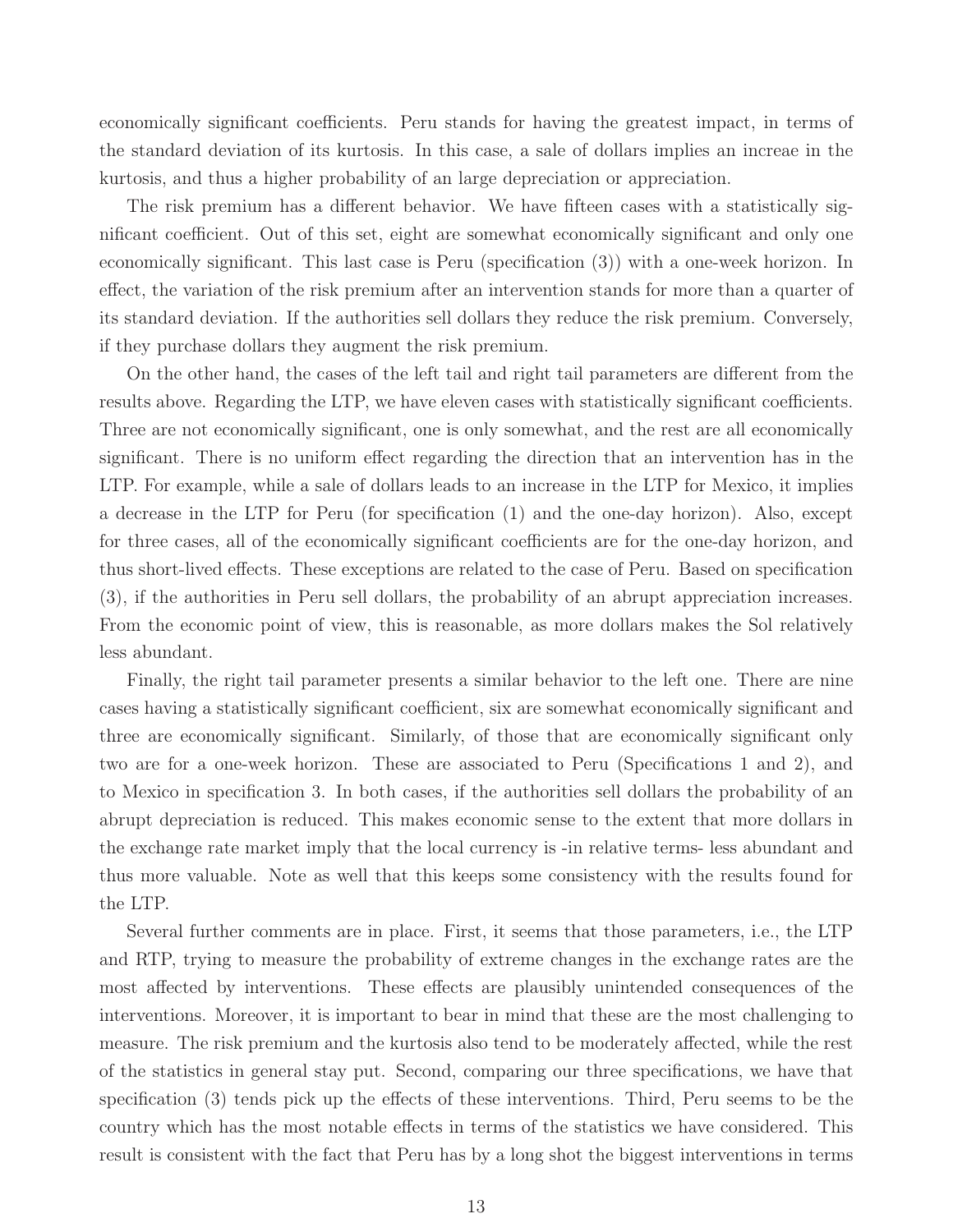of its spot market's size.

## Selected episodes

In this subsection, we consider some episodes that are germane to our analysis. These are, first, those associated to the Dollar Swap Line between the Fed and the Central Bank of Brazil, and on a separate basis, the Fed and the Bank of Mexico and, second, to the Flexible Credit Line (FCL) setup between the IMF and Colombia, and on a separate basis, between the IMF and Mexico.<sup>16</sup> In some cases, such as Mexico's, the Dollar Swap Line did lead to an intervention. Yet, the sole fact of gaining access to such amount of resource might as well be considered an intervention itself. On the other hand, the FCL can be considered as a contingent reserve.

Against this backdrop, we think it is worth exploring the behavior of the respective exchange rates' probability density functions on the days associated to these episodes. As an additional remark, note that it is particularly challenging to measure the effects on the exchange rate given that they all are unique episodes.<sup>17</sup>

We specifically consider the day before the relevant event (identified by T-1) and the day of the event (identified by T). We focus on the one-week horizon PDF as we believe it should best capture any possible effect. Needless to say, our analysis is based on the visual inspection of the PDF's, and their changes can be due to other, and perhaps, unrelated events. The specific events, dates, and the countries we consider are as follows.

- 1. The Fed's announcement of the Dollar Swap Line between this institution and the Central Bank of Brazil on October 29, 2008.
- 2. The Fed's announcement of the Dollar Swap Line between this institution and the Bank of Mexico on October 29, 2008.
- 3. The Bank of Mexico announces that the mechanism to allocate part of the resources of the Fed's Swap Line would be activated, April 3, 2009.

<sup>&</sup>lt;sup>16</sup>The Flexible Credit Line (FCL) is a credit line provided by the International Monetary Fund (IMF). One of its distinctive features is that countries qualify for a FCL ex-ante.

It is designed to meet the demand for crisis-prevention and crisis-mitigation lending for countries with very strong policy frameworks and track records in economic performance. This tool was created as part of the process of reforming how the IMF lends money to countries that find themselves in a cash crunch, with the idea of tailoring its lending instruments to the diverse needs and circumstances of member countries. Hitherto, Colombia, Mexico, and Poland have obtained a FCL. While none of these countries have so far drawn down on these lines, their FCLs have provided them valuable insurance and helped boost market confidence during the period of heightened risks (Source: IMF). The exercises presented in this section provide evidence favorable to the latter.

<sup>&</sup>lt;sup>17</sup>In effect, for example, one can see a common intervention as an event that takes place several times. Thus, one is able to measure the average effect through a regression model, as we have done so. Nonetheless, unique episodes by their own nature take place one or perhaps a couple of times. In addition, there is no natural counterfactual to the day a unique episode took place.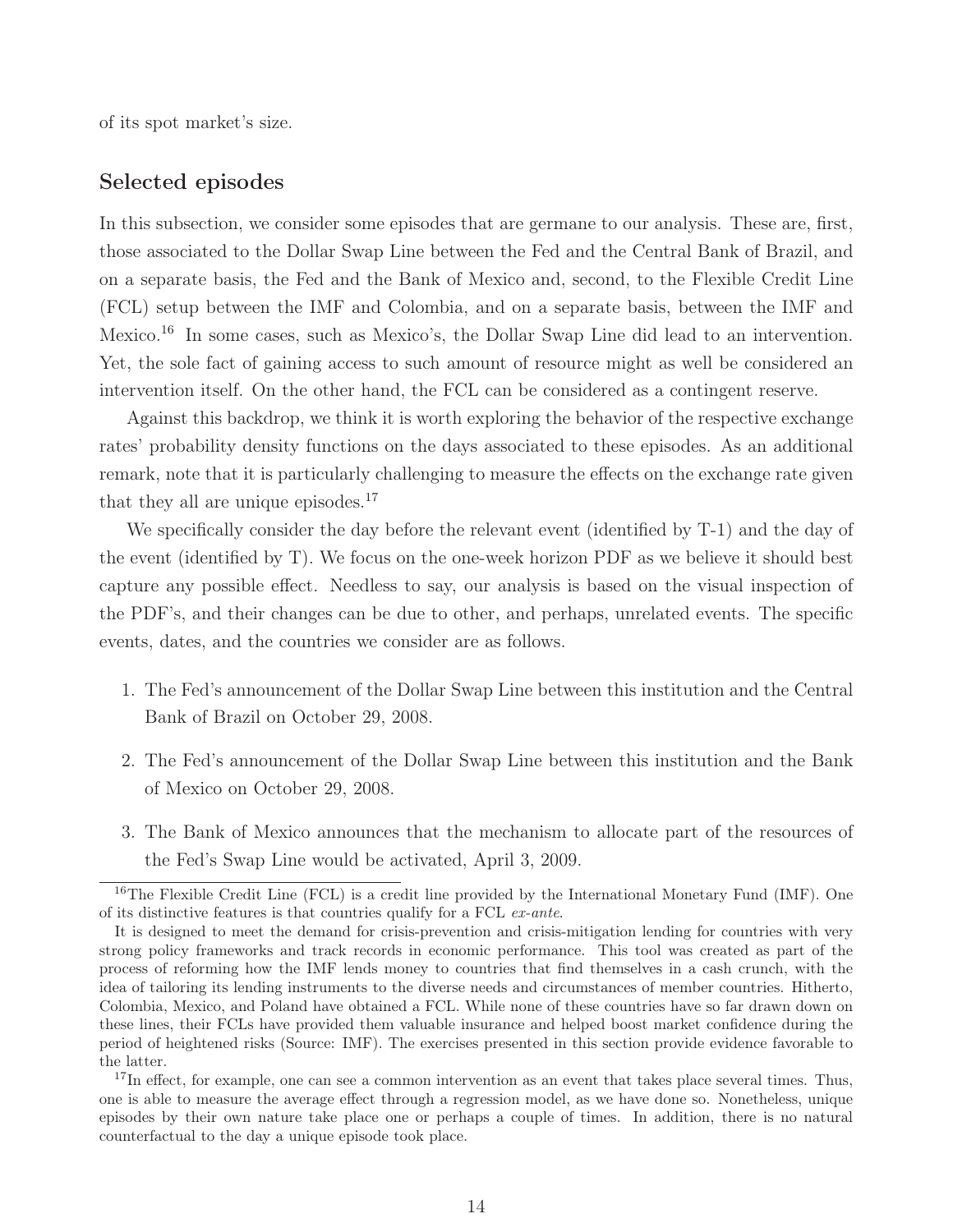- 4. The Bank of Mexico summons an auction to allocate part of the resources of the Fed's Swap Line on April 21, 2009.
- 5. The IMF announces the Flexible Credit Line (FCL) for Mexico on November 30, 2012.
- 6. The IMF announces the Flexible Credit Line (FCL) for Colombia on June 24, 2013.

In the plots, each of these days is identified by T. Thus, accordingly, day T-1 is the working day immediately prior to T. So, for example, for the Fed's announcement, we have that October 29, 2008 is day T, and October 28, 2008 is day T-1 (provided that October 28, 2008 was a working day).

For event 1, the Fed's announcement of the Dollar Swap Line between this institution and the Central Bank of Brazil, we have that the corresponding PDF's mode shifts perceptively towards the left, i.e., an appreciation, volatility diminishes marginally, its skewness perhaps increases slightly, and its kurtosis increases. These mainly imply a slight increase in the probability of a significant depreciation or appreciation. Yet, again, these changes do not seem to be particularly prominent (Exhibit 5, graph on the left). For event 2, the Fed's announcement of the Dollar Swap Line between this institution and the Bank of Mexico, we observe in the corresponding PDF's, a similar effect to the one we have just described (Exhibit 5, graph on the right). Also, we think that these changes are not particularly protuberant. All in all, it seems that the announcement of the Dollar Swap Lines did not affect the PDF of the exchange rates of Brazil and Mexico, respectively. This could have been simply because the markets had previously priced in the referred events.

For event 3, The Bank of Mexico announces that the mechanism to allocate part of the resources of the Fed's Swap Line would be activated, there are more notable changes. The PDF's mean moves to the left, perhaps reflecting an appreciation. It seems that its variance decreases and its kurtosis increases. For event 4, the Bank of Mexico summons an auction to allocate part of the resources of the Fed's Swap Line, there are some similar changes to those seen in event 3. Of course, event 4 can be seen as a development to event 3 (events 3 and 4's PDF's are depicted in Exhibit 6). The PDF's mean shifts leftwards, and its kurtosis increases somewhat. In addition, note the drastic difference between the PDF's variance for the Mexican peso-US dollar exchange rate on the day event 2 took place vs. the variance it had on the days of the other events related to Mexico. This could reflect conditions of stress in the exchange rate market at the time.

For events 5 and 6, whereby the IMF announces the Flexible Credit Line (FCL) for Colombia, and on a different date for Mexico, a possible effect is less direct (Exhibit 7). We see modests decreases in their kurtosis taking place in both cases. Nonetheless, their means seem to stand still. Note, however, that our analysis assumes that the implementation's announcement of the mechanism at hand comes as a complete surprise in period T. Admittedly, this is not generally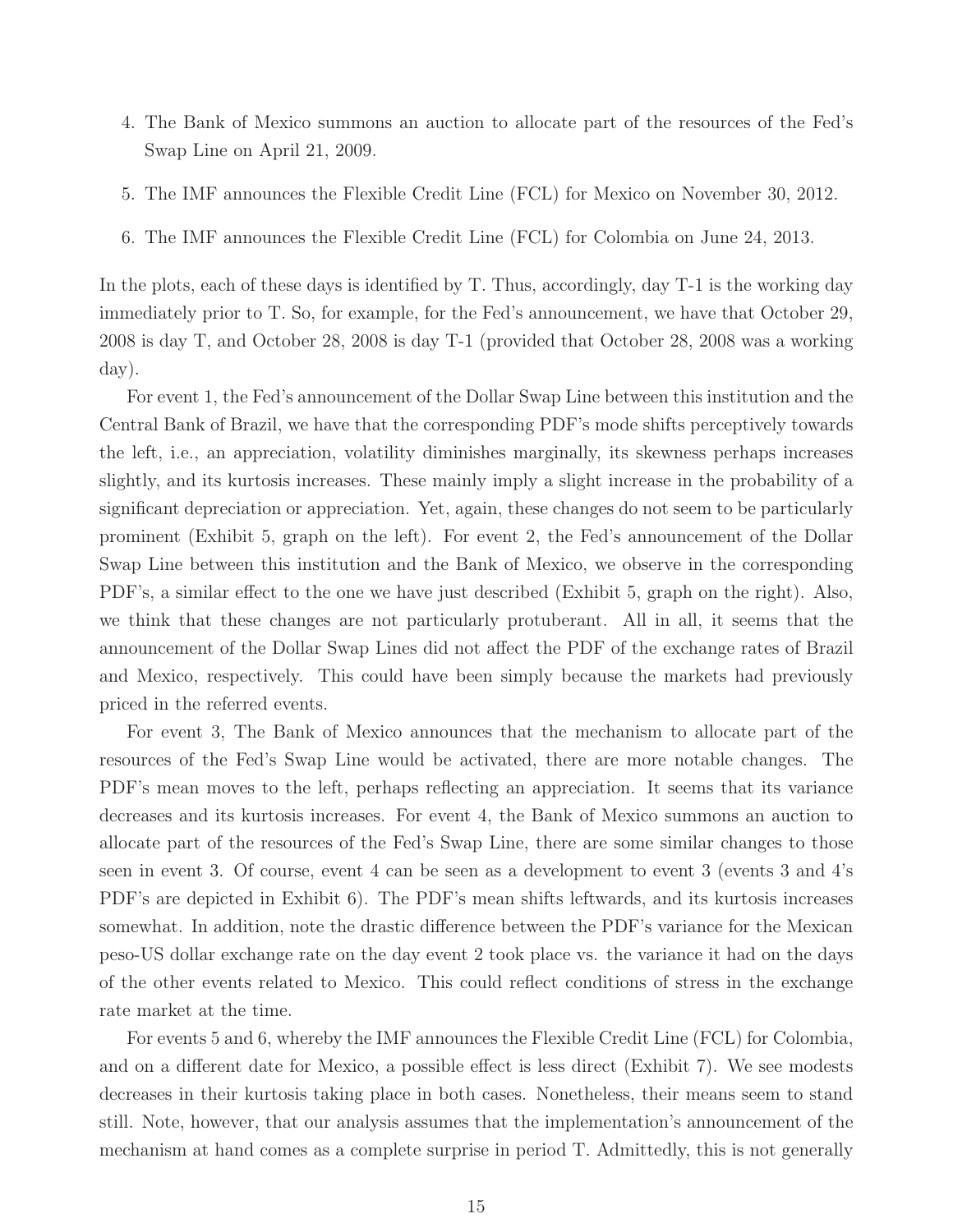the case as the information that an economy is being considered for such a facility is generally known. Thus, agents can assess the possibilities that an economy will obtain such resources ahead of period T. Accordingly, it is difficult to exactly determine the exact time the exchange rate market prices in such information. We believe this is the case with the FCLs.

All in all, it stands that the events associated to the Swap Line between the Fed and the Bank of Mexico brought about the most significant changes in the respective risk-neutral density function, particularly so in the days associated to the intervention. This is in line with the sheer size of the associated resources.

# Final Remarks

It is essential to put our results in perspective. Although these are interesting in their own right, it is important to acknowledge that we have left out of the analysis several factors that could have a role determining the effects of an intervention. For instance, the overall macroeconomic situation of the country at hand may very likely play an important role too.

More broadly, we would like to make several remarks. First and foremost, if there is a shift in an economic fundamental causing a movement in the real exchange rate, then an intervention under such setting will have a low probability of success. The exchange rate will eventually end up being determined by the corresponding economic fundamentals. Indeed, it is unlikely that an intervention will do well if it attempts to go against economic fundamentals, even more so if the intervention is not part of other policy measures. We believe that these results are well-known.

Second, in the few cases in which we do find an effect, some appear to be unintended. Arguably, it is unlikely that a central bank would have as an objective of selling dollars some of the effects we observe, e.g., increasing the probability of an abrupt depreciation. One possible explanation is that the authority -with an informational advantage- if that were the case, could try to intervene and have a head start to attenuate or compensate an external shock. In this type of situations, although plausible, the intervention will probably not be successful and as a consequence, at the end of the day, the referred shock would be what ends up affecting the exchange rate. However, it could also be the case that without the intervention the depreciation could have been worse. However, in trying to prove or disprove this, as usual, it is difficult to obtain counterfactuals.

Third, nonetheless, intervening might be certainly warranted under certain cases. One such case is when the central bank acts as a "market maker," e.g., to facilitate an exchange rate transition between two equilibria in an orderly fashion. Another such case might be justified given the sheer size of some external shocks, both when these lead to large capital inflows (e.g., in tight relative monetary policy stances episodes) or large outflows (e.g., in flight to safety episodes), considering the relative size of exchange rates markets in some emerging economies. In this case, intervening should aim to provide liquidity, assuring the operability of the exchange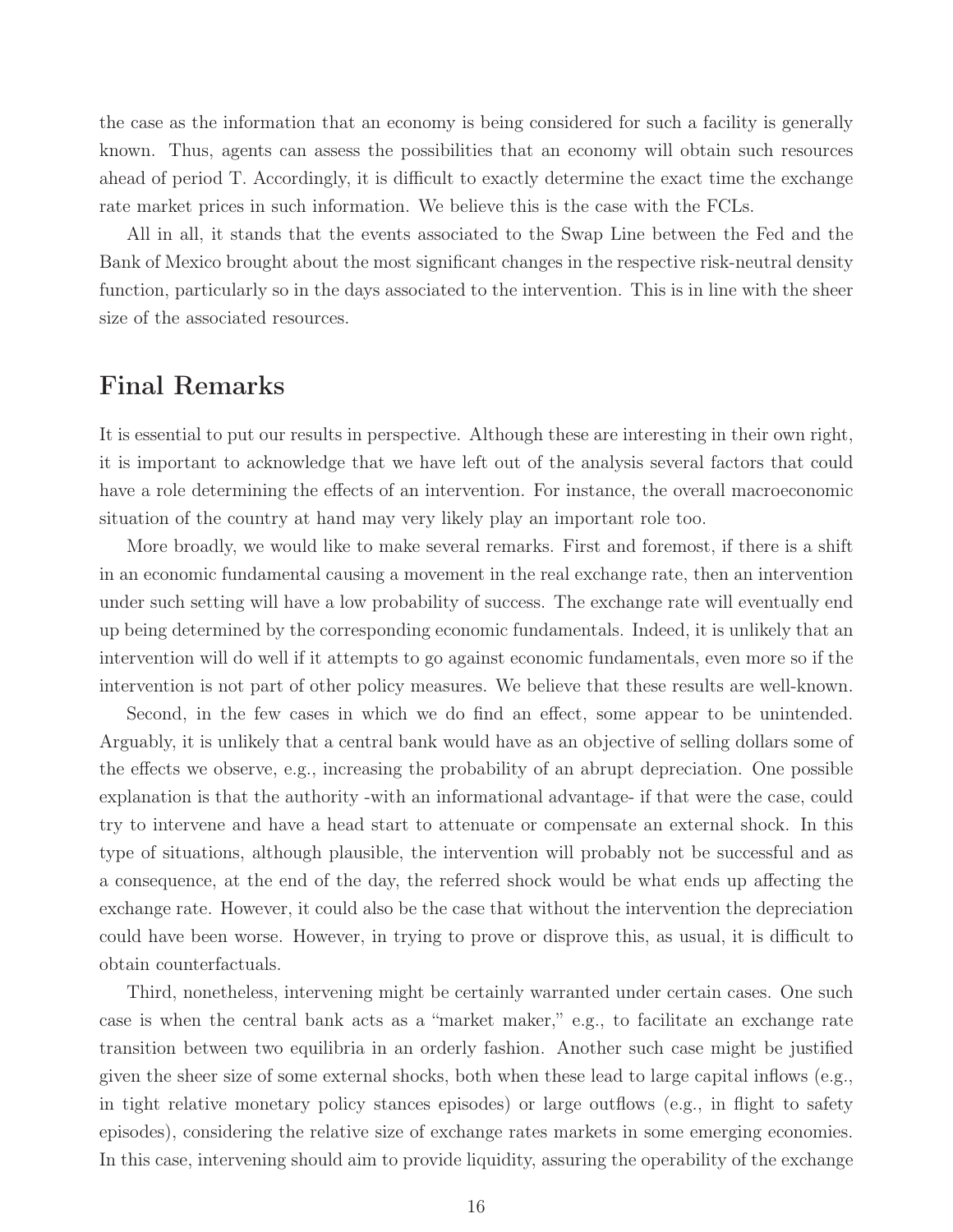rate market. This, in effect, might avoid bad equilibria that could otherwise prove to be very costly for the economy.

What is more, there are perhaps cases in which interventions might have aims we have not considered and may not even be explicitly stated by the authorities. One such possibility could entail political economy considerations, for example, not standing idle under the presence of large external shocks. Although the analysis of these aims is beyond the scope of this paper, we believe they should not be left unexplored.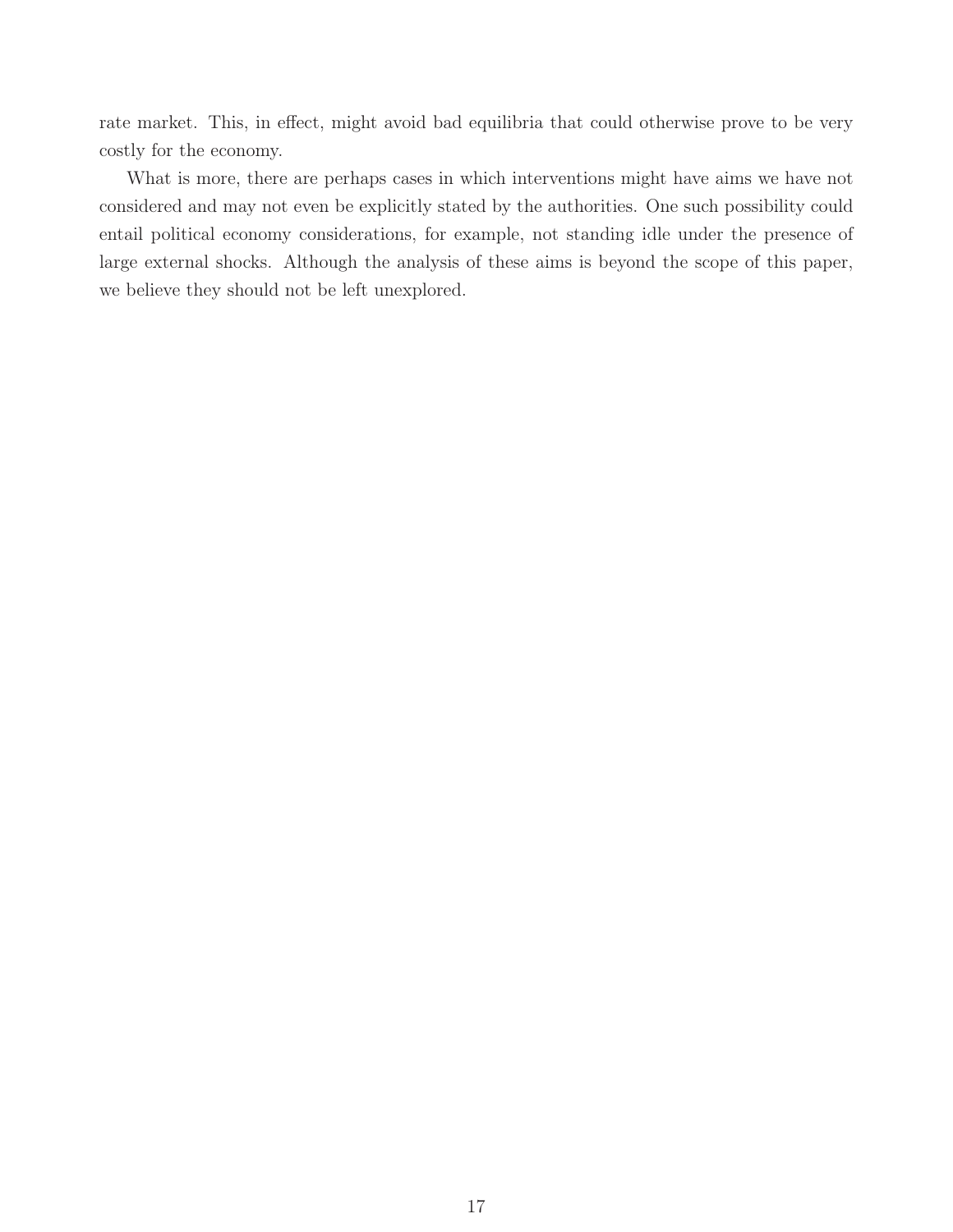## References

- [1] Abarca, Gustavo, L., G. Benavides, and J.G. Rangel (2012). "Exchange Rate Market Expectations and Central Bank Policy: The case of the Mexican Peso-US Dollar from 2005-2009." *The Journal of Derivatives*. Vol. 19, No. 4 pp. 70-90.
- [2] Abarca, Gustavo, L., C. Ramirez, and J.G. Rangel (2012). "Capital Controls and Exchange Rate Expectations in Emerging Markets." Banco de Mexico, Working Paper 2012-08.
- [3] Ang, Andrew, G. Bekaert, and M. Wei (2006). "Do Macro Variables, Asset Markets, or Survey Forecast Inflation Better?" Federal Reserve Board, Finance and Economics Discussion Series, N 2006-15.
- [4] Bayoumi, Tamim and C. Saborowski (2012). "Accounting for Reserves." IMF Working paper WP/12/302.
- [5] BIS (2010). "Triennial Central Bank Survey. Report on Global Foreign Exchange Market Activity in 2010." Monetary and Economic Department. December.
- [6] BIS (2013). "Triennial Central Bank Survey. Foreign Exchange Rate Turnover in April 2013: preliminary global results." Monetary and Economic Department.
- [7] Breeden, Douglas T., and R. H. Litzenberger (1978). "Prices of State-Contingent Claims Implied in Option Prices." *Journal of Business*. 51, 621-651.
- [8] Broto, Carmen (2012). "The Effectiveness of Forex Interventions in Four Latin American Countries." Bank of Spain. Working Paper 1226.
- [9] Clews, Roger, N. Panigirtzoglou and J. Proudman (2000). "Recent Developments in Extracting Information from Option Markets." Bank of England, Quarterly Bulletin, February pp. 50-60.
- [10] Dominguez, Kathryn and J. Frankel (1993). "Does Foreign Exchange Intervention Matter? The Portfolio Effect." *American Economic Review* 83, pp. 1356–1369.
- [11] Disyatat, Piti and G. Galati (2007). "The Effectiveness of Foreign Exchange Market: Intervention in Emerging Market Countries: Evidence from the Czech Koruna." *Journal of International Money and Finance*, 26, 383–402.
- [12] Fernandes, Gabriela (2013). "Interventions in the Brazilian Foreign Exchange Market: An Empirical Investigation of the Determinants." Itaú. Working Paper No. 9.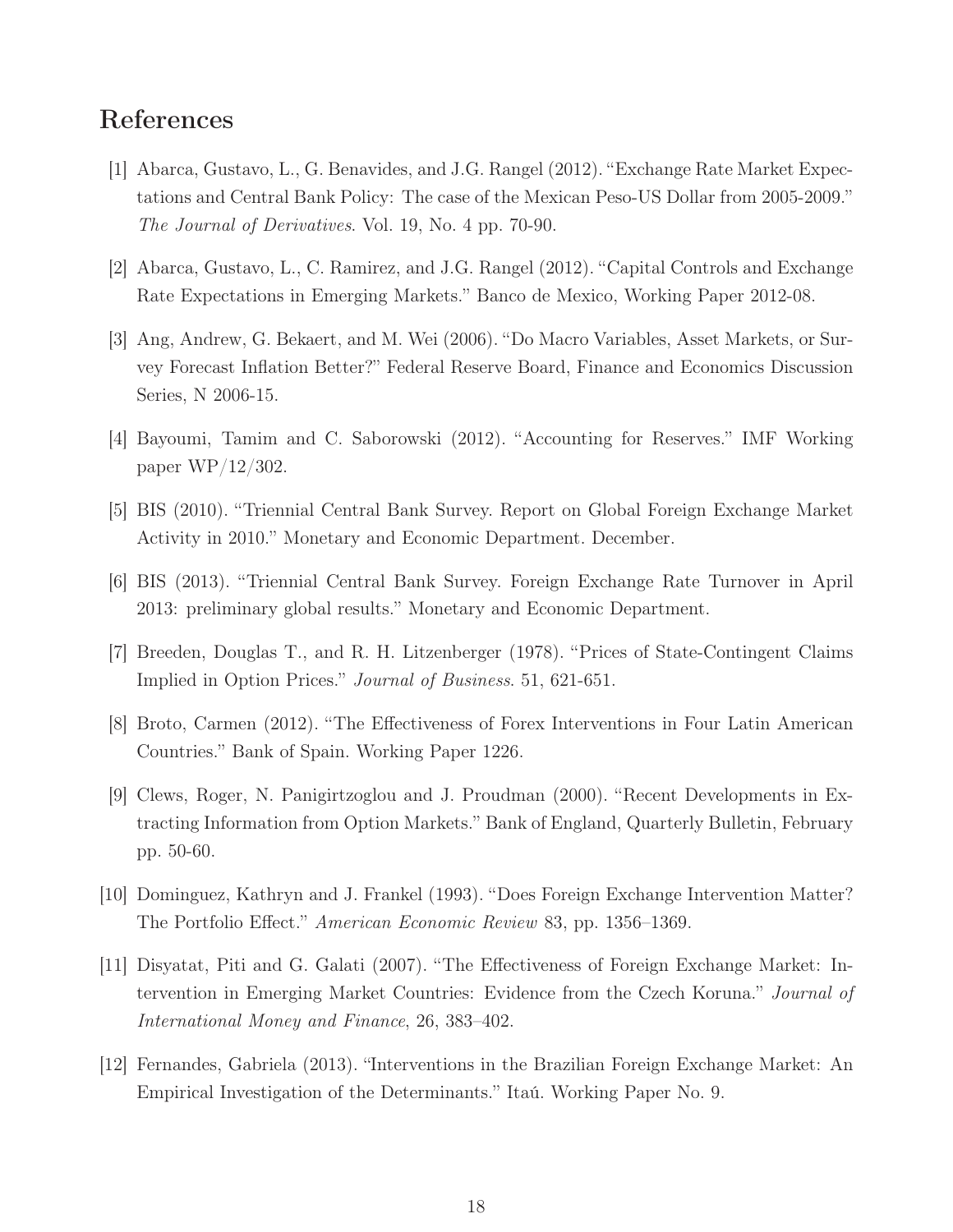- [13] Figlweski, Stephen (2008). "Estimating the Implied Risk Neutral Density for the U.S. Market Portfolio." Forthcoming in Volatility and Time Series Econometrics: Essays in Honor of Robert F. Engel (eds. Tim Bollerslev, Jeffre R. Russell and Mark Watson). Oxford, UK: Oxford University Press.
- [14] Figlweski, Stephen and J. Birru (2010). "Anatomy of a Meltdown: The Risk Neutral Density for the S&P 500 in the Fall of 2008." Working Paper, Revised Feb.
- [15] Gnabo, Jean-Yves and J. Teiletche, (2008). "Foreign-Exchange Intervention Strategies and Market Expectations: Insights from Japan." (May 2).
- [16] Kenen, Peter (1988). "Managing Exchange Rates." Chatham House Papers. London. Routledge.
- [17] Malz, Allan M. (1997). "Estimating the Probability Distribution of the Future Exchange Rate from Option Prices." *Journal of Derivatives*, 5, 18-36.
- [18] Miyajima, Ken and C. Montoro (2013). "Impact of FX Interventions on Exchange Rate Expectations." BIS Note.
- [19] Mussa, Michael. (1981). "The Role of Official Interventions." N.Y., Group of Thirty.
- [20] Neely, Cristopher J. (2001). "The Practice of Central Bank Intervention: Looking under the Hood." Federal Reserve Bank of St. Louis Review, 83(3):1–10.
- [21] Sarno, Lucio and M. Taylor (2001). "Official Intervention in the Foreign Exchange Market: Is It Effective and, If So, How Does It Work?" *Journal of Economic Literature*, (September), pp. 839–868
- [22] Rogers, Jeff M. and P. L. Siklos (2001). "Foreign Exchange Market Intervention in Two Small Open Economies: The Canadian and Australian Experience." *Journal of International Money and Finance*. Volume 999, pages 393-416.
- [21] Reiswich, Dimitri and U. Wystup (2010). "FX Volatility Smile Construction." Frankfurt School of Finance and Management. Center for Practical and Quantitative Finance. Working Paper Series No. 20.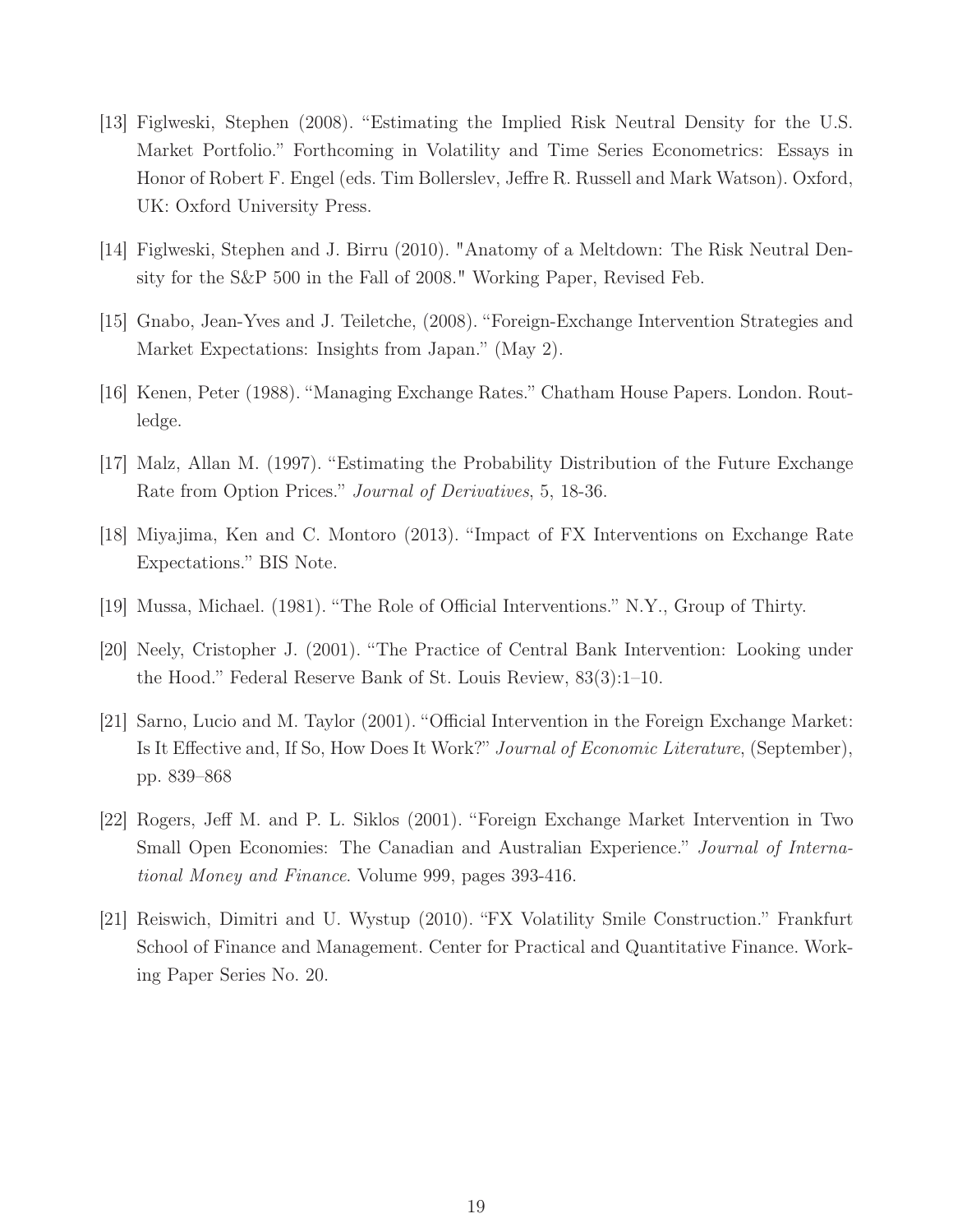# Appendices

## A. Extracting the Risk-Neutral Densities

In this appendix we explain in some detail our procedure to extract the risk-neutral densities from the options data. To set the stage, first consider the following classic problem in option pricing. Namely, the determination of the value of an option having as an underlying a given financial asset. To fix ideas, suppose that this option gives its holder today, i.e., t, the option but not the obligation to buy the referred financial asset at the expiration period,  $T$ , at a fix price, K, the strike price. Such option goes by the name of European Call. Its price in  $T$  is given by  $C(S(T), T) = max \{S(T) - K, 0\}$ . Thus, the price of the option in T will trivially depend on the financial asset price in T.

Yet, the problem at hand is to determine the price of the option in the present period,  $C(S(t), t)$ , considering that the price of the underlying asset at expiration is yet unknown. The Fundamental Theorem of Asset Pricing states that under the absence of arbitrage, there exists a probability density such that:  $C(S(t), t) = E_t^*(exp(-r(T - t))max\{S(T) - K, 0\}).$ This probability density is the risk-neutral density, also known as the Equivalent Martingale Measure. The \* denotes that the expectation has been taken with respect to the risk-neutral density, which is different from the objective or real probability density. One of the insightful and powerful aspects of this theorem is that the risk-neutral density prices *any* option. This is relevant to understand why the extraction of a risk-neutral density is feasible, each option on the *same* underlying asset and expiration date carries a piece of information regarding their *common* risk-neutral distribution.

Thus, one would like to estimate the risk-neutral density of a financial asset based on a set of options which have as an underlying this same asset. It turns out that this is possible. Breeden and Litzenberger (1978) derived some general formulas (shown below) to do this. These formulas relate the prices of put and call options to the risk-neutral density of the underlying asset. An intuitive way to understand one of the formulas is to consider a discrete state-space and then obtain the differences of the differences of the adjacent call options prices and realize that these are the prices of the state-contingent assets, which are proportional to the risk-neutral probabilities. The case for the other formula is similar but involves put options prices.<sup>18</sup>

In what follows we explain how we obtained the prices of the put and call options from the options data in order to apply the formulas by Breeden and Litzenberger (1978). Thus, next, we briefly explain what is meant by implied volatility in the context of options. Recall that the theoretical price of an option is a function of several parameters,

 $C(t, T, S(t), \sigma, r, K),$ 

<sup>18</sup>The state-contingent assets are also known as Arrow-Debreu assets.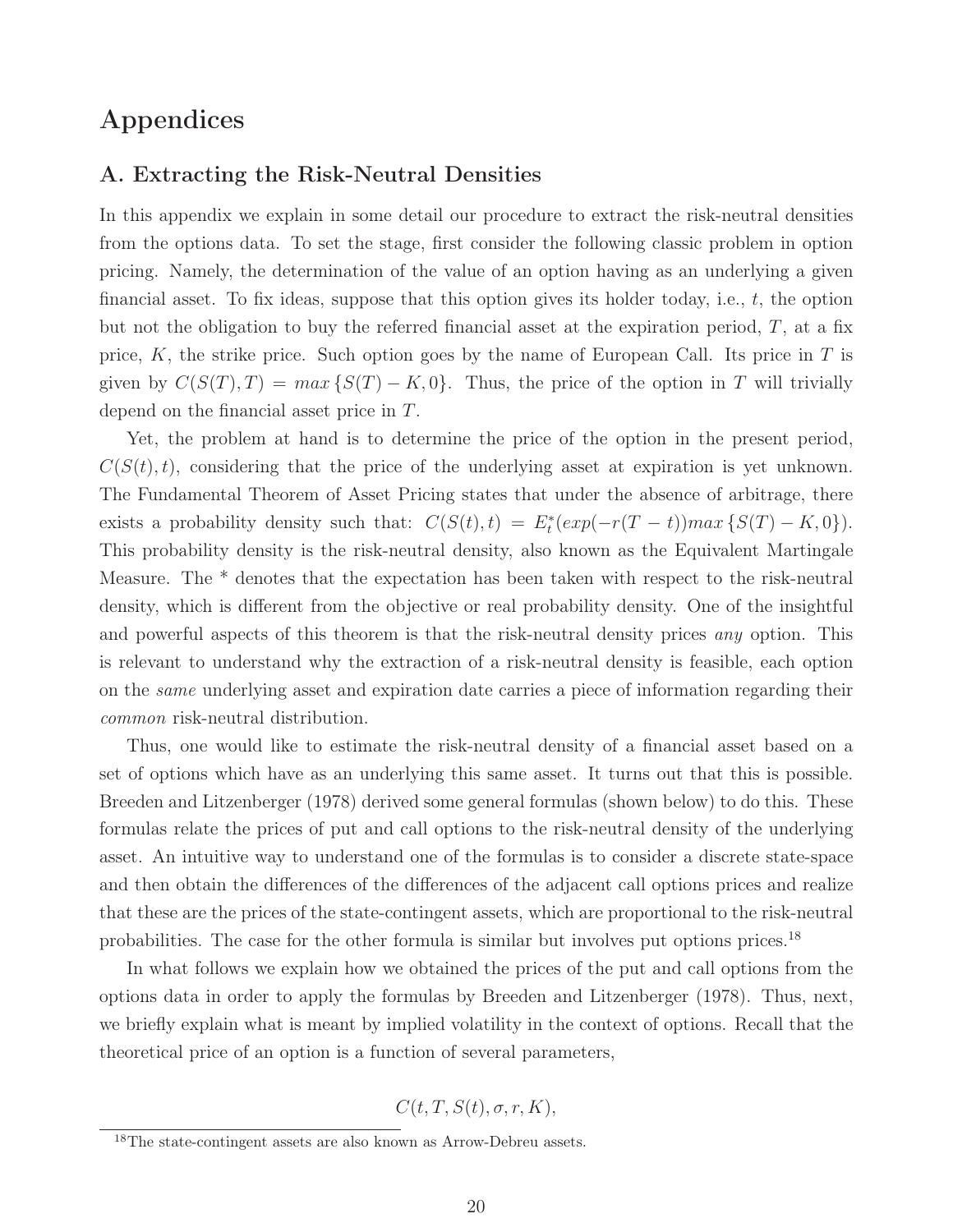the current period t, the maturity period T, the current price of the underlying  $S(t)$ , the volatility of the underlying asset return's distribution,  $\sigma$ , the risk-free interest rate, r, the strike price K, among possibly others. All of the parameters are *observable* except for the volatility,  $\sigma$ .

The implied volatility is such that the option's theoretical price equals its market price having plugged in all the other parameters (i.e.,  $t, T, S(t), r$ , and K) except for the volatility  $(\sigma)$  into the formula. In short, if P is the market price of the option in question, the implied volatility is  $\sigma_{implied}$  such that the following equality holds:

$$
P = C(t, T, S(t), \sigma_{implied}, r, K)
$$

Similarly, some options' characteristics such as the delta  $(\delta)$ , the partial derivative of the value of the option with respect to the underlying asset, are a function of a set of parameters, including the volatility.

It is customary for exchange rates options data to be provided in terms of the implied volatilities of specific positions. Thus, let  $V_{position,x}$  denote the implicit volatility of the *position* associated to a delta value of x. For example,  $V_{Call,10}$  is the implied volatility of a call with a delta of 0.10, while  $V_{Put,10}$  corresponds to the implied volatility of a put option with a delta of -0.10. Furthermore, the data is provided in terms of portfolio positions of different options (see, e.g., Reiswich and Wystup (2010)). So for example, a Risk Reversal (RR) refers to a portfolio of a long position in a call and a short position in a put, i.e.,  $RR = Call$  - Put. Thus, the piece of data is provided as the difference between the call's implied volatility and the put's implied volatility, e.g.,  $V_{RR,10} = V_{Call,10} - V_{Put,10}$ .

Thus, we use daily data on the implied volatilities of 10 and 25 risk reversals, 10 and 25 butterflies (BF), and at the money (ATM) options. For example, the 10 risk reversal implied volatility is the difference between the 10 delta call and the 10 delta put implied volatilities.

$$
V_{RR,10} = V_{Call,10} - V_{Put,10}
$$

In this case, the underlying asset is the US dollar. The 10 butterfly is defined as:

$$
V_{BF,10} = (V_{Call,10} + V_{Put,10})/2 - V_{ATM}
$$

Likewise for the 25 risk reversals, 25 butterfly, and ATM options we have:  $V_{RR,25} = V_{Call,25}$  $V_{Put,25}$  and  $V_{BF,25} = (V_{Call,25} + V_{Put,25})/2 - V_{ATM}$ . The convention is that  $V_{ATM}$  is associated with the strike price, K, for which  $\delta_{Call} = -\delta_{Put}$ .

This set of equations implies, in terms of implied volatilities, that: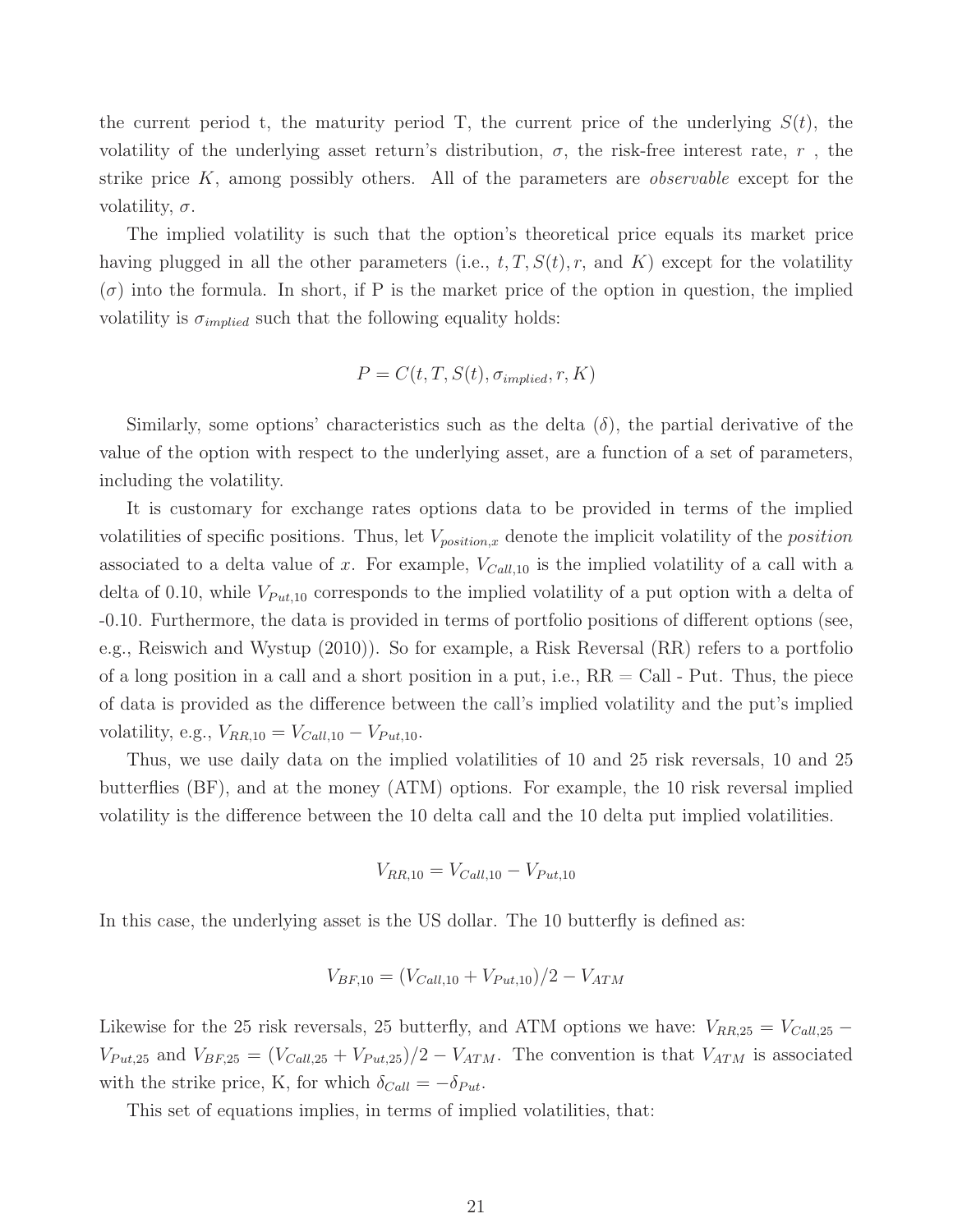$V_{Put,25} = V_{BF,25} + V_{ATM} - \frac{1}{2}V_{RR,25}$  $V_{Put,10} = V_{BF,10} + V_{ATM} - \frac{1}{2}V_{RR,10}$  $V_{Call,10} = V_{BF,10} + V_{ATM} - \frac{1}{2}V_{RR,10}$  $V_{Call,25} = V_{BF,25} + V_{ATM} - \frac{1}{2}V_{RR,25}$ 

This provides us with five (delta, implied volatility) data points for each day.<sup>19</sup> We reckon that the number of data points per day is limited. Yet, to the best of our knowledge other databases which have more data points per day are not available for options with a one-day horizon.

Next, we describe our method in more detail. To fix ideas, we consider a one-week horizon. Thus, for every period  $t$ , we proceed with the following steps.

- 1. From the data in terms of the 10 and 25 risk reversals, the 10 and 25 butterflies, and the at the money option, we calculate the implied volatilities associated to the 10 call and put, the 25 call and put, and at the money call, as a function of the associated deltas, i.e., data points in the (deltas, implied volatilities) space.
- 2. Then, we estimate the implied volatilities as a function of the strike prices, i.e., data points in the (strike prices, implied volatilities) space. Note that if the current exchange rate, the interest rates (local and US), the implied volatility and the maturity are known, there is a one-to-one correspondence between deltas and strikes prices.
- 3. We obtain a denser set of strike prices using spline interpolation on the options and strike prices. Each interval is constructed considering the historical behavior of the exchange rates to completely include the historical densities' supports.
- 4. Using Breeden and Litzenberger [1978] formulas, we then obtain the probability density function of the underlying asset, in this case the exchange rates: $^{20}$

$$
f(K) = exp(rT)\frac{\partial^2 C}{\partial K^2} = exp(rT)\frac{\partial^2 P}{\partial K^2}
$$

where C and P are the value of the call and the put, respectively. As in Figlewski  $|op.$ cit.], their discrete counterparts are used to approximate the partial derivatives.

$$
f(K) \approx exp(rT) \frac{C_{n+1} - 2C_n + C_{n-1}}{(dK)^2} \approx exp(rT) \frac{P_{n+1} - 2P_n + P_{n-1}}{(dK)^2}
$$

where  $n = K_1, ..., K_N$ .

 $19$ For the few days on which there is no piece of data available, the nearest previous one is used.  $^{20}$ See Figlewksi [op. cit.] for a formal derivation.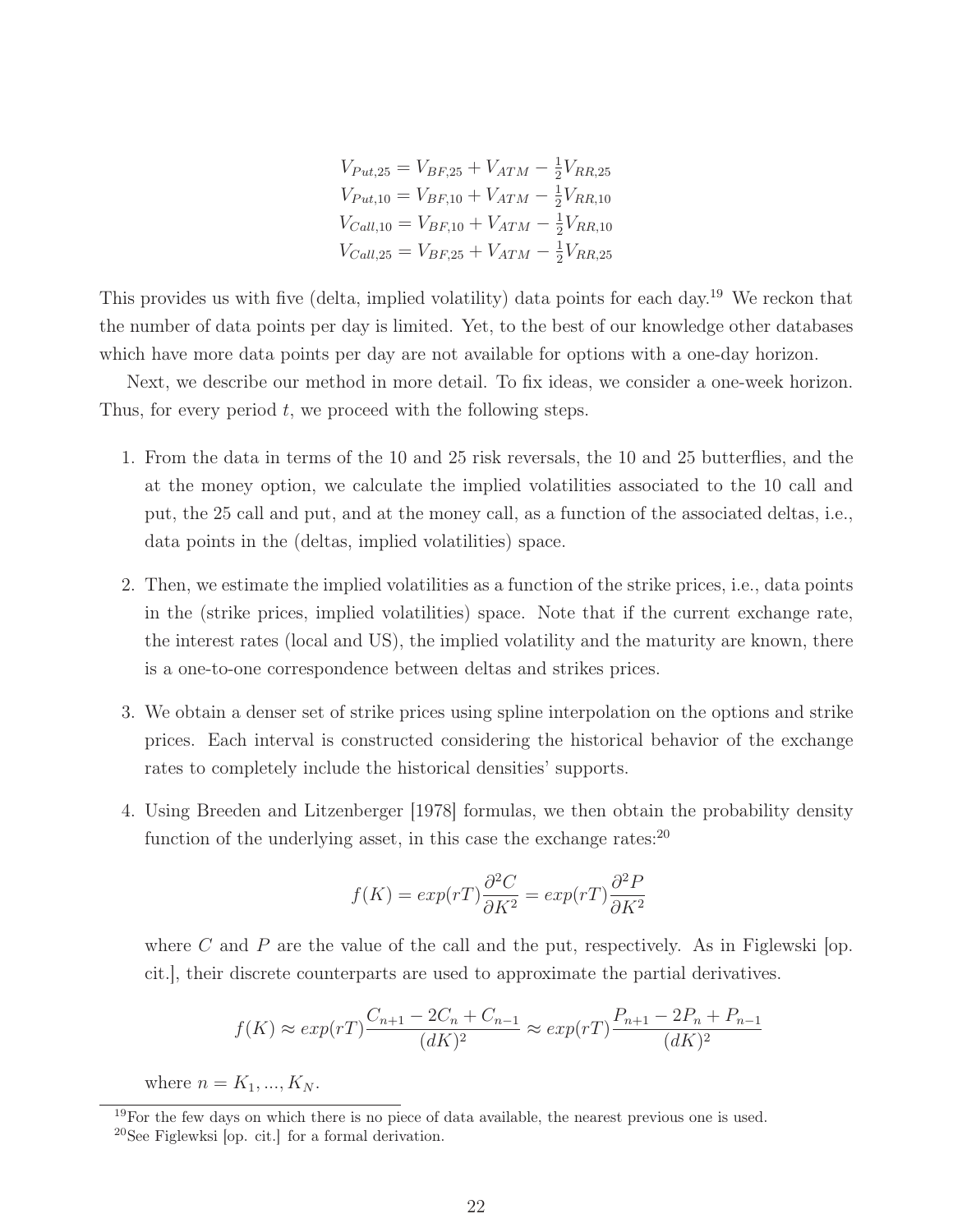5. Finally, from the risk-neutral density function,  $f(K)$ , we estimate various statistics, the mean, the volatility, the skewness, the kurtosis, the risk premium, and the parameters describing the right and left tails.

Several comments are in place. The formulas proposed by Breeden and Litzenberger [op. cit.] are quite general. In particular, they do not assume the same volatility for different strike prices, thus, the so-called volatility surface as observed in the data is accounted for. This is essential to our results, as strictly assuming the Black and Scholes framework would remove much flexibility from our analysis.

This approach has the clear advantage of being based on market information and not merely on survey expectations. Although there is a reputational aspect to surveys, market information is based on prices that agents use to take buying and selling decisions. Of course, it hinges on having an adequate pricing model and data. Centrally, using market-based expectations allows for having daily frequency and short horizons data, which is considered a key aspect in the analysis of interventions.

Derivatives are commonly priced based on their associated so-called risk-neutral density, the use of which greatly simplifies many asset pricing problems.<sup>21</sup> Yet, interpreting the risk-neutral probabilities should be made cautiously. For example, an increase in the risk-neutral probability must be either due to an increase in the (real or objective) probability of the underlying asset having a set of values or to an increase in the marginal utility of the representative agent in the states of nature associated to the referred set of values.<sup>22</sup>

Extracting the risk-neutral distribution from options prices to see how it is affected by economic events is a remarkable application of asset pricing. The approach we use provides much flexibility in terms of the amount of information one can extract from market data. For example, Figlewski and Birru [2010] study how the risk-neutral distribution of the S&P 500 index changed through the fall of 2008, period in which the recent global financial crisis erupted in full force. In particular, they analyze some parameters describing the distributions' tails. In the same vein, Abarca, Benavides, and Rangel [2012] analyze how the risk-neutral distribution of the peso/dollar exchange rate might vary with monetary policy announcements in Mexico, while Abarca, Ramírez, and Rangel [2012] analyze how the implementation of capital controls and banking regulations might affect the risk-neutral distribution of the exchange rate in a

 $^{21}$ Its name can be considered a misnomer, as no agent is risk-neutral in the option pricing model. The pricing equation under the risk-neutral probability looks as if it was derived from a risk-neutral agent.

 $^{22}$ In a mathematical finance setup, one commonly assumes that the real probability distribution and the riskneutral distribution are absolutely continuous measures with respect to each other. Then, as a result of the Girsanov Theorem, these densities differ only in their means. Thus, under the referred assumption, we are able to take the risk-neutral distributions' moments as bona fide moments, except for the first one. Moreover, in a macroeconomics setup, given the short horizons the stochastic discount factor might be taken approximately as constant. Thus, in this sense, a risk-neutral distribution can be taken as a close approximation to the objective distribution.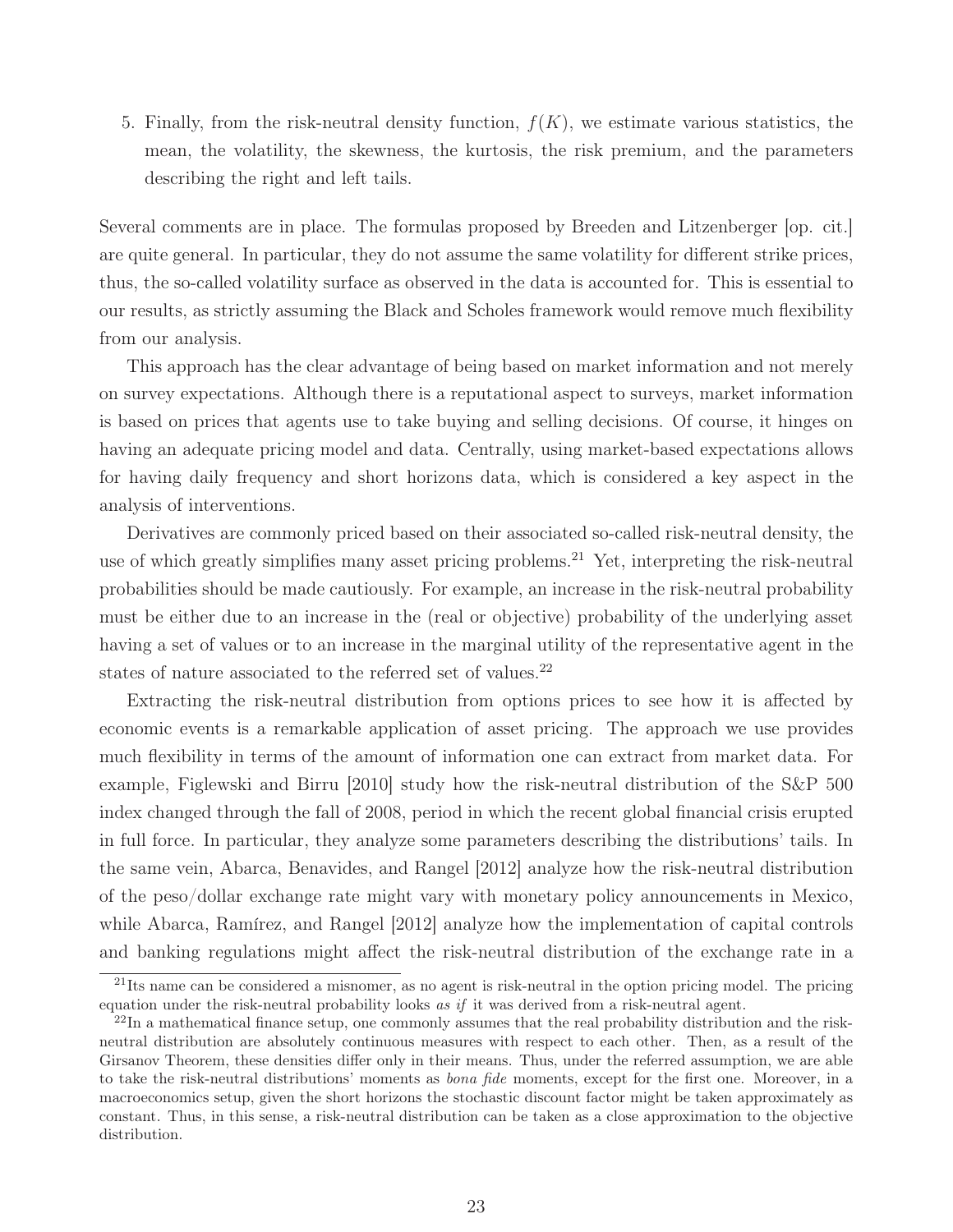group of emerging market economies.<sup>23</sup>

Gnabo and Teiletche [2008] and Roger and Siklos [2001] analyze the expected exchange rate using methods similar to the ones we have used in this paper. The former paper studies how announcements impact the US dollar/Japanese Yen exchange rate's risk-neutral density. The latter paper considers the interventions of the Bank of Canada and the Reserve Bank of Australia in their respective exchange rate markets. Here, volatility is measured using the implied volatility, and uncertainty is approximated with the kurtosis obtained from the riskneutral probability density.

Ours is similar to the paper by Miyajima and Montoro's [2013], since both analyze the effects of interventions on exchange rate expectations. Yet ours differs in some key aspects. First, while we consider market-based expectations, they consider survey-based expectations. Second, we have access to daily data and short-term horizons options. In contrast, surveys typically entail data with lower frequencies, e.g., biweekly, monthly, and longer horizons. Third, in a survey there is typically the issue of when exactly a piece of data was collected from each forecaster, which is not necessarily the same date as when the survey was published. Our data do not have this problem. It has been a matter of debate whether professional forecasters or market based predictions perform better (see, e.g., Ang, Bekaert and Wei [2006]).

#### B. Variants to our model

We believe there are at least two additional variants to our model that might be relevant. First, one always worries about possible non-stationarity in the time series involved, in particular for the mean. To entertain such possibility, one could also estimate a similar model but using the differences of the means, an adjust the other statistics accordingly, such as the common factor.

$$
\Delta s_{t,c,i} = \beta_{0,c,i} + \beta_{1,c,i} D_{t-1,c} + \beta_{2,c,i} CF_{t,-c,i} + \sum_{k=1}^{n_{c,i}} \beta_{k+2,c,i} s_{t-k,c,i} \Delta s_{t-j,c,i} + \varepsilon_{t,c,i}
$$

It can be argued that higher order moments have less of a chance of presenting non-stationarity.

Second, we have used what can be considered common statistics, except perhaps for the parameters associated to the distribution's tails. We think it is worth considering taking a look to a more general measure of the PDF's such as its entropy. Likewise, the use of some benchmark to impose a preference order on the PDF's might be useful as well.

<sup>23</sup>Bayoumi and Saborowski [2012] have recently underscored the importance of analyzing interventions and capital controls jointly to adequately measure the effectiveness of interventions. Thus, a natural step in our study would be to consider how interventions and capital controls together (and perhaps with other macroprudential policies) might have affected the expected distribution of exchange rates. This is where our paper and that of Abarca, Ramírez, and Rangel [2012] intersect. We leave this important topic for future research.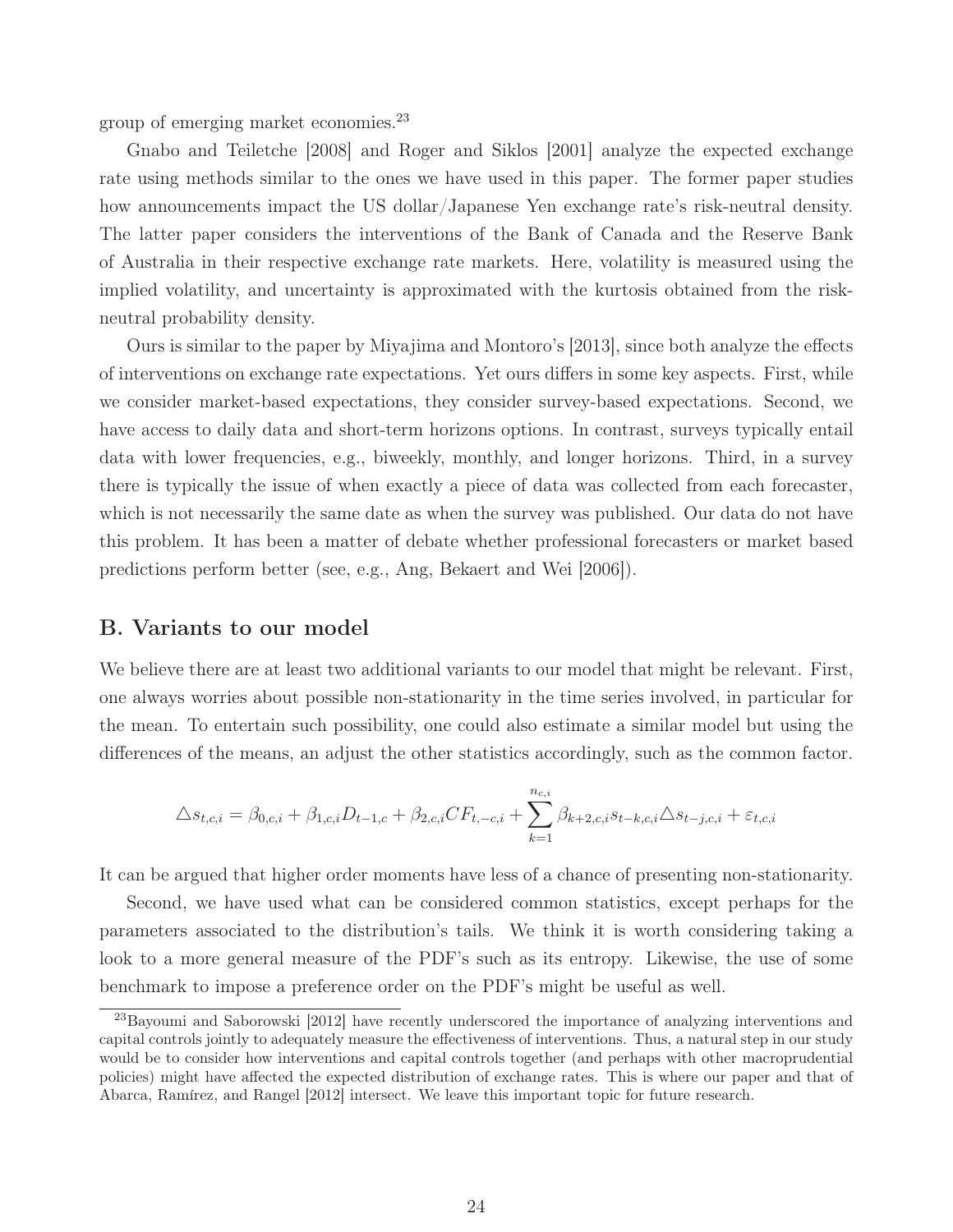### C. Further Data Details

As mentioned in the main text, our database can be divided into five: the interventions, the options, the interest rates, the exchange rates, and the rest of the data. Here we describe our data sources in more detail.

The interventions data are essentially based on information obtained from the Central Banks' websites. For Brazil we use the spot net interventions time series. Brazil reports its swap operations in their Open Market Press Releases. To construct these series we have followed the Notes column to determine if an entry refers to a dollar sale or a purchase. On the other hand, Gabriela Fernandes (2013) generously provided us with her database on Brazilian interventions. It is worth mentioning it has some discrepancies with ours. Thus, as a robustness check, we reestimate all our models for the Brazilian case but using her database. In sum, although the point estimates do not coincide, these results tell the same story as with our database.

All of the options data, i.e., the implicit volatilities as described in detail in appendix A, the interest rates, i.e., the all one-month generic government rates, and the exchange rates are all from Bloomberg.

The other data term refers to the GDPs, the international reserves, and the volume of US dollars traded in the spot market. The GDPs are all taken from Haver Analytics (in US dollars, quarterly frequency). The international reserves' data are taken from the Central Banks' websites. Their frequencies vary, so e.g., Peru presents a daily frequency, while Mexico presents a weekly one. The volumes of dollars traded in their respective spot markets are also taken from the Central Banks' website. As mentioned, they differ in their exact construction. Brazil, Colombia and Peru's data account for the volume of dollars in the interbank spot market. Chile and Mexico's data account for the volume in the spot market among financial institutions. Naturally, these are proxies to the size of their respective spot markets.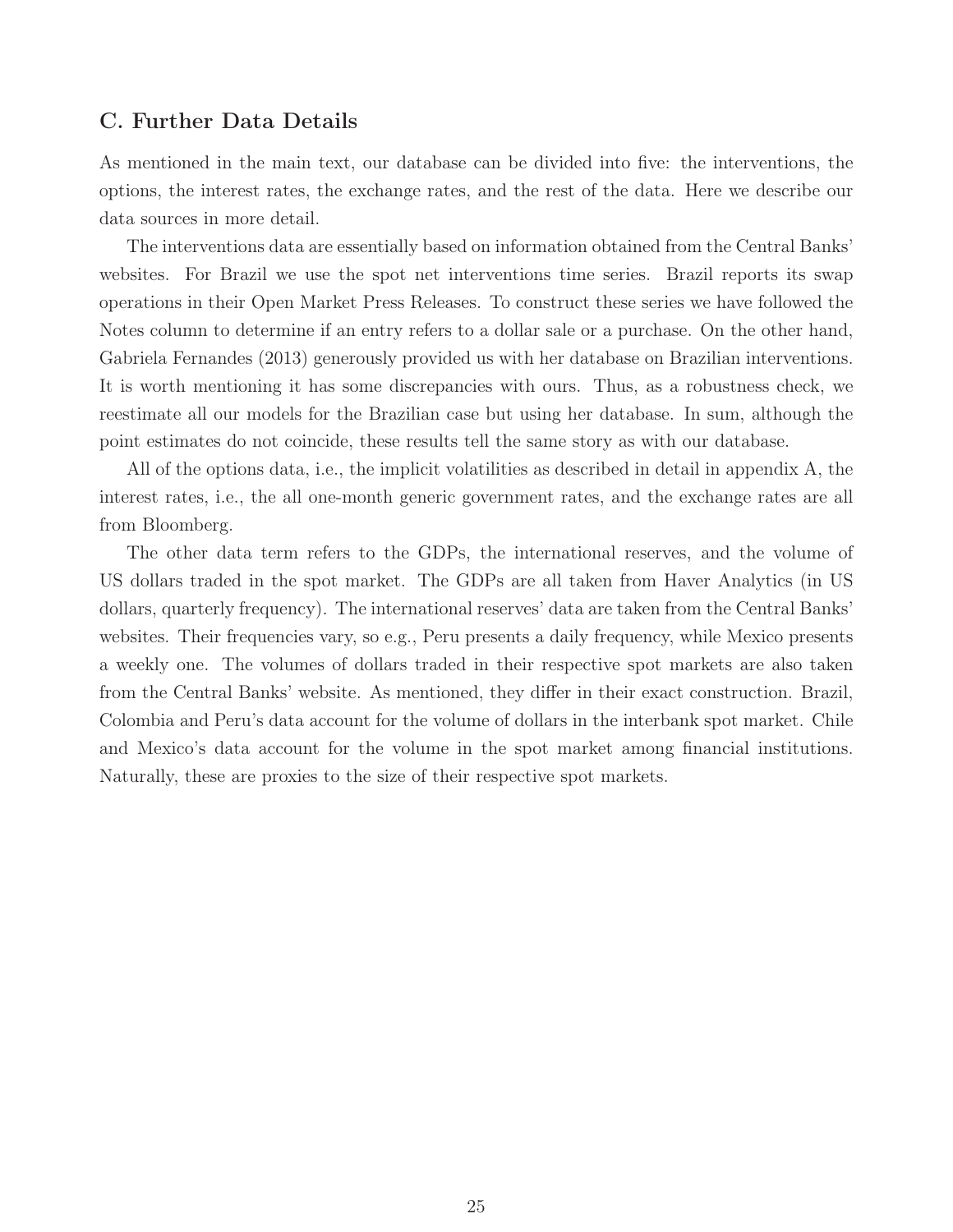|               | Brazil                 | Chile |                                                                                                                                                | Colombia                                                                                                                                                                                                                                                            | Mexico                                                                                                                                                                                                                                                             | Peru                                                                                                                                                                               | Brazil                                                                                                                                              | Chile                                                                                                                                                              | Colombia                                                                                                                                                                                                                                                                                    | Mexico                                                                                                                                | Peru                                                                                                                                                                                                                                                                 |
|---------------|------------------------|-------|------------------------------------------------------------------------------------------------------------------------------------------------|---------------------------------------------------------------------------------------------------------------------------------------------------------------------------------------------------------------------------------------------------------------------|--------------------------------------------------------------------------------------------------------------------------------------------------------------------------------------------------------------------------------------------------------------------|------------------------------------------------------------------------------------------------------------------------------------------------------------------------------------|-----------------------------------------------------------------------------------------------------------------------------------------------------|--------------------------------------------------------------------------------------------------------------------------------------------------------------------|---------------------------------------------------------------------------------------------------------------------------------------------------------------------------------------------------------------------------------------------------------------------------------------------|---------------------------------------------------------------------------------------------------------------------------------------|----------------------------------------------------------------------------------------------------------------------------------------------------------------------------------------------------------------------------------------------------------------------|
| Horizon       | One day                |       | One day                                                                                                                                        | One day                                                                                                                                                                                                                                                             | One day                                                                                                                                                                                                                                                            | One day                                                                                                                                                                            | Ine week                                                                                                                                            | Ine week                                                                                                                                                           | One week                                                                                                                                                                                                                                                                                    | One week                                                                                                                              | One week                                                                                                                                                                                                                                                             |
|               |                        |       |                                                                                                                                                |                                                                                                                                                                                                                                                                     |                                                                                                                                                                                                                                                                    |                                                                                                                                                                                    |                                                                                                                                                     |                                                                                                                                                                    |                                                                                                                                                                                                                                                                                             |                                                                                                                                       |                                                                                                                                                                                                                                                                      |
| Mean          | 1.9211                 |       | 513.2112                                                                                                                                       | 952.412                                                                                                                                                                                                                                                             | 12.4363                                                                                                                                                                                                                                                            | 2.8707                                                                                                                                                                             | 1.9239                                                                                                                                              | 13.4868                                                                                                                                                            | 953.033                                                                                                                                                                                                                                                                                     | 12.445                                                                                                                                | 2.8722                                                                                                                                                                                                                                                               |
|               | 0.2193]                |       | 42.4599                                                                                                                                        | 173.066                                                                                                                                                                                                                                                             |                                                                                                                                                                                                                                                                    | 0.1830                                                                                                                                                                             |                                                                                                                                                     |                                                                                                                                                                    |                                                                                                                                                                                                                                                                                             | 1.089                                                                                                                                 |                                                                                                                                                                                                                                                                      |
| Volatility    | 0.0211                 |       | 5.8965                                                                                                                                         |                                                                                                                                                                                                                                                                     |                                                                                                                                                                                                                                                                    |                                                                                                                                                                                    | 0.2195<br>0.0421                                                                                                                                    |                                                                                                                                                                    |                                                                                                                                                                                                                                                                                             |                                                                                                                                       |                                                                                                                                                                                                                                                                      |
|               | 0.0147                 |       |                                                                                                                                                | $\begin{array}{l} 18.5247\\ 11.8250\\ 0.0266\\ 0.0176\\ 1\\ 0.0176\\ 1\\ 0.0116\\ 0.0116\\ 0.0054\\ 0.0076\\ 1\\ 0.0116\\ 0.0116\\ 0.0116\\ 0.0116\\ 0.0116\\ 0.0116\\ 0.0116\\ 0.0116\\ 0.0116\\ 0.0116\\ 0.0116\\ 0.0116\\ 0.0116\\ 0.0116\\ 0.0116\\ 0.0116\\ 0$ | $\begin{array}{c} 1.0878\\ 0.1167\\ 0.0815\\ 0.0313\\ 0.0396\\ 0.0396\\ 0.0396\\ 0.0048\\ 1.0648\\ 0.0648\\ 0.0082\\ 1.154\\ 0.2077\\ 1.34\\ 0.1154\\ 0.0082\\ 1.154\\ 0.0008\\ 1.134\\ 0.0008\\ 1.134\\ 0.0008\\ 1.134\\ 0.0008\\ 1.134\\ 0.0008\\ 1.134\\ 0.000$ | $\begin{array}{r} 0.0186 \\ 0.0086 \\ 0.0086 \\ 0.1964 \\ 1.9644 \\ 2.9893 \\ 0.6644 \\ 0.60072 \\ 0.0032 \\ 0.0040 \\ 0.0032 \\ 0.0399 \\ 0.1399 \\ 0.1399 \\ 0.0280 \end{array}$ | $\begin{array}{l} 0.0290\\ 0.0841\\ 0.0857\\ 0.0587\\ 0.0413\\ 0.0437\\ 0.0437\\ 0.0093\\ 0.0222\\ 0.0726\\ 0.07726\\ 0.0738\\ 0.01935 \end{array}$ | $\begin{array}{l} 42.4888\\ 10.4150\\ 6.0467\\ 0.0786\\ 0.0364\\ 10.0364\\ 0.0364\\ 10.0147\\ 0.00147\\ 0.00172\\ 0.0072\\ 0.0072\\ 0.0081\\ 0.1676\, \end{array}$ | $\begin{array}{l} 173.362 \, 1 \\ 34.5256 \\ 20.9312 \, 1 \\ 0.0676 \\ 0.0377 \, 1 \\ 0.0377 \, 1 \\ 0.0177 \, 1 \\ 0.0177 \, 1 \\ 0.00184 \, 1 \\ 0.0084 \, 1 \\ 0.0084 \, 1 \\ 0.0084 \, 1 \\ 0.0084 \, 1 \\ 0.0084 \, 1 \\ 0.0084 \, 1 \\ 0.0084 \, 1 \\ 0.0084 \, 1 \\ 0.0084 \, 1 \\ $ | $\begin{array}{l} 0.2301\\ 0.1658\\ 0.0687\\ 0.0656\\ 1\\ 0.0556\\ 1\\ 0.0353\\ 1\\ 0.0353\\ 1\\ 0.0175\\ 1\\ 0.0175\\ 1 \end{array}$ | $\begin{array}{r} 0.1829\\ 0.0344\\ 0.0203\\ 0.0466\\ 0.0466\\ 0.0305\\ 1\\ 0.0351\\ 0.0305\\ 0.0007\\ 0.0007\\ 1\\ 0.0307\\ 0.0301\\ 0.0301\\ 0.0138\\ 0.1380\\ 1\\ 0.1380\\ 1\\ 0.1021\\ 0.1021\\ 0.1021\\ 0.1021\\ 0.1021\\ 0.1021\\ 0.1021\\ 0.1021\\ 0.1021\\ $ |
| Skewness      | 0.0333                 |       |                                                                                                                                                |                                                                                                                                                                                                                                                                     |                                                                                                                                                                                                                                                                    |                                                                                                                                                                                    |                                                                                                                                                     |                                                                                                                                                                    |                                                                                                                                                                                                                                                                                             |                                                                                                                                       |                                                                                                                                                                                                                                                                      |
|               |                        |       |                                                                                                                                                |                                                                                                                                                                                                                                                                     |                                                                                                                                                                                                                                                                    |                                                                                                                                                                                    |                                                                                                                                                     |                                                                                                                                                                    |                                                                                                                                                                                                                                                                                             |                                                                                                                                       |                                                                                                                                                                                                                                                                      |
| Kurtosis      | $0.0380$ ]<br>2.9840   |       |                                                                                                                                                |                                                                                                                                                                                                                                                                     |                                                                                                                                                                                                                                                                    |                                                                                                                                                                                    |                                                                                                                                                     |                                                                                                                                                                    |                                                                                                                                                                                                                                                                                             |                                                                                                                                       |                                                                                                                                                                                                                                                                      |
|               | $0.0650$ ]<br>$0.0082$ |       |                                                                                                                                                |                                                                                                                                                                                                                                                                     |                                                                                                                                                                                                                                                                    |                                                                                                                                                                                    |                                                                                                                                                     |                                                                                                                                                                    |                                                                                                                                                                                                                                                                                             |                                                                                                                                       |                                                                                                                                                                                                                                                                      |
| Risk Premium  |                        |       |                                                                                                                                                |                                                                                                                                                                                                                                                                     |                                                                                                                                                                                                                                                                    |                                                                                                                                                                                    |                                                                                                                                                     |                                                                                                                                                                    |                                                                                                                                                                                                                                                                                             |                                                                                                                                       |                                                                                                                                                                                                                                                                      |
|               | $0.0106$ ]             |       |                                                                                                                                                |                                                                                                                                                                                                                                                                     |                                                                                                                                                                                                                                                                    |                                                                                                                                                                                    |                                                                                                                                                     |                                                                                                                                                                    |                                                                                                                                                                                                                                                                                             |                                                                                                                                       |                                                                                                                                                                                                                                                                      |
| Left Tail P.  | 0.0912                 |       |                                                                                                                                                |                                                                                                                                                                                                                                                                     |                                                                                                                                                                                                                                                                    |                                                                                                                                                                                    |                                                                                                                                                     |                                                                                                                                                                    |                                                                                                                                                                                                                                                                                             |                                                                                                                                       |                                                                                                                                                                                                                                                                      |
|               | $0.2290$ ]             |       | $\begin{array}{l} 3.6182 \\ 0.0414 \\ 0.0298 \\ 2.9986 \\ 0.0130 \\ 0.0130 \\ 0.0068 \\ 0.0068 \\ 0.0020 \\ 0.0230 \\ 0.2283 \\ 1 \end{array}$ |                                                                                                                                                                                                                                                                     |                                                                                                                                                                                                                                                                    |                                                                                                                                                                                    |                                                                                                                                                     |                                                                                                                                                                    |                                                                                                                                                                                                                                                                                             | 0.2280                                                                                                                                |                                                                                                                                                                                                                                                                      |
| Right Tail P. | 0.1178                 |       |                                                                                                                                                |                                                                                                                                                                                                                                                                     |                                                                                                                                                                                                                                                                    |                                                                                                                                                                                    |                                                                                                                                                     |                                                                                                                                                                    |                                                                                                                                                                                                                                                                                             |                                                                                                                                       |                                                                                                                                                                                                                                                                      |
|               | 0.2051                 |       | 0.2129                                                                                                                                         | 0.1297]                                                                                                                                                                                                                                                             | $0.2089$ ]                                                                                                                                                                                                                                                         | $0.1302$ <sup>1</sup>                                                                                                                                                              | 0.2305                                                                                                                                              | $0.1541$ ]                                                                                                                                                         | 0.0866                                                                                                                                                                                                                                                                                      | 0.1833]                                                                                                                               | 0.1574                                                                                                                                                                                                                                                               |
|               |                        |       |                                                                                                                                                |                                                                                                                                                                                                                                                                     |                                                                                                                                                                                                                                                                    |                                                                                                                                                                                    |                                                                                                                                                     |                                                                                                                                                                    |                                                                                                                                                                                                                                                                                             |                                                                                                                                       |                                                                                                                                                                                                                                                                      |

| しょうこく こくさい<br>rence the min liver<br>$\ddot{\dot{}}$<br>こうしょう こうこう<br> <br> <br> <br> <br>Ĩ<br>ו<br>ג<br>$\frac{1}{2}$<br><b>IVERAGES AND STAND.</b><br>$\sum$<br>ļ<br>$\ddot{\phantom{0}}$<br>$\overline{\phantom{a}}$<br>I<br>$\ddotsc$<br>$\frac{1}{2}$<br>ļ | ļ<br>l<br>י<br>י |
|-----------------------------------------------------------------------------------------------------------------------------------------------------------------------------------------------------------------------------------------------------------------|------------------|
| OF THE EXCHANGE K                                                                                                                                                                                                                                               |                  |

The mean and volatility are in local currency per USD. The risk premium is in percentage for the respective horizon, i.e., one-day The mean and volatility are in local currency per USD. The risk premium is in percentage for the respective horizon, i.e., one-day or one-week. Standard deviations are in brackets. or one-week. Standard deviations are in brackets.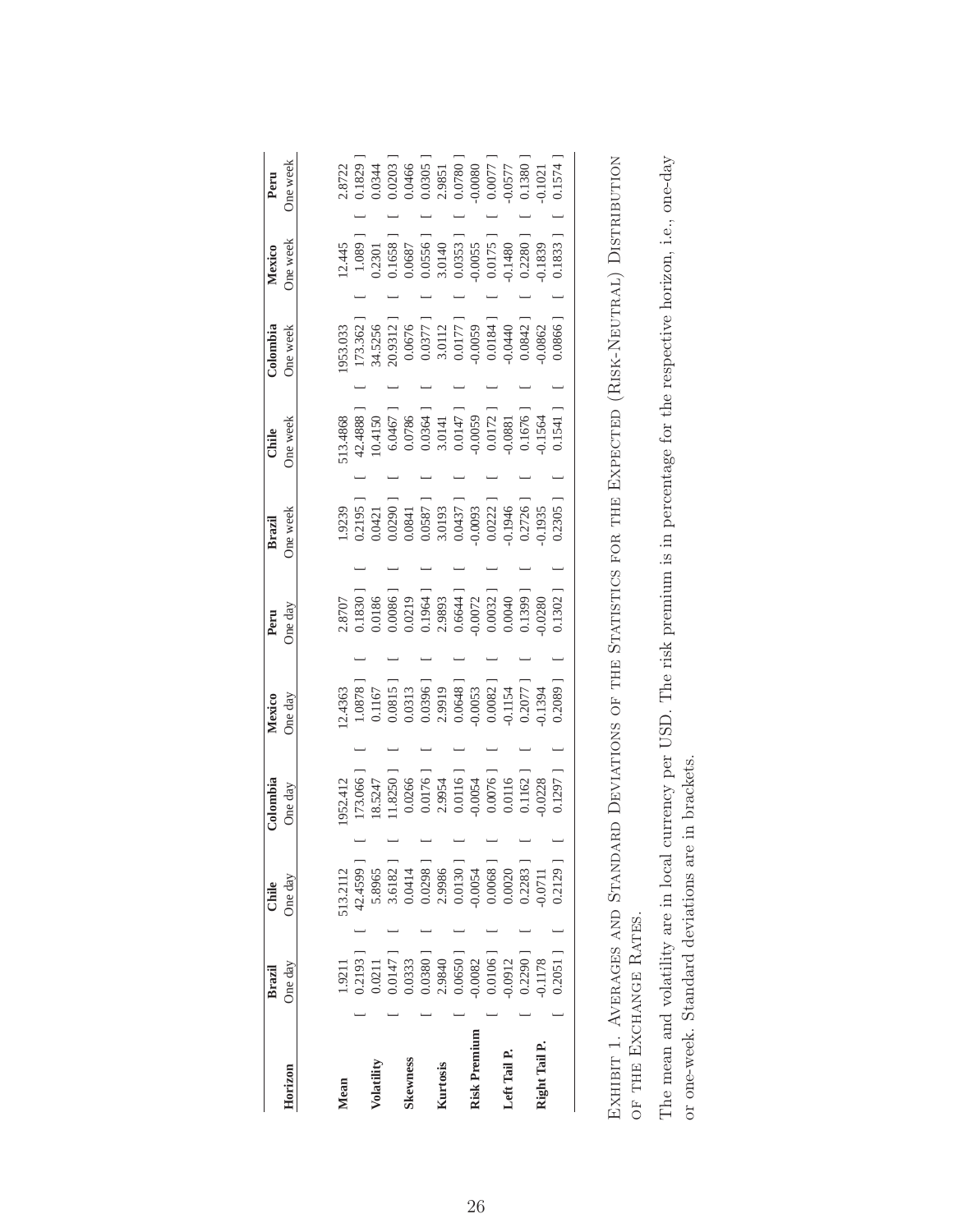| Specification |              |             |                                                             |                                                             |                                                                                                                                                      |                                                                                                                                                      |                                                                                                                                                    |                                                                                                                                                                                                                                               |                                                                                                                                                 |                             |
|---------------|--------------|-------------|-------------------------------------------------------------|-------------------------------------------------------------|------------------------------------------------------------------------------------------------------------------------------------------------------|------------------------------------------------------------------------------------------------------------------------------------------------------|----------------------------------------------------------------------------------------------------------------------------------------------------|-----------------------------------------------------------------------------------------------------------------------------------------------------------------------------------------------------------------------------------------------|-------------------------------------------------------------------------------------------------------------------------------------------------|-----------------------------|
|               | Brazil       | Chile       | Colombia                                                    | Mexico                                                      | Peru                                                                                                                                                 | <b>Brazil</b>                                                                                                                                        | Chile                                                                                                                                              | Colombia                                                                                                                                                                                                                                      | Mexico                                                                                                                                          | Peru                        |
| Horizon       | One day      | One day     | One day                                                     | One day                                                     | One day                                                                                                                                              | One week                                                                                                                                             | One week                                                                                                                                           | One week                                                                                                                                                                                                                                      | One week                                                                                                                                        | One week                    |
| Mean          | $-0.00106$   | 0.0497      |                                                             | 0.00665                                                     | 0.00070                                                                                                                                              | $-0.00105$                                                                                                                                           |                                                                                                                                                    |                                                                                                                                                                                                                                               | 0.00667                                                                                                                                         | 0.000708                    |
|               | 0.000872)    | (0.177)     | $0.587$<br>$(0.756)$<br>$0.127$<br>$(0.0883)$<br>$(0.0883)$ | (0.00611                                                    | 0.000454                                                                                                                                             | 0.000873                                                                                                                                             | $\begin{array}{c} 0.0517 \\ (0.177) \\ 0.0159 \end{array}$                                                                                         | $\begin{array}{l} 0.589 \\ (0.759) \\ -0.0865 \\ (0.107) \\ (0.000224) \\ (0.000224) \\ 1.14 \text{--} 05 \\ (0.56 \text{--} 05) \\ (0.00107^{**} \\ (0.000420) \\ (0.000420) \\ (0.00127) \\ 0.00417 \\ (0.0127) \\ -0.00373 \\ \end{array}$ |                                                                                                                                                 | 0.000455                    |
| Volatility    | 0.000205     | $-0.00226$  |                                                             | $-0.00175$                                                  | $-6.16e-05$                                                                                                                                          | $-5.37e-05$                                                                                                                                          |                                                                                                                                                    |                                                                                                                                                                                                                                               | $(0.00612)$<br>$0.000719$                                                                                                                       | $-4.64e-05$                 |
|               | 0.000146)    | (0.0308)    |                                                             |                                                             |                                                                                                                                                      |                                                                                                                                                      |                                                                                                                                                    |                                                                                                                                                                                                                                               |                                                                                                                                                 | $(7.41e-05)$                |
| Skewness      | $-0.000762$  | 0.000605    |                                                             | $(0.00147)$<br>0.000799                                     | $(4.68e-05)\\ -0.00259\\ 0.00109)\\ 0.00657\\ 0.00657\\ 0.00368)\\ 0.000522***\\ 0.000159)\\ 0.000159)\\ 0.00159)\\ 0.0151)\\ 0.0188***\\ 0.0188***$ | $\begin{array}{l} (0.000123) \\ -0.000133 \\ (0.000309) \\ -0.000209 \\ (0.000146) \\ -0.000661 \\ -0.000642) \\ (0.000542) \\ -0.00453 \end{array}$ | $\begin{array}{l} (0.0342) \\ 0.000115 \\ (0.000263) \\ (1.00-035) \\ (1.00-05) \\ (0.000104) \\ (0.000458 \\ (0.000387) \\ (0.00387) \end{array}$ |                                                                                                                                                                                                                                               | $\begin{array}{l} (0.00149) \\ 0.000115 \\ (0.000444) \\ 2.83 \text{e-}05 \\ (0.000365) \\ (0.000794 \\ (0.000794 \\ (0.000575) \\ \end{array}$ | $0.00263***$                |
|               | 0.000646)    | 0.000631    | $(0.000251)$<br>0.000859**                                  | $(0.00117)$<br>$0.00944**$                                  |                                                                                                                                                      |                                                                                                                                                      |                                                                                                                                                    |                                                                                                                                                                                                                                               |                                                                                                                                                 | $(0.000894)$<br>-0.0183***  |
| Kurtosis      | 0.000137     | $-8.78e-05$ |                                                             |                                                             |                                                                                                                                                      |                                                                                                                                                      |                                                                                                                                                    |                                                                                                                                                                                                                                               |                                                                                                                                                 |                             |
|               | (0.00301)    | 0.000136    | $(0.000386)$<br>$0.000683*$                                 | $(0.00438)$<br>$0.00130***$<br>$(0.000429)$<br>$(0.000429)$ |                                                                                                                                                      |                                                                                                                                                      |                                                                                                                                                    |                                                                                                                                                                                                                                               |                                                                                                                                                 | $(0.00659)$<br>$-0.000244$  |
| Risk Premium  | $0.00143***$ | 0.000219    |                                                             |                                                             |                                                                                                                                                      |                                                                                                                                                      |                                                                                                                                                    |                                                                                                                                                                                                                                               |                                                                                                                                                 |                             |
|               | 0.000475     | (0.000313)  |                                                             |                                                             |                                                                                                                                                      |                                                                                                                                                      |                                                                                                                                                    |                                                                                                                                                                                                                                               |                                                                                                                                                 | $(0.000221)$<br>$0.0412***$ |
| Left Tail P.  | 0.00302      | $-0.00200$  | $(0.000352)$ $0.0214$                                       |                                                             |                                                                                                                                                      |                                                                                                                                                      |                                                                                                                                                    |                                                                                                                                                                                                                                               |                                                                                                                                                 |                             |
|               | (0.0108)     | (0.0148)    | $(0.0148)$<br>0.00897                                       | (0.0142)                                                    |                                                                                                                                                      | $(0.0152)$<br>$-0.0187$                                                                                                                              | $(0.0128)$<br>$-0.00962$                                                                                                                           |                                                                                                                                                                                                                                               | $(0.0133)$<br>$-0.0218*$                                                                                                                        | (0.0115)                    |
| Right Tail P. | 0.00496      | 0.0123      |                                                             | $0.0443***$                                                 |                                                                                                                                                      |                                                                                                                                                      |                                                                                                                                                    |                                                                                                                                                                                                                                               |                                                                                                                                                 | $0.0431***$                 |
|               | 0.0103       | 0.00892)    | 0.0109                                                      | (0.0111)                                                    | 0.00834                                                                                                                                              | 0.0122                                                                                                                                               | 0.00768                                                                                                                                            | 0.00899                                                                                                                                                                                                                                       | (0.0114)                                                                                                                                        | 0.00862                     |
|               |              |             |                                                             |                                                             |                                                                                                                                                      |                                                                                                                                                      |                                                                                                                                                    |                                                                                                                                                                                                                                               |                                                                                                                                                 |                             |

EXHIBIT 2. THE ESTIMATED COEFFICIENT  $(\beta_{1,c,i})$  associated to the interventions in the spot market for each COUNTRY AND EACH HORIZON FOR SPECIFICATION 1:  $s_{t,c,i} = \beta_{0,c,i} + \beta_{1,c,i}D_{t-1,c} + \beta_{2,c,i}CF_{t,-c,i} + \sum_{k=1}^{n_{c,i}} \beta_{k+2,c,i}s_{t-k,i} + \varepsilon_{t,c,i}$ .<br>Robust Standard Errors in Parentheses: \*\*\* p<0.01, \*\* p<0.05, \* p<0.1 Exhibit 2. The estimated coefficient  $(\beta_{1,c,i})$  associated to the interventions in the spot market for each country and each horizon for specification 1:  $s_{t,c,i} = \beta_{0,c,i} + \beta_{1,c,i} D_{t-1,c} + \beta_{2,c,i} CF_{t,-c,i} + \sum_{k=1}^{n_{c,i}} \beta_{k+2,c,i}s_{t-k,c,i} + \varepsilon_{t,c,i}.$ Robust Standard Errors in Parentheses: \*\*\*  $p<0.01$ , \*\*  $p<0.05$ , \*  $p<0.1$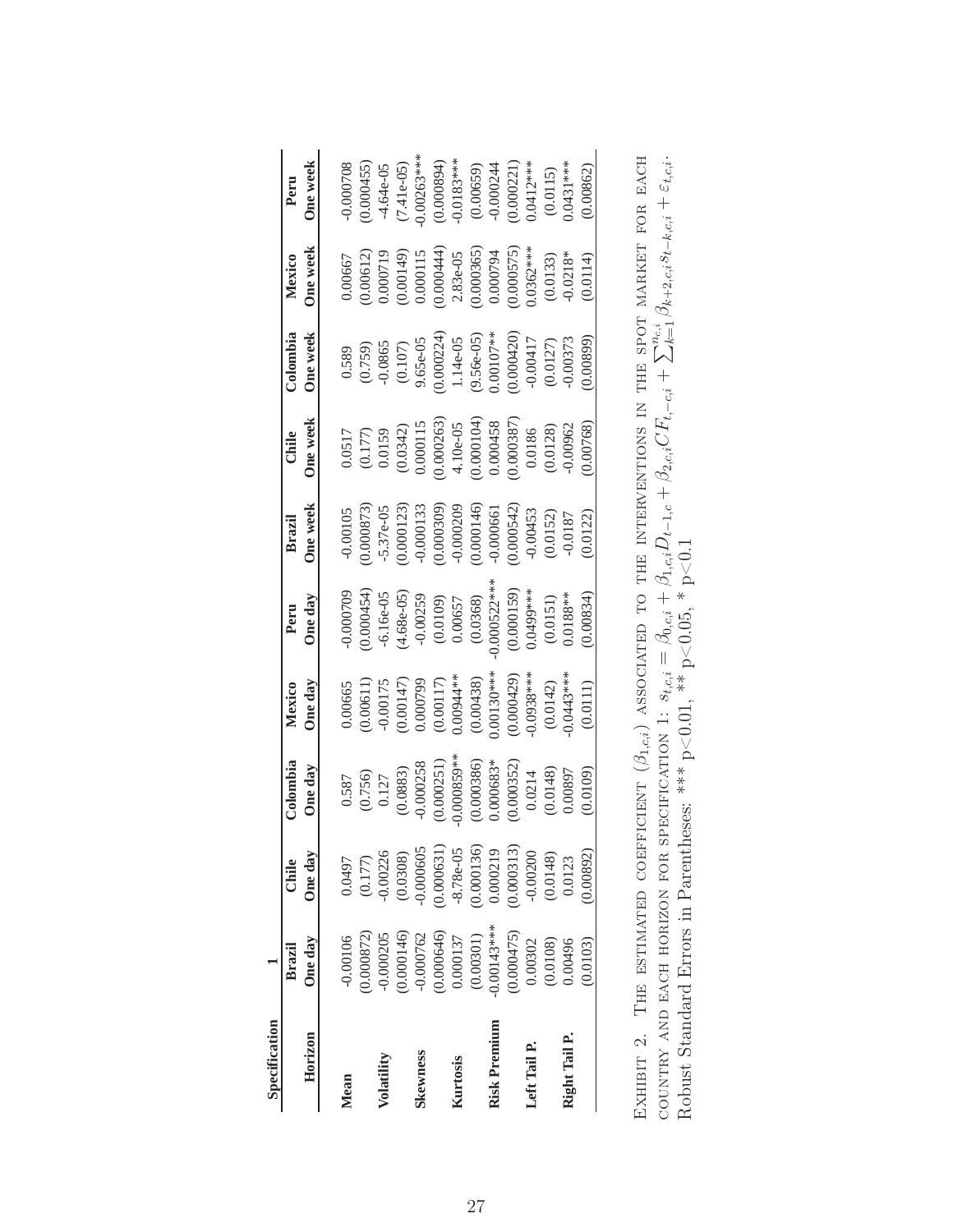| Specification |            |              |                                                              |                                                                                                                                             |                                                                                                                               |                                                                                                                                                                               |                                                                                                                                                                                                          |                                                                                                                                                                          |                                                                                                                                                                                     |                                                     |
|---------------|------------|--------------|--------------------------------------------------------------|---------------------------------------------------------------------------------------------------------------------------------------------|-------------------------------------------------------------------------------------------------------------------------------|-------------------------------------------------------------------------------------------------------------------------------------------------------------------------------|----------------------------------------------------------------------------------------------------------------------------------------------------------------------------------------------------------|--------------------------------------------------------------------------------------------------------------------------------------------------------------------------|-------------------------------------------------------------------------------------------------------------------------------------------------------------------------------------|-----------------------------------------------------|
|               | Brazil     | Chile        | Colombia                                                     | Mexico                                                                                                                                      | Peru                                                                                                                          | Brazil                                                                                                                                                                        | Chile                                                                                                                                                                                                    | Colombia                                                                                                                                                                 | Mexico                                                                                                                                                                              | Peru                                                |
| Horizon       | One day    | One day      | One day                                                      | One day                                                                                                                                     | One day                                                                                                                       | One week                                                                                                                                                                      | One week                                                                                                                                                                                                 | One week                                                                                                                                                                 | One week                                                                                                                                                                            | One week                                            |
| Mean          | $-0.00102$ | 0.0390       |                                                              | 0.0106                                                                                                                                      | 0.000605                                                                                                                      | $-0.00101$                                                                                                                                                                    |                                                                                                                                                                                                          |                                                                                                                                                                          | 0.0107                                                                                                                                                                              | 0.000606                                            |
|               | 1.000871   | (0.171)      | $0.470$<br>$(0.775)$<br>$0.117$<br>$(0.0920)$<br>$-0.000296$ | (0.00689)                                                                                                                                   | 0.000475                                                                                                                      | 0.000872                                                                                                                                                                      | $\begin{array}{l} 0.0407\\ 0.0171)\\ 0.0473\\ 0.0386)\\ 0.000341\\ 0.000333)\\ 0.000156\\ 0.000116)\\ 0.000116)\\ 0.000395\\ 0.000395\\ 0.000433)\\ 0.0148)\\ 0.0148)\\ 0.00124\\ 0.00124\\ \end{array}$ | $\begin{array}{l} 0.472 \\ 0.778) \\ -0.0794 \\ 0.109) \\ 0.000241) \\ 0.000241) \\ -2.64e-05 \\ 0.0110*** \\ 0.0110*** \\ 0.000423) \\ -0.00162 \\ 0.00333 \end{array}$ | (0.00689)                                                                                                                                                                           | 0.000476                                            |
| Volatility    | 0.000235   | 0.00298      |                                                              | $-0.00174$                                                                                                                                  | $-6.30e-0.5$                                                                                                                  | $-8.25e-05$                                                                                                                                                                   |                                                                                                                                                                                                          |                                                                                                                                                                          | 0.00139                                                                                                                                                                             | $-3.70e-0.5$                                        |
|               | 0.000152   | (0.0360)     |                                                              |                                                                                                                                             | $\begin{array}{c} (4.83\text{e-05}) \\ -0.00251 \\ (0.0103) \\ (0.0103) \\ 0.0120 \\ (0.0341) \\ (0.00446^{***}) \end{array}$ |                                                                                                                                                                               |                                                                                                                                                                                                          |                                                                                                                                                                          |                                                                                                                                                                                     |                                                     |
| Skewness      | -0.000989  | 0.000221     |                                                              |                                                                                                                                             |                                                                                                                               |                                                                                                                                                                               |                                                                                                                                                                                                          |                                                                                                                                                                          |                                                                                                                                                                                     | $(7.75e-05)$<br>0.00232***                          |
|               | 0.000608)  | 0.000670     | $(0.000239)$<br>$0.000983**$                                 | $\begin{array}{c} (0.00202) \\ 0.00228 \\ (0.00140) \\ 0.0112^{***} \\ 0.0112^{***} \\ (0.00454) \\ (0.00454) \\ 0.00182^{***} \end{array}$ |                                                                                                                               |                                                                                                                                                                               |                                                                                                                                                                                                          |                                                                                                                                                                          |                                                                                                                                                                                     |                                                     |
| Kurtosis      | 0.00149    | $9.26e - 06$ |                                                              |                                                                                                                                             |                                                                                                                               |                                                                                                                                                                               |                                                                                                                                                                                                          |                                                                                                                                                                          |                                                                                                                                                                                     |                                                     |
|               | (0.00282)  | 0.000153)    |                                                              |                                                                                                                                             |                                                                                                                               |                                                                                                                                                                               |                                                                                                                                                                                                          |                                                                                                                                                                          |                                                                                                                                                                                     | $(0.000842)$<br>-0.0147**<br>(0.00606)<br>(0.000230 |
| Risk Premium  | 0.00129*** | 0.000329     | $(0.000436)$<br>$0.000722**$                                 |                                                                                                                                             |                                                                                                                               |                                                                                                                                                                               |                                                                                                                                                                                                          |                                                                                                                                                                          |                                                                                                                                                                                     |                                                     |
|               | 0.000474)  | (0.000356)   |                                                              |                                                                                                                                             |                                                                                                                               |                                                                                                                                                                               |                                                                                                                                                                                                          |                                                                                                                                                                          |                                                                                                                                                                                     | $(0.000218)$<br>$0.0401***$                         |
| Left Tail P.  | 0.00127    | $-0.0310*$   | $(0.000343)$<br>$0.0245$                                     |                                                                                                                                             |                                                                                                                               |                                                                                                                                                                               |                                                                                                                                                                                                          |                                                                                                                                                                          |                                                                                                                                                                                     |                                                     |
|               | (0.0110)   | (0.0163)     | $(0.0155)$<br>$0.00968$                                      | $(0.000629)$<br>$0.0612***$<br>$(0.0179)$<br>$-0.0234*$                                                                                     | $\begin{array}{c} (0.000150) \\ 0.0445*** \\ (0.0146) \\ (0.0146) \\ \end{array}$                                             | $\begin{array}{l} (0.000133) \\ -0.000130 \\ 0.000324) \\ -0.000170 \\ (0.000157) \\ -0.000612 \\ -0.000533) \\ (0.00533) \\ -0.00147 \\ (0.0157) \\ -0.0157) \\ \end{array}$ |                                                                                                                                                                                                          |                                                                                                                                                                          | $\begin{array}{l} (0.00228) \\ 0.000593 \\ 0.000687) \\ 0.000400 \\ 0.000692) \\ 0.00152^{*} \\ (0.00152^{*}) \\ (0.00152^{*}) \\ (0.00164) \\ (0.0164) \\ (0.0164) \\ \end{array}$ | (0.0111)                                            |
| Right Tail P. | 0.00353    | 0.00457      |                                                              |                                                                                                                                             |                                                                                                                               |                                                                                                                                                                               |                                                                                                                                                                                                          |                                                                                                                                                                          |                                                                                                                                                                                     | $0.0429***$                                         |
|               | 0.0106     | 0.00989)     | (0.0114)                                                     | 0.0135                                                                                                                                      | 0.00819                                                                                                                       | (0.0125)                                                                                                                                                                      | 1.00927                                                                                                                                                                                                  | 0.00960                                                                                                                                                                  | (0.0138)                                                                                                                                                                            | 0.00935                                             |
|               |            |              |                                                              |                                                                                                                                             |                                                                                                                               |                                                                                                                                                                               |                                                                                                                                                                                                          |                                                                                                                                                                          |                                                                                                                                                                                     |                                                     |

Exhibit 3. The estimated coefficient  $(\beta_{1,c,i})$  associated to the interventions in the spot market for each COUNTRY AND EACH HORIZON FOR SPECIFICATION 2:  $s_{t,c,i} = \beta_{0,c,i} + \beta_{1,c,i}D_{t-1,c} + \beta_{2,c,i}CF_{t,-c,i} + \sum_{k=1}^{n_{ci}}\beta_{k+2,c,i}s_{t-k,c,i} +$ EXHIBIT 3. THE ESTIMATED COEFFICIENT  $(\beta_{1,c,i})$  ASSOCIATED TO THE INTERVENTIONS IN THE SPOT MARKET FOR EACH<br>cOUNTRY AND EACH HORIZON FOR SPECIFICATION 2:  $s_{t,c,i} = \beta_{0,c,i} + \beta_{1,c,i}D_{t-1,c} + \beta_{2,c,i}CF_{t,-c,i} + \sum_{i=1}^{n_{c,i}} \beta_{k+2,c,i}s$  $1_{c,i}CD_{t-1} + \gamma_{2,c,i}CSR_{g,t,c} + \varepsilon_{t,c,i}$ .Robust Standard Errors in Parentheses: \*\*\* p<0.01, \*\* p<0.05, \* p<0.1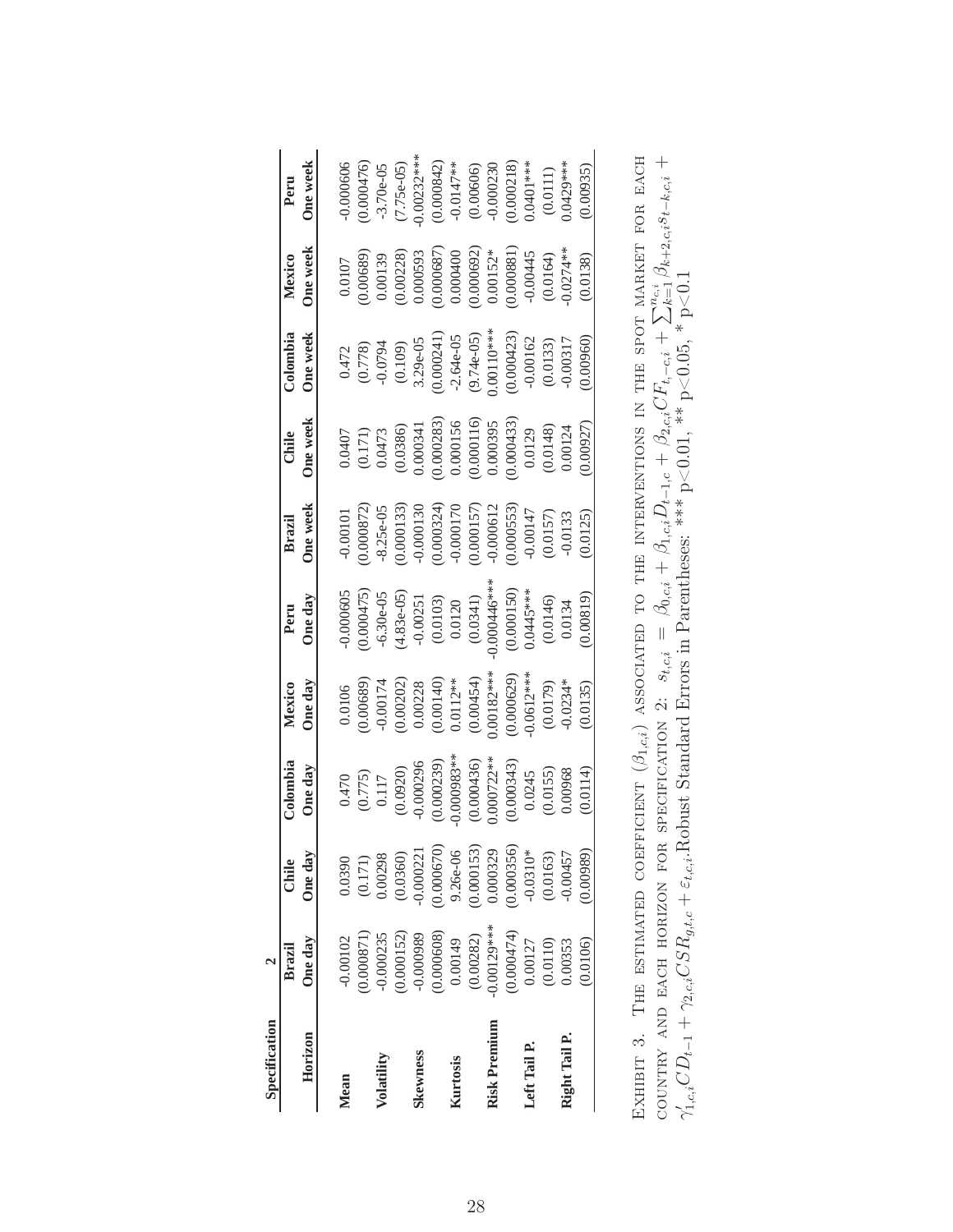| Specification  |                         |                                                                                                                            |                                                                                                                                                                                                                                                                                                                 |                                                                                                           |                                                                                                                                                                                                                                                                                                                       |                                                                                                                                                                              |                                                                                                                                                                             |                                                                                                                                                                                                                               |                                                                                                                                                     |                                                                                                                                              |
|----------------|-------------------------|----------------------------------------------------------------------------------------------------------------------------|-----------------------------------------------------------------------------------------------------------------------------------------------------------------------------------------------------------------------------------------------------------------------------------------------------------------|-----------------------------------------------------------------------------------------------------------|-----------------------------------------------------------------------------------------------------------------------------------------------------------------------------------------------------------------------------------------------------------------------------------------------------------------------|------------------------------------------------------------------------------------------------------------------------------------------------------------------------------|-----------------------------------------------------------------------------------------------------------------------------------------------------------------------------|-------------------------------------------------------------------------------------------------------------------------------------------------------------------------------------------------------------------------------|-----------------------------------------------------------------------------------------------------------------------------------------------------|----------------------------------------------------------------------------------------------------------------------------------------------|
|                | Brazil                  | Chile                                                                                                                      | Colombia                                                                                                                                                                                                                                                                                                        | Mexico                                                                                                    | Peru                                                                                                                                                                                                                                                                                                                  | Brazil                                                                                                                                                                       | Chile                                                                                                                                                                       | Colombia                                                                                                                                                                                                                      | Mexico                                                                                                                                              | Peru                                                                                                                                         |
| Horizon        | One day                 | One day                                                                                                                    | One day                                                                                                                                                                                                                                                                                                         | One day                                                                                                   | One day                                                                                                                                                                                                                                                                                                               | <b>One week</b>                                                                                                                                                              | One week                                                                                                                                                                    | One week                                                                                                                                                                                                                      | One week                                                                                                                                            | One week                                                                                                                                     |
| Mean           | 0.00272                 | 2.201                                                                                                                      |                                                                                                                                                                                                                                                                                                                 |                                                                                                           | $0.00358*$                                                                                                                                                                                                                                                                                                            | 0.00269                                                                                                                                                                      |                                                                                                                                                                             |                                                                                                                                                                                                                               |                                                                                                                                                     | $0.00358*$                                                                                                                                   |
|                | 0.00247)                |                                                                                                                            | $\begin{array}{l} 18.80^{*} \\ (10.42) \\ 2.574 \\ (2.083) \\ (0.00229) \\ (0.00378) \\ (0.00443) \\ (0.00642) \\ (0.00443) \\ (0.00607) \\ (0.00607) \\ (0.211) \\ (0.211) \\ (0.211) \\ (0.211) \\ (0.212) \\ (0.213) \\ (0.213) \\ (0.213) \\ (0.213) \\ (0.213) \\ (0.213) \\ (0.213) \\ (0.213) \\ (0.213$ | 1.255<br>(0.903)<br>(0.420)<br>0.421)<br>0.4231<br>0.396<br>0.196*<br>1.395<br>1.395<br>1.295)<br>(4.295) |                                                                                                                                                                                                                                                                                                                       | (0.00248)                                                                                                                                                                    | $\begin{array}{l} 3.054 \\ (117.4) \\ 9.763 \\ (22.90) \\ 0.0761 \\ (0.185) \\ 0.0309 \\ (0.0309) \\ 0.0000 \\ (0.272) \\ 1.24 \\ (8.205) \\ (8.205) \\ -1.466 \end{array}$ | $\begin{array}{l} 19.08* \\ (10.32) \\ -0.609 \\ (1.593) \\ 0.000804 \\ (0.0313) \\ 0.000466 \\ (0.00137)^* \\ (0.0047) \\ -0.180 \\ (0.210) \\ 0.0042) \\ -0.180 \\ (0.210) \\ 0.00442 \\ -0.303* \\ -0.303* \\ \end{array}$ | 1.252<br>$(0.902)$<br>$-0.115$<br>$-0.115$<br>$-0.298$<br>$-0.298$<br>$-0.2463$<br>$-0.0463$<br>$0.175$<br>$0.175$<br>$0.175$<br>$0.175$<br>$0.665$ | (0.00182)                                                                                                                                    |
| Volatility     | 0.000471                | $(117.4)$<br>-2.125                                                                                                        |                                                                                                                                                                                                                                                                                                                 |                                                                                                           |                                                                                                                                                                                                                                                                                                                       | 0.000123                                                                                                                                                                     |                                                                                                                                                                             |                                                                                                                                                                                                                               |                                                                                                                                                     | $-7.89e-05$                                                                                                                                  |
|                | 0.000431                |                                                                                                                            |                                                                                                                                                                                                                                                                                                                 |                                                                                                           | $\begin{array}{l} (0.00181) \\ 6.35\text{e-06} \\ (8.17\text{e-05}) \\ 0.00135 \\ (0.01000) \\ (0.0184) \\ (0.0280) \\ (0.0280) \\ (0.00805) \\ (0.0065^*) \\ (0.0065^*) \\ (0.0065^*) \\ (0.0065^*) \\ (0.0065^*) \\ (0.0065^*) \\ (0.0065^*) \\ (0.0065^*) \\ (0.0065^*) \\ (0.0065^*) \\ (0.0065^*) \\ (0.0065^*)$ |                                                                                                                                                                              |                                                                                                                                                                             |                                                                                                                                                                                                                               |                                                                                                                                                     |                                                                                                                                              |
| <b>kewness</b> | 0.000112                |                                                                                                                            |                                                                                                                                                                                                                                                                                                                 |                                                                                                           |                                                                                                                                                                                                                                                                                                                       |                                                                                                                                                                              |                                                                                                                                                                             |                                                                                                                                                                                                                               |                                                                                                                                                     | $0.000216$<br>$-0.00169*$                                                                                                                    |
|                | $(0.00182)$<br>-0.00805 | $\begin{array}{l} (23.00) \\ -0.305 \\ (0.402) \\ -0.0441 \\ 0.0864) \\ 0.0854 \\ 0.0934 \\ (0.220) \\ -13.37 \end{array}$ |                                                                                                                                                                                                                                                                                                                 |                                                                                                           |                                                                                                                                                                                                                                                                                                                       | $\begin{array}{l} 0.000400) \\ 0.000734 \\ (0.00133) \\ -4.73 \text{e}{-} 05 \\ (0.00557) \\ 0.00138 \\ (0.00184) \\ (0.00184) \\ -0.0416 \\ (0.0726) \\ 0.0789 \end{array}$ |                                                                                                                                                                             |                                                                                                                                                                                                                               |                                                                                                                                                     |                                                                                                                                              |
| Kurtosis       |                         |                                                                                                                            |                                                                                                                                                                                                                                                                                                                 |                                                                                                           |                                                                                                                                                                                                                                                                                                                       |                                                                                                                                                                              |                                                                                                                                                                             |                                                                                                                                                                                                                               |                                                                                                                                                     |                                                                                                                                              |
|                | (0.00710)               |                                                                                                                            |                                                                                                                                                                                                                                                                                                                 |                                                                                                           |                                                                                                                                                                                                                                                                                                                       |                                                                                                                                                                              |                                                                                                                                                                             |                                                                                                                                                                                                                               |                                                                                                                                                     | $\begin{array}{l} 0.00974) \\ -0.0124** \\ (0.00572) \\ -0.00126 \\ (0.00125) \\ (0.00125) \\ (0.00135) \\ (0.0198) \\ (0.0198) \end{array}$ |
| Risk Premium   | -0.00191                |                                                                                                                            |                                                                                                                                                                                                                                                                                                                 |                                                                                                           |                                                                                                                                                                                                                                                                                                                       |                                                                                                                                                                              |                                                                                                                                                                             |                                                                                                                                                                                                                               |                                                                                                                                                     |                                                                                                                                              |
|                | 0.00172                 |                                                                                                                            |                                                                                                                                                                                                                                                                                                                 |                                                                                                           |                                                                                                                                                                                                                                                                                                                       |                                                                                                                                                                              |                                                                                                                                                                             |                                                                                                                                                                                                                               |                                                                                                                                                     |                                                                                                                                              |
| Left Tail P.   | 0.0113                  |                                                                                                                            |                                                                                                                                                                                                                                                                                                                 |                                                                                                           |                                                                                                                                                                                                                                                                                                                       |                                                                                                                                                                              |                                                                                                                                                                             |                                                                                                                                                                                                                               |                                                                                                                                                     |                                                                                                                                              |
|                | (0.0375)                | (9.917)                                                                                                                    |                                                                                                                                                                                                                                                                                                                 |                                                                                                           |                                                                                                                                                                                                                                                                                                                       |                                                                                                                                                                              |                                                                                                                                                                             |                                                                                                                                                                                                                               |                                                                                                                                                     |                                                                                                                                              |
| Right Tail P.  | 0.0492                  | 1.381                                                                                                                      |                                                                                                                                                                                                                                                                                                                 | $9.265***$                                                                                                |                                                                                                                                                                                                                                                                                                                       |                                                                                                                                                                              |                                                                                                                                                                             |                                                                                                                                                                                                                               |                                                                                                                                                     |                                                                                                                                              |
|                | 0.0336                  | 5.899)                                                                                                                     | (0.137)                                                                                                                                                                                                                                                                                                         | (3.457)                                                                                                   | (0.0217)                                                                                                                                                                                                                                                                                                              | 0.0525                                                                                                                                                                       | (4.964)                                                                                                                                                                     | 0.166                                                                                                                                                                                                                         | 7.521                                                                                                                                               | 0.0201                                                                                                                                       |
|                |                         |                                                                                                                            |                                                                                                                                                                                                                                                                                                                 |                                                                                                           |                                                                                                                                                                                                                                                                                                                       |                                                                                                                                                                              |                                                                                                                                                                             |                                                                                                                                                                                                                               |                                                                                                                                                     |                                                                                                                                              |

| SOCIATED TO THE INTERVENTIONS IN THE SPOT MARKET FOR EACH | COUNTRY AND BACH HORIZON FOR SPECIFICATION 3: $s_{t,c,i} = \beta_{0,c,i} + \beta_{1,c,i} S Q_{t-1,c} + \beta_{2,c,i} CF_{t,-c,i} + \sum_{k=1}^{n_{c,i}} \beta_{k+2,c,i} s_{t-k,i} +$ | $\mathcal{L}_{1,c,i}CSQ_{t-1} + \gamma_{2,c,i}CSR_{v,t,c} + \varepsilon_{t,c,i}$ . Robust Standard Errors in Parentheses: *** p<0.01, ** p<0.05, * p<0.1 |
|-----------------------------------------------------------|--------------------------------------------------------------------------------------------------------------------------------------------------------------------------------------|----------------------------------------------------------------------------------------------------------------------------------------------------------|
|                                                           |                                                                                                                                                                                      |                                                                                                                                                          |
|                                                           |                                                                                                                                                                                      |                                                                                                                                                          |
|                                                           |                                                                                                                                                                                      |                                                                                                                                                          |
|                                                           |                                                                                                                                                                                      |                                                                                                                                                          |
|                                                           |                                                                                                                                                                                      |                                                                                                                                                          |
|                                                           |                                                                                                                                                                                      |                                                                                                                                                          |
|                                                           |                                                                                                                                                                                      |                                                                                                                                                          |
|                                                           |                                                                                                                                                                                      |                                                                                                                                                          |
|                                                           |                                                                                                                                                                                      |                                                                                                                                                          |
|                                                           |                                                                                                                                                                                      |                                                                                                                                                          |
|                                                           |                                                                                                                                                                                      |                                                                                                                                                          |
|                                                           |                                                                                                                                                                                      |                                                                                                                                                          |
|                                                           |                                                                                                                                                                                      |                                                                                                                                                          |
|                                                           |                                                                                                                                                                                      |                                                                                                                                                          |
|                                                           |                                                                                                                                                                                      |                                                                                                                                                          |
|                                                           |                                                                                                                                                                                      |                                                                                                                                                          |
|                                                           |                                                                                                                                                                                      |                                                                                                                                                          |
|                                                           |                                                                                                                                                                                      |                                                                                                                                                          |
|                                                           |                                                                                                                                                                                      |                                                                                                                                                          |
|                                                           |                                                                                                                                                                                      |                                                                                                                                                          |
|                                                           |                                                                                                                                                                                      |                                                                                                                                                          |
|                                                           |                                                                                                                                                                                      |                                                                                                                                                          |
|                                                           |                                                                                                                                                                                      |                                                                                                                                                          |
| EXHIBIT 4. THE ESTIMATED COEFFICIENT $(\beta_{1,c,i})$    |                                                                                                                                                                                      |                                                                                                                                                          |
|                                                           |                                                                                                                                                                                      |                                                                                                                                                          |
|                                                           |                                                                                                                                                                                      |                                                                                                                                                          |
|                                                           |                                                                                                                                                                                      |                                                                                                                                                          |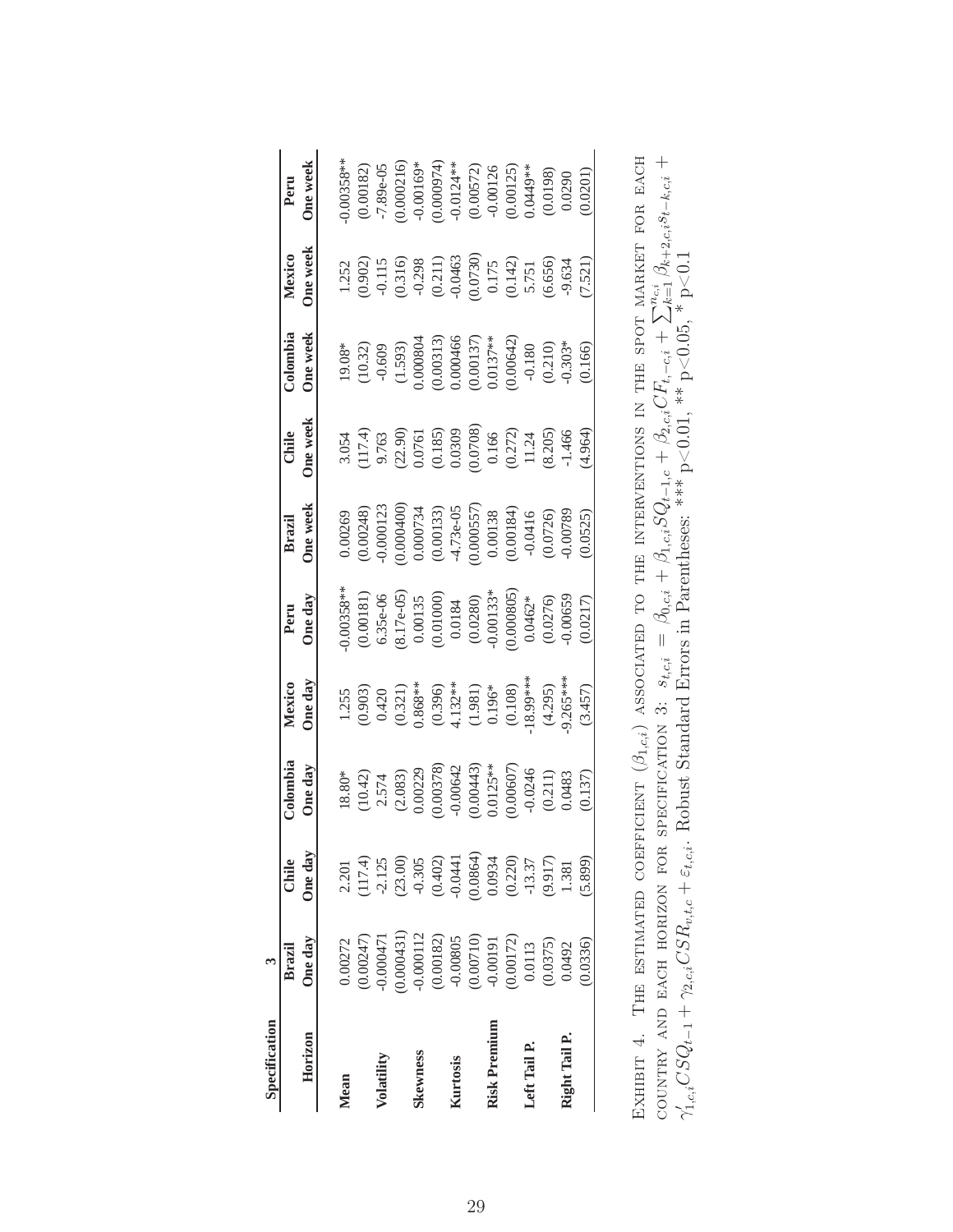

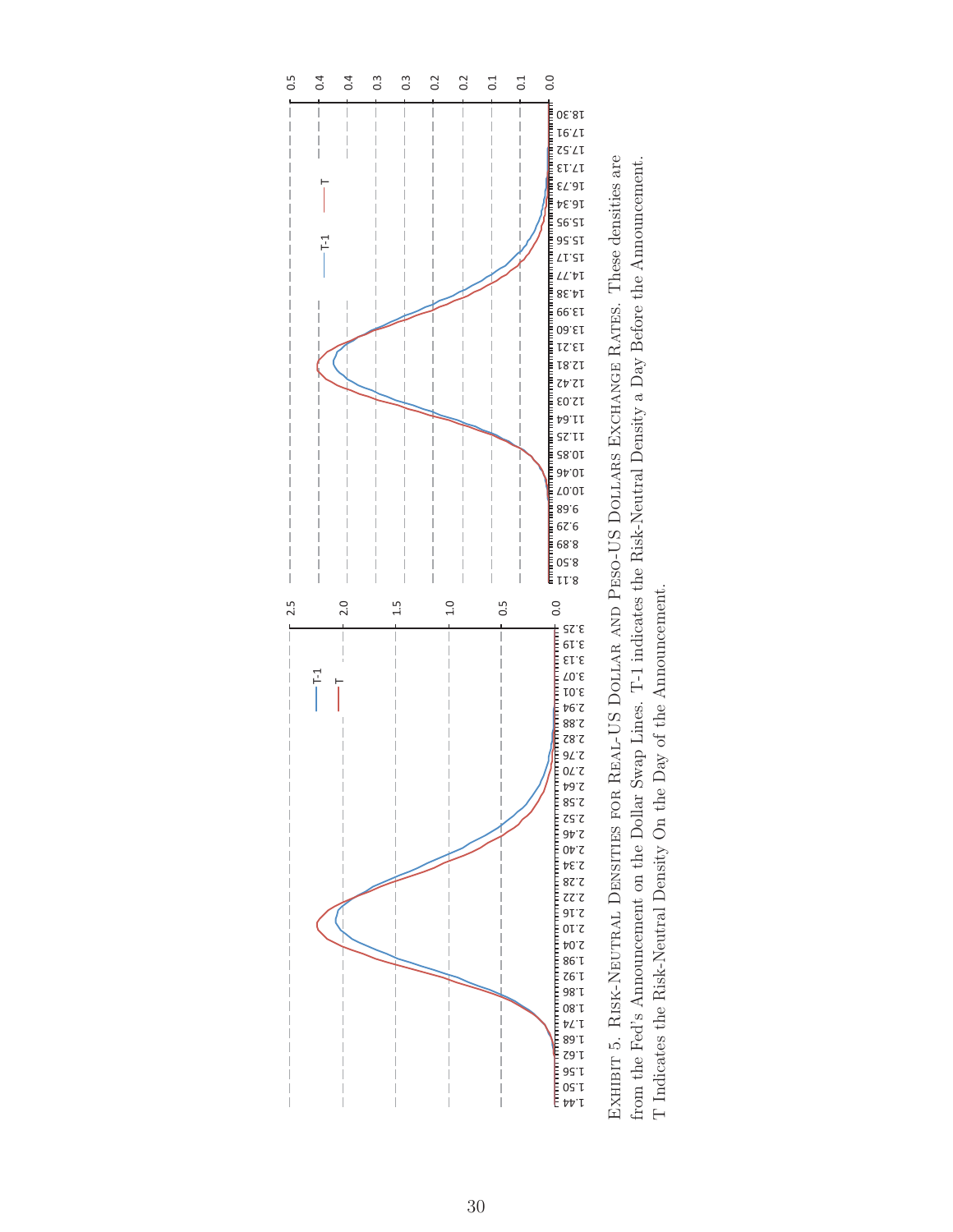